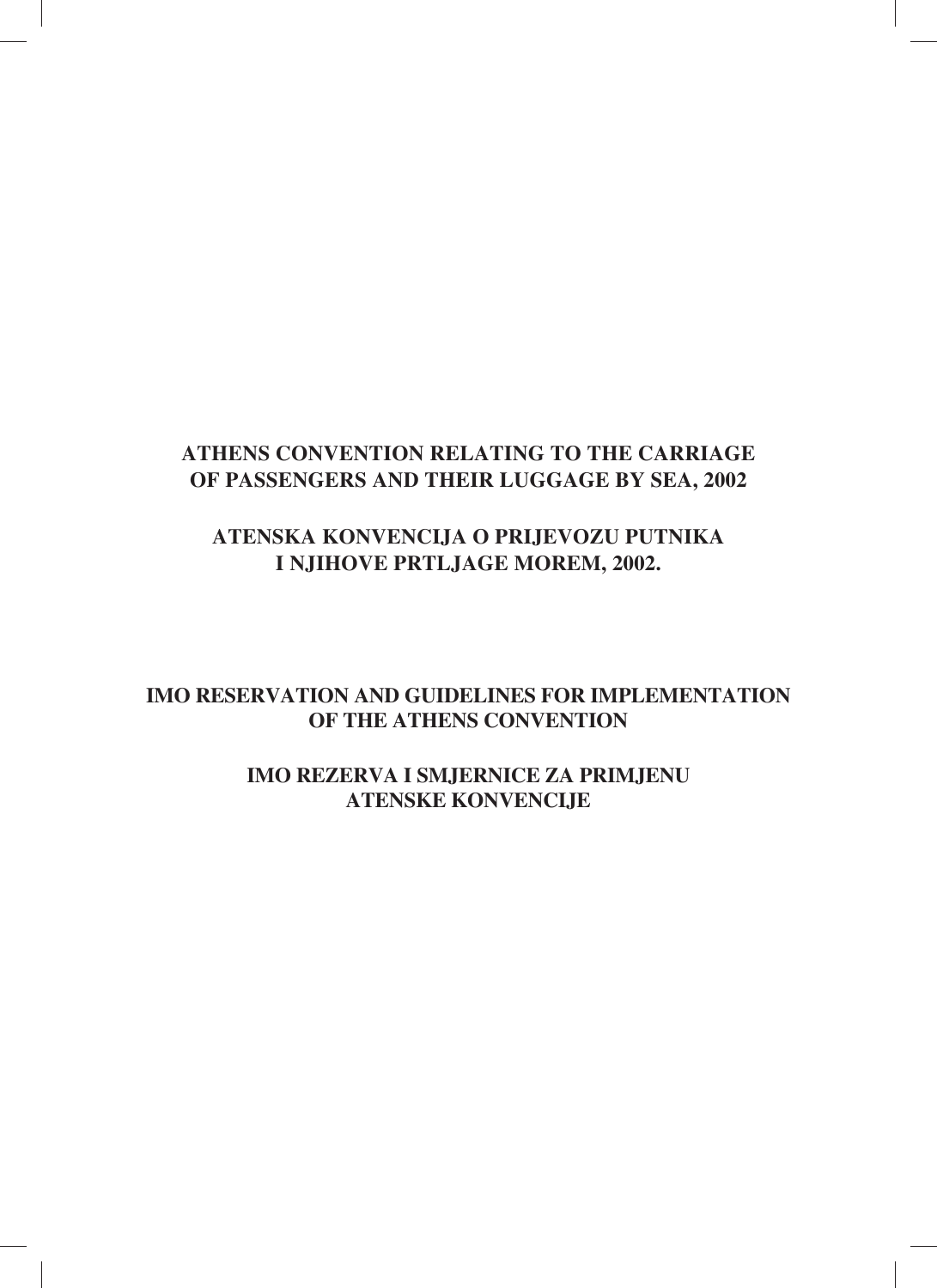# **ATHENS CONVENTION RELATING TO THE CARRIAGE OF PASSENGERS AND THEIR LUGGAGE BY SEA, 2002**\*

# **Article 1 Definitions**

In this Convention the following expressions have the meaning hereby assigned to them:

1 (a) "carrier" means a person by or on behalf of whom a contract of carriage has been concluded, whether the carriage is actually performed by that person or by a performing carrier;

(b) "performing carrier" means a person other than the carrier, being the owner, charterer or operator of a ship, who actually performs the whole or a part of the carriage;

(c) "carrier who actually performs the whole or a part of the carriage" means the performing carrier, or, in so far as the carrier actually performs the carriage, the carrier;

2 "contract of carriage" means a contract made by or on behalf of a carrier for the carriage by sea of a passenger or of a passenger and his luggage, as the case may be;

3 "ship" means only a seagoing vessel, excluding an air-cushion vehicle;

4 "passenger" means any person carried in a ship,

(a) under a contract of carriage, or

<sup>\*</sup> Izvor:

<sup>–</sup> IMO LEG/CONF. 13/20, 19.11.2002, *Adoption of the Final Act and any Instruments, Recommendations and Resolutions Resulting from the Work of the Conference; Protocol of 2002 to the Athens Convention Relating to the Carriage of Passengers and their Luggage by Sea, 1974, Text approved by the Conference.*

<sup>–</sup> IMO LEG/CONF. 13/20/Corr.1, 4.12.2002., *Adoption of the Final Act and any Instruments, Recommendations and Resolutions Resulting from the Work of the Conference; Protocol of 2002 to the Athens Convention Relating to the Carriage of Passengers and their Luggage by Sea, 1974, Text approved by the Conference, Corrigendum.*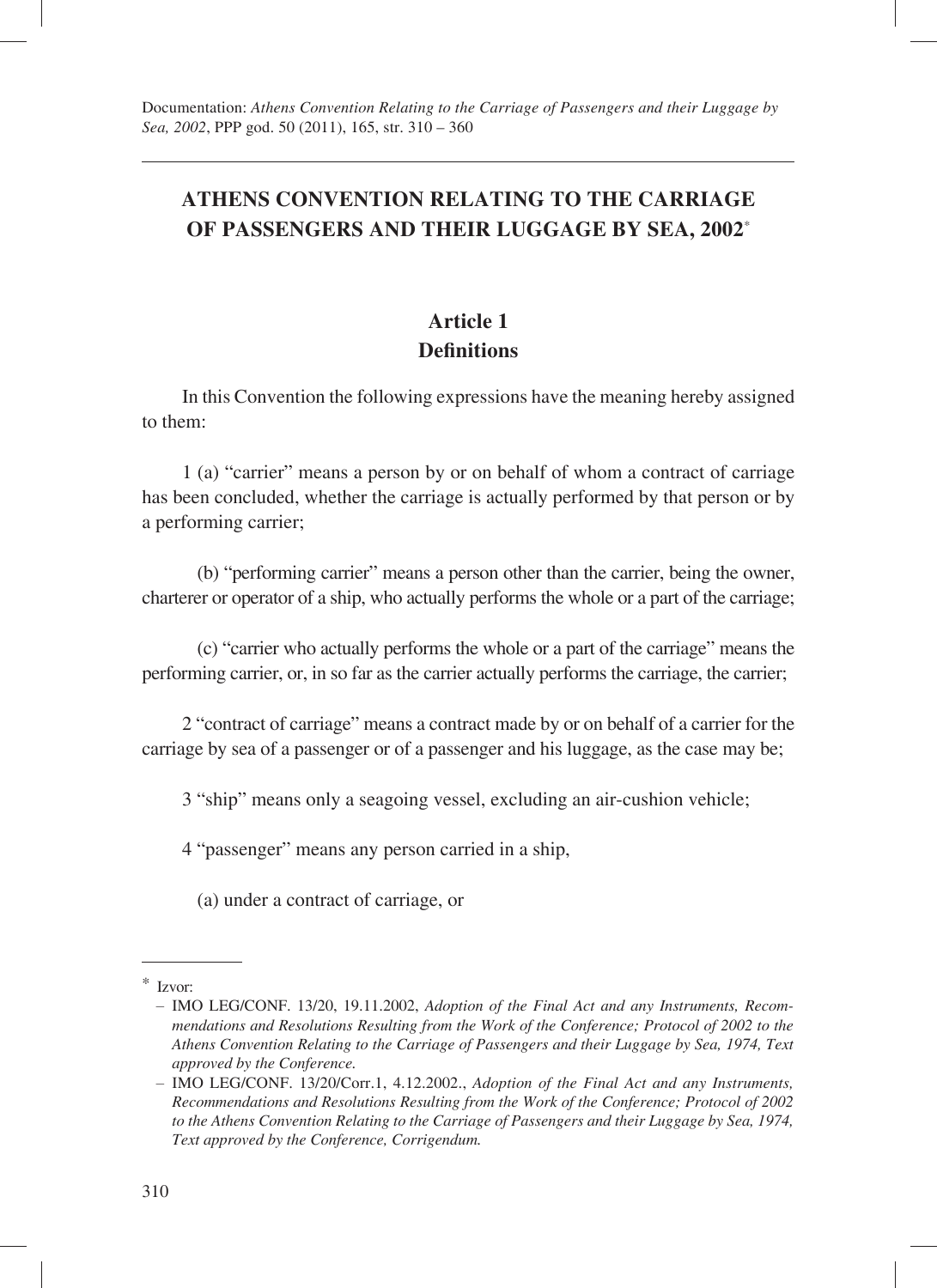## **ATENSKA KONVENCIJA O PRIJEVOZU PUTNIKA I NJIHOVE PRTLJAGE MOREM, 2002.**\*

# **Članak 1. Defi nicije**

U ovoj Konvenciji pojedini izrazi imaju slijedeće značenje:

1. (a) "prijevoznik" je osoba koja je sklopila ugovor o prijevozu ili u čije je ime taj ugovor sklopljen, bilo da je ta osoba stvarno obavila prijevoz, bilo da je prijevoz obavio stvarni prijevoznik;

(b) "stvarni prijevoznik" je osoba različita od prijevoznika, koja je vlasnik, naručitelj ili brodar broda, i koja stvarno obavlja prijevoz u cijelosti ili djelomično;

(c) "prijevoznik koji stvarno obavlja prijevoz u cijelosti ili djelomično" je stvarni prijevoznik ili, u mjeri u kojoj prijevoznik stvarno obavlja prijevoz, prijevoznik.

2. "ugovor o prijevozu" je ugovor koji sklapa prijevoznik ili u čije se ime taj ugovor sklapa za prijevoz putnika ili putnika i njegove prtljage morem, ovisno o slučaju;

3. "brod" je samo pomorski brod, isključujući lebdjelice;

4. "putnik" je svaka osoba koja se prevozi brodom,

(a) na temelju ugovora o prijevozu, ili

<sup>\*</sup> Odredba stavka 3. članka 15. Protokola iz 2002. o izmjenama Atenske konvencije o prijevozu putnika i njihove prtljage morem, 1974. određuje da članci 1.-22. Atenske konvencije, kako su izmijenjeni Protokolom iz 2002, zajedno sa člancima 17.-25. Protokola iz 2002. i njegovim Prilogom, sačinjavaju cjelinu koja se naziva Atenska konvencija o prijevozu putnika i njihove prtljage morem, 2002.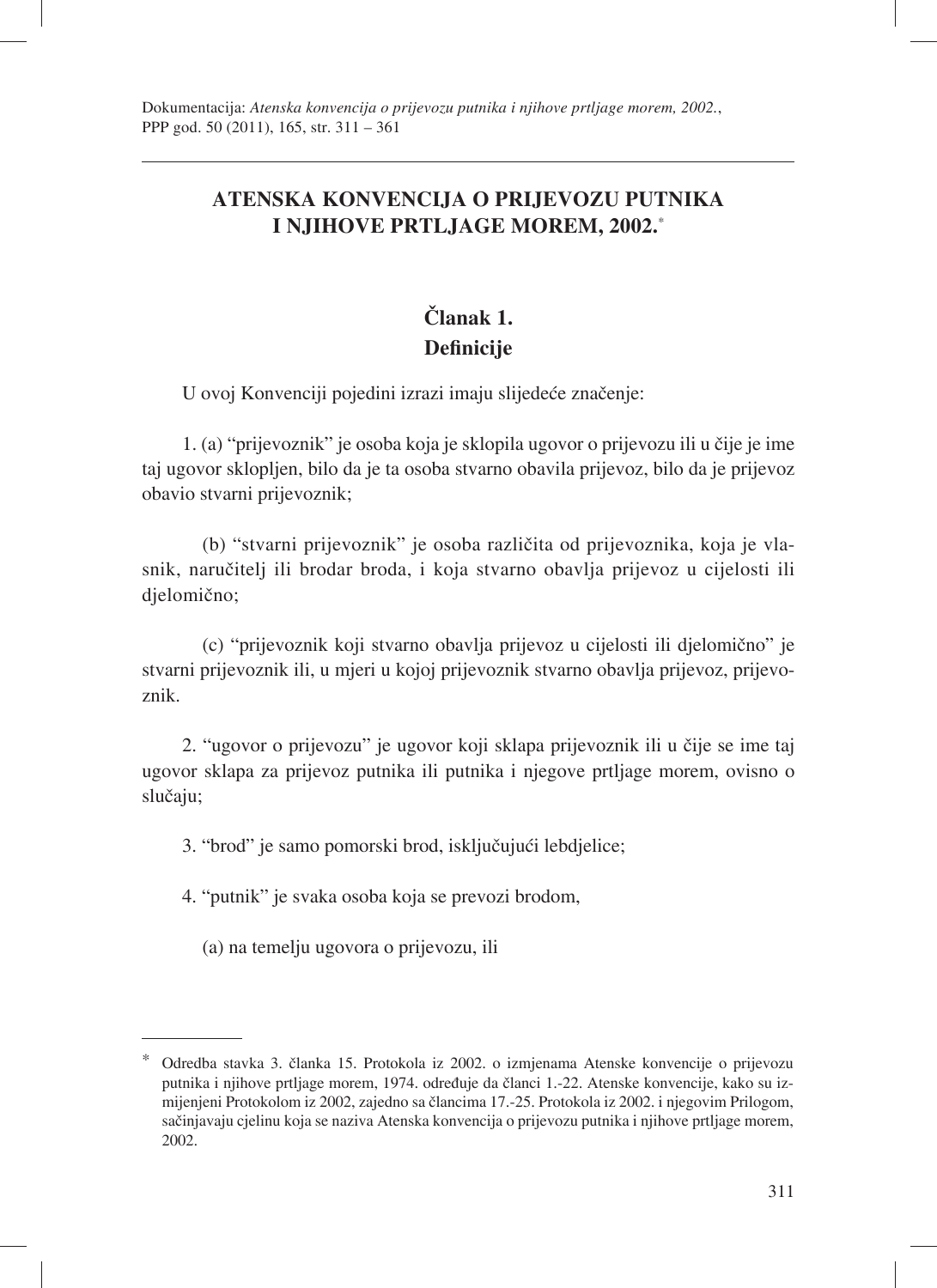(b) who, with the consent of the carrier, is accompanying a vehicle or live animals which are covered by a contract for the carriage of goods not governed by this Convention;

5 "luggage" means any article or vehicle carried by the carrier under a contract of carriage, excluding:

(a) articles and vehicles carried under a charter party, bill of lading or other contract primarily concerned with the carriage of goods, and

(b) live animals;

6 "cabin luggage" means luggage which the passenger has in his cabin or is otherwise in his possession, custody or control. Except for the application of paragraph 8 of this Article and Article 8, cabin luggage includes luggage which the passenger has in or on his vehicle;

7 "loss of or damage to luggage" includes pecuniary loss resulting from the luggage not having been re-delivered to the passenger within a reasonable time after the arrival of the ship on which the luggage has been or should have been carried, but does not include delays resulting from labour disputes;

8 "carriage" covers the following periods:

(a) with regard to the passenger and his cabin luggage, the period during which the passenger and/or his cabin luggage are on board the ship or in the course of embarkation or disembarkation, and the period during which the passenger and his cabin luggage are transported by water from land to the ship or vice-versa, if the cost of such transport is included in the fare or if the vessel used for this purpose of auxiliary transport has been put at the disposal of the passenger by the carrier. However, with regard to the passenger, carriage does not include the period during which he is in a marine terminal or station or on a quay or in or on any other port installation;

(b) with regard to cabin luggage, also the period during which the passenger is in a marine terminal or station or on a quay or in or on any other port installation if that luggage has been taken over by the carrier or his servant or agent and has not been re-delivered to the passenger;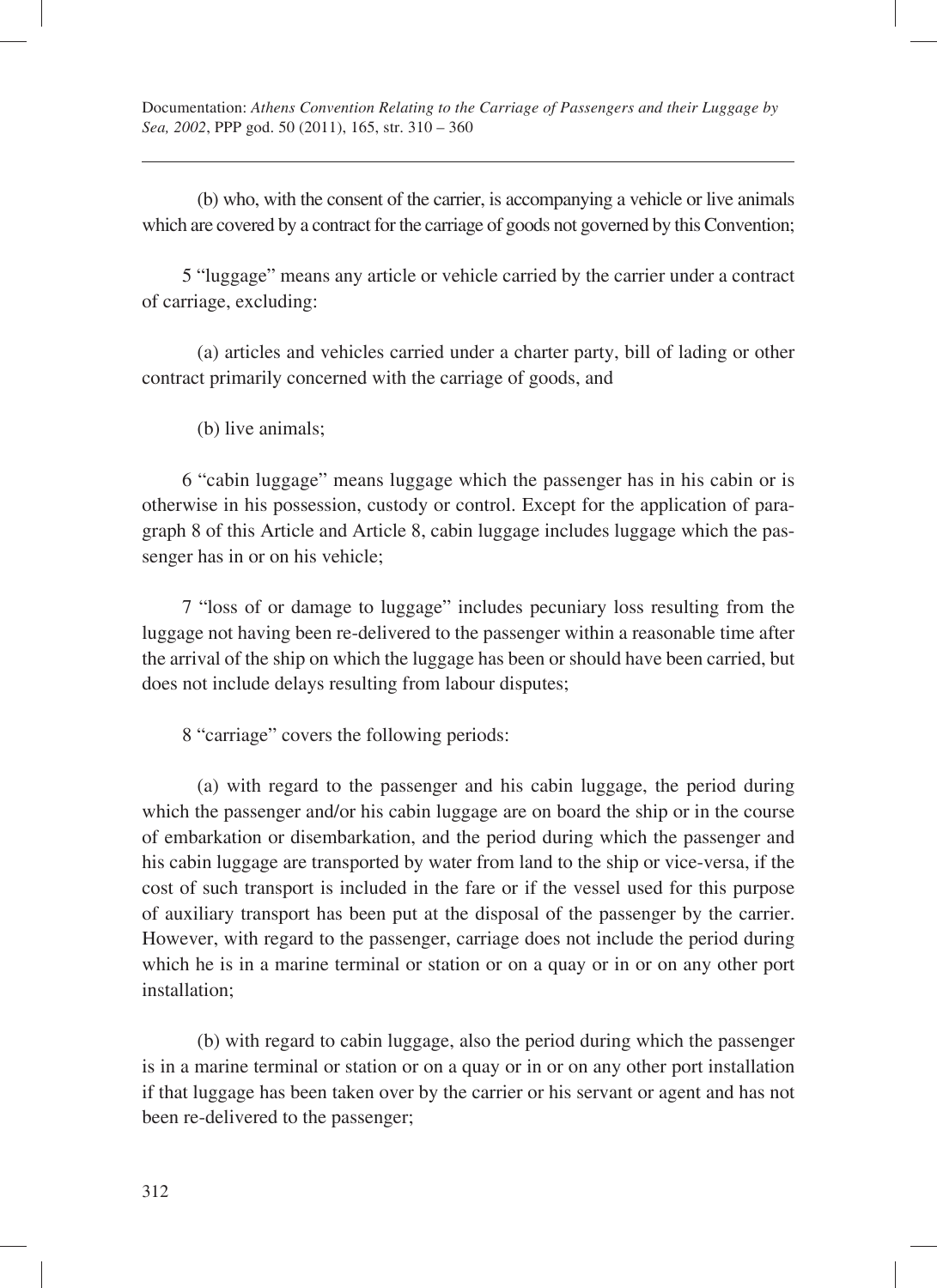(b) uz pristanak prijevoznika, prati vozilo ili žive životinje koje se prevoze na temelju ugovora o prijevozu stvari koji nije uređen ovom Konvencijom;

5. "prtljaga" je svaka stvar ili vozilo koji se prevoze na temelju ugovora o prijevozu, osim:

(a) stvari i vozila koji se prevoze na temelju brodarskog ugovora, teretnice ili drugog ugovora koji se ponajprije odnosi na prijevoz stvari, i

(b) živih životinja;

6. "ručna prtljaga" je prtljaga koju putnik ima u svojoj kabini ili koju inače drži, čuva ili nadzire. Osim što se tiče primjene stavka 8. ovoga članka i članka 8., ručna prtljaga uključuje prtljagu koju putnik ima u svome vozilu ili na vozilu;

7. "gubitak ili oštećenje prtljage" obuhvaća materijalnu štetu koja je nastala iz razloga što prtljaga nije predana putniku u razumnom roku nakon dolaska broda na kojemu se prtljaga prevozila ili ju je trebalo prevoziti, ali ne obuhvaća zakašnjenja prouzročena radničkim sporovima;

8. "prijevoz" obuhvaća slijedeća razdoblja:

(a) u pogledu putnika i njegove ručne prtljage, vrijeme tijekom kojega se putnik i /ili njegova ručna prtljaga nalaze na brodu ili vrijeme ukrcavanja ili iskrcavanja, te vrijeme tijekom kojega se putnik i njegova ručna prtljaga prevoze vodenim putem od obale do broda ili obrnuto, ako je cijena takvog prijevoza uračunata u cijenu putne karte ili ako prijevoznik stavi putniku na raspolaganje brod koji se koristi za takav sporedni prijevoz. Međutim, što se tiče putnika, prijevoz ne obuhvaća vrijeme tijekom kojega se putnik nalazi na pomorskom terminalu ili postaji ili na gatu ili bilo kojoj drugoj lučkoj instalaciji;

(b) također i u pogledu ručne prtljage vrijeme tijekom kojega se putnik nalazi na pomorskom terminalu ili postaji ili na gatu ili bilo kojoj drugoj lučkoj instalaciji ako je prijevoznik ili njegov radnik ili zastupnik primio tu prtljagu i nije ju predao putniku;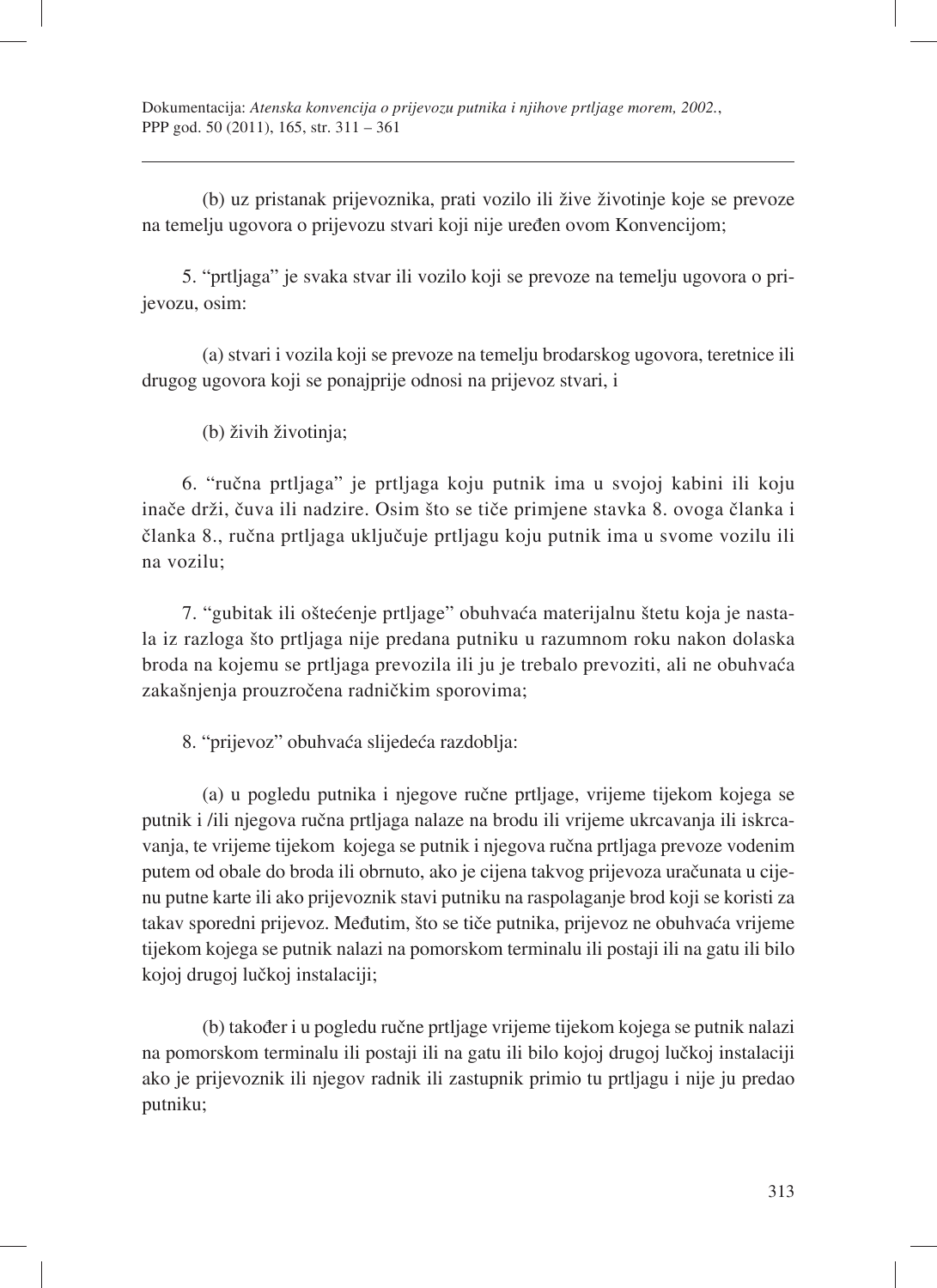(c) with regard to other luggage which is not cabin luggage, the period from the time of its taking over by the carrier or his servant or agent on shore or on board until the time of its re-delivery by the carrier or his servant or agent;

9 "international carriage" means any carriage in which, according to the contract of carriage, the place of departure and the place of destination are situated in two different States, or in a single State if, according to the contract of carriage or the scheduled itinerary, there is an intermediate port of call in another State;

10 "Organization" means the International Maritime Organization.

11 "Secretary-General" means the Secretary-General of the Organization.

# **Article 1** *bis* **Annex**

The annex to this Convention shall constitute an integral part of the Convention.

# **Article 2 Application**

1 This Convention shall apply to any international carriage if:

(a) the ship is flying the flag of or is registered in a State Party to this Convention, or

(b) the contract of carriage has been made in a State Party to this Convention, or

(c) the place of departure or destination, according to the contract of carriage, is in a State Party to this Convention.

2 Notwithstanding paragraph 1 of this Article, this Convention shall not apply when the carriage is subject, under any other international convention concerning the carriage of passengers or luggage by another mode of transport, to a civil liability regime under the provisions of such convention, in so far as those provisions have mandatory application to carriage by sea.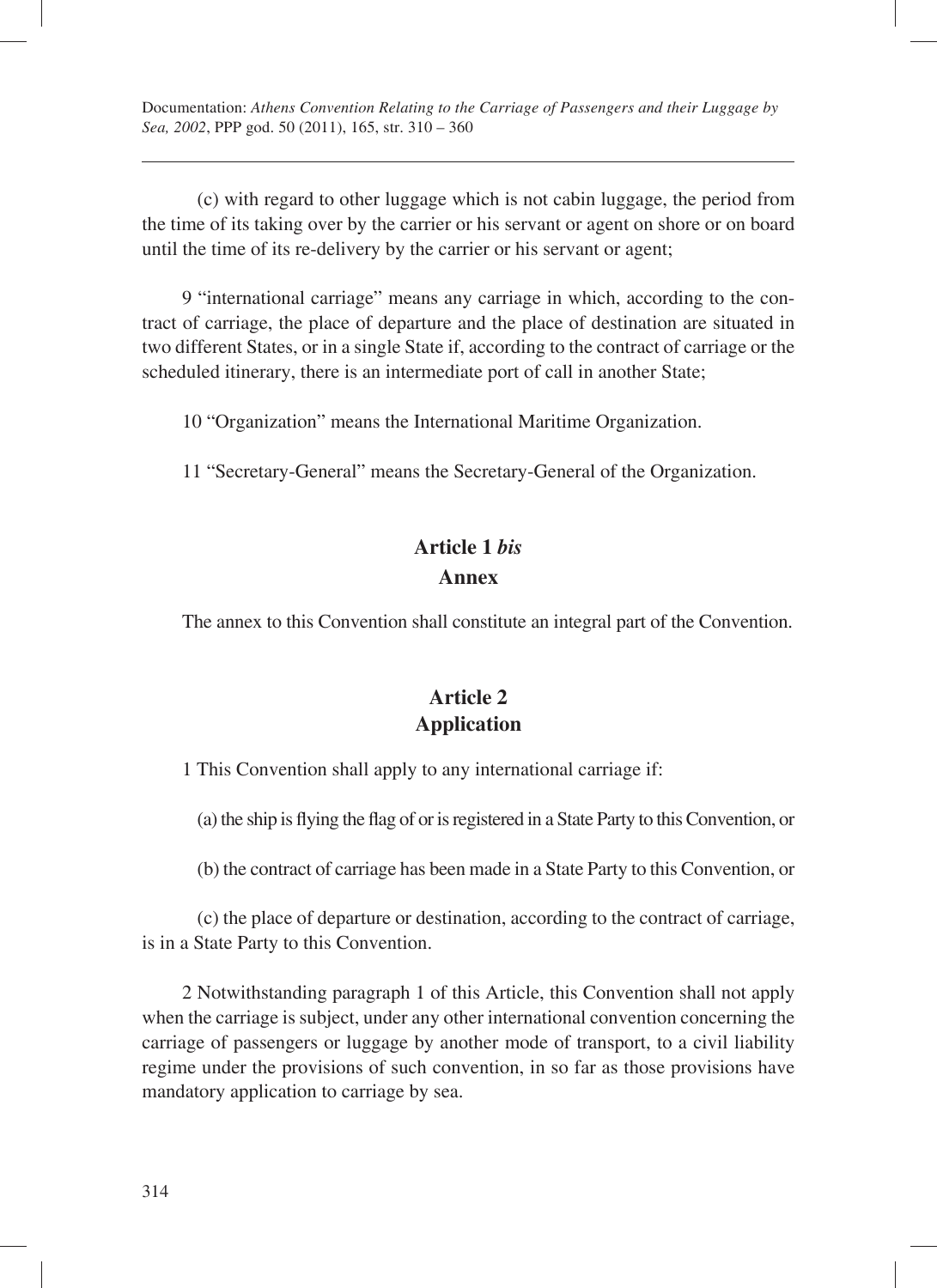(c) u pogledu ostale prtljage koja nije ručna prtljaga, od trenutka kada je prijevoznik ili njegov radnik ili zastupnik primio tu prtljagu na obali ili na brodu do trenutka kada ju je prijevoznik ili njegov radnik ili zastupnik predao;

9. "međunarodni prijevoz" je svaki prijevoz u kojemu se, prema ugovoru o prijevozu, mjesto polaska i mjesto odredišta nalaze u dvije različite države, ili u samo jednoj državi ako se, prema ugovoru o prijevozu ili redu plovidbe, usputna luka nalazi u drugoj državi;

10. "Organizacija" je Međunarodna pomorska organizacija.

11. "Glavni tajnik" je glavni tajnik Organizacije.

# **Članak 1** *bis.* **Prilog**

Prilog ovoj Konvencije tvori sastavni dio Konvencije.

# **Članak 2. Primjena**

1. Ova se Konvencija primjenjuje na svaki međunarodni prijevoz:

(a) ako brod vije zastavu ili je upisan u državi ugovornici ove Konvencije, ili

(b) ako je sklopljen ugovor o prijevozu u državi ugovornici ove Konvencije, ili

(c) ako je mjesto polaska ili odredišta, prema ugovoru o prijevozu, u državi ugovornici ove Konvencije.

2. Bez obzira na stavak 1. ovoga članka, ova se Konvencija ne primjenjuje ako je prijevoz, prema nekoj drugoj međunarodnoj konvenciji koja se odnosi na prijevoz putnika ili prtljage drugim načinom prijevoza, podvrgnut režimu građanske odgovornosti prema odredbama te konvencije, ako bi se te odredbe obvezno primjenjivale na prijevoz morem.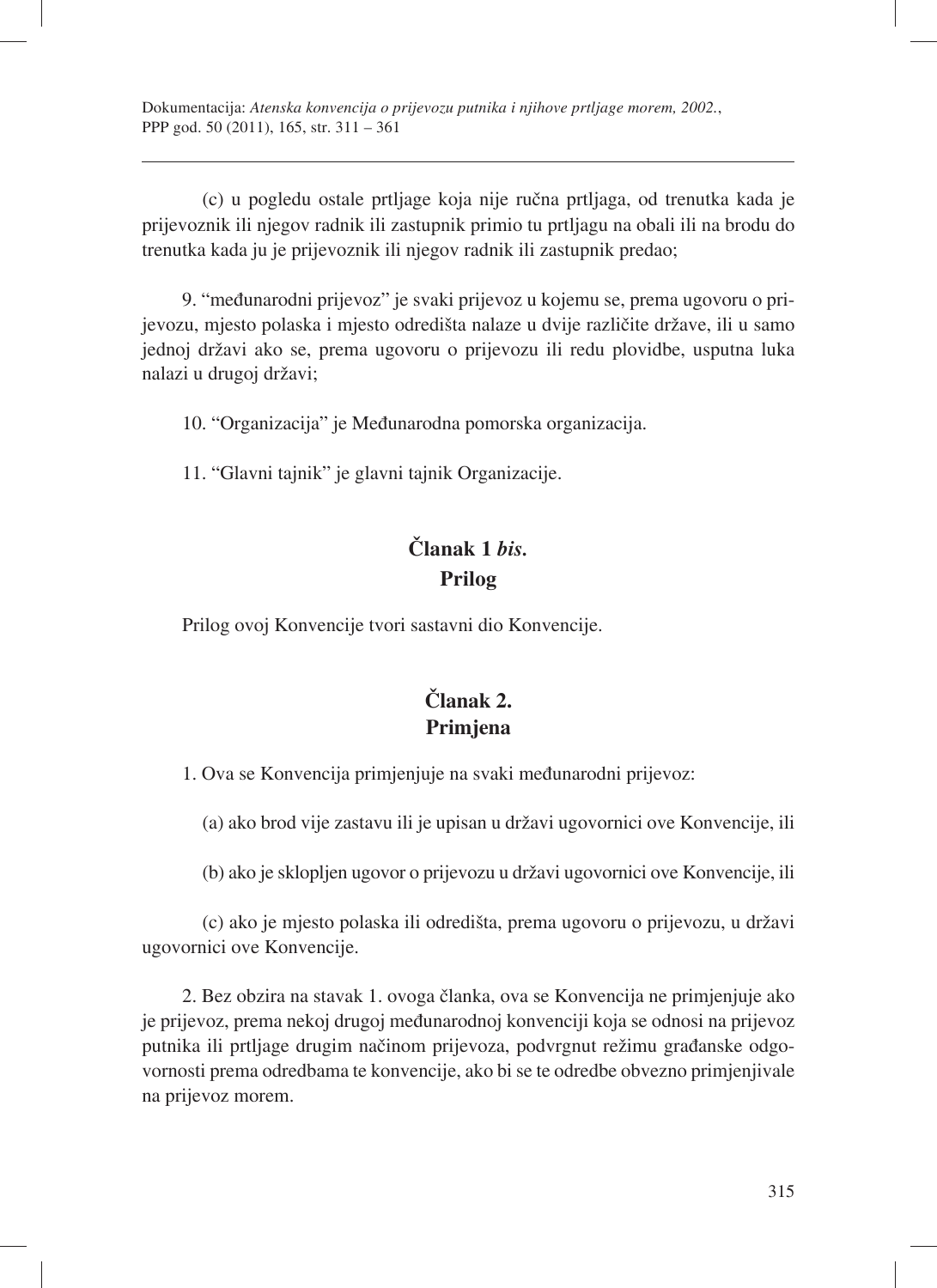## **Article 3 Liability of the carrier**

1 For the loss suffered as a result of the death of or personal injury to a passenger caused by a shipping incident, the carrier shall be liable to the extent that such loss in respect of that passenger on each distinct occasion does not exceed 250,000 units of account, unless the carrier proves that the incident:

(a) resulted from an act of war, hostilities, civil war, insurrection or a natural phenomenon of an exceptional, inevitable and irresistible character; or

(b) was wholly caused by an act or omission done with the intent to cause the incident by a third party.

If and to the extent that the loss exceeds the above limit, the carrier shall be further liable unless the carrier proves that the incident which caused the loss occurred without the fault or neglect of the carrier.

2 For the loss suffered as a result of the death of or personal injury to a passenger not caused by a shipping incident, the carrier shall be liable if the incident which caused the loss was due to the fault or neglect of the carrier. The burden of proving fault or neglect shall lie with the claimant.

3 For the loss suffered as a result of the loss of or damage to cabin luggage, the carrier shall be liable if the incident which caused the loss was due to the fault or neglect of the carrier. The fault or neglect of the carrier shall be presumed for loss caused by a shipping incident.

4 For the loss suffered as a result of the loss of or damage to luggage other than cabin luggage, the carrier shall be liable unless the carrier proves that the incident which caused the loss occurred without the fault or neglect of the carrier.

5 For the purposes of this article:

(a) "shipping incident" means shipwreck, capsizing, collision or stranding of the ship, explosion or fire in the ship, or defect in the ship;

(b) "fault or neglect of the carrier" includes the fault or neglect of the servants of the carrier, acting within the scope of their employment;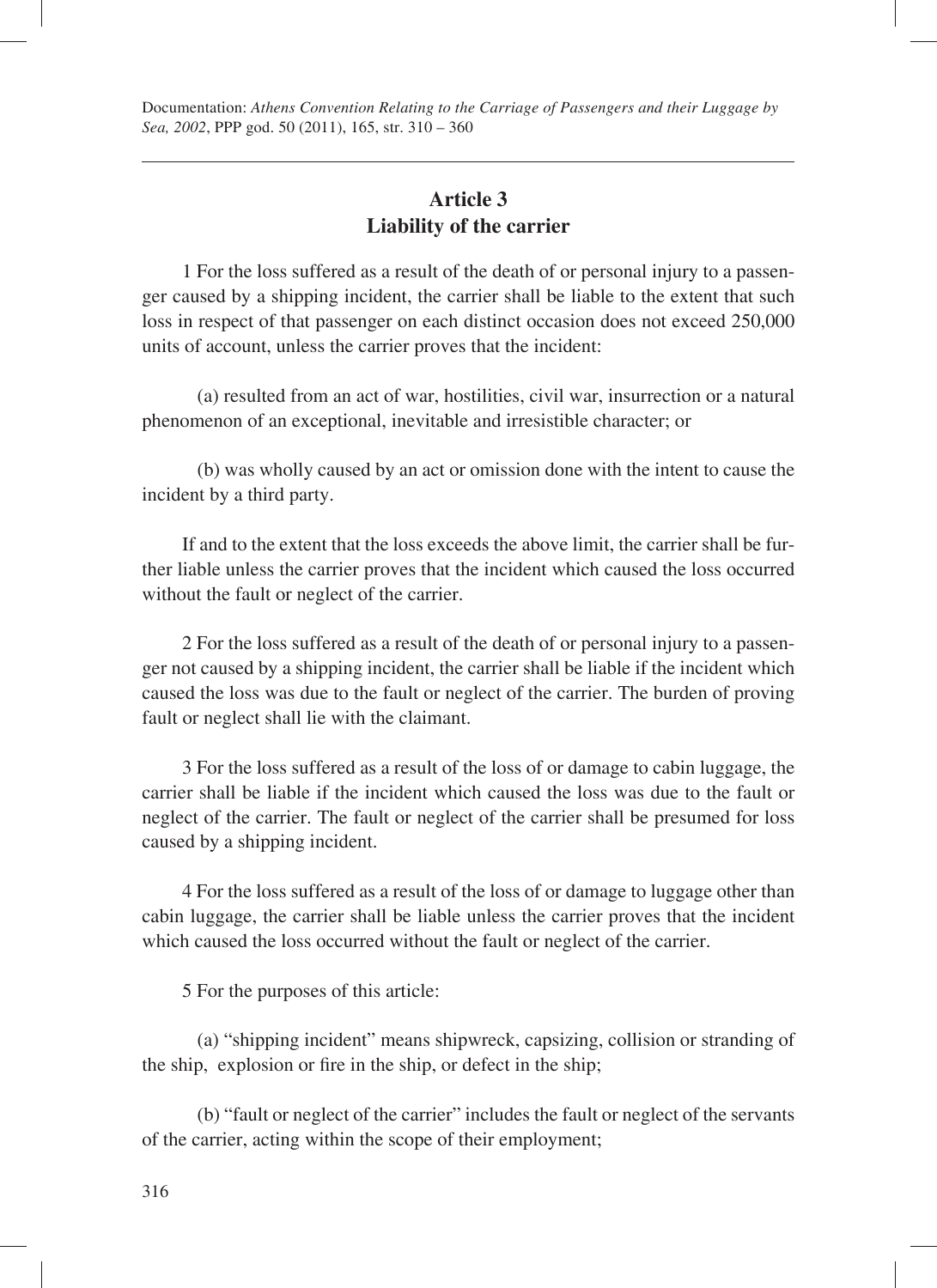# **Članak 3. Odgovornost prijevoznika**

1. Za štetu pretrpljenu uslijed smrti ili tjelesne ozljede putnika koji su prouzročeni pomorskom nezgodom, prijevoznik je odgovoran u mjeri u kojoj takva šteta u pogledu toga putnika za svaki zasebni događaj ne prelazi 250 000 obračunskih jedinica, osim ako prijevoznik dokaže da je nezgoda:

(a) posljedica rata, neprijateljstava, građanskog rata, pobune ili izvanredne, neizbježne i nesavladive prirodne pojave; ili

(b) u cijelosti prouzročena radnjom ili propustom treće osobe učinjenima s namjerom da se prouzroči nezgoda.

Prijevoznik je nadalje odgovoran i ako šteta prelazi gore navedeni iznos ograničenja i u mjeri u kojoj prelazi, osim ako prijevoznik dokaže da se nezgoda koja je prouzročila štetu dogodila bez njegove krivnje ili nemarnosti.

2. Za štetu pretrpljenu uslijed smrti ili tjelesne ozljede putnika koji nisu prouzročeni pomorskom nezgodom, prijevoznik je odgovoran ako se nezgoda koja je prouzročila štetu dogodila zbog krivnje ili nemarnosti prijevoznika. Teret dokazivanja krivnje ili nemarnosti je na tužitelju.

3. Za štetu pretrpljenu uslijed gubitka ili oštećenja ručne prtljage, prijevoznik je odgovoran ako se nezgoda koja je prouzročila štetu dogodila zbog krivnje ili nemarnosti prijevoznika. Krivnja ili nemarnost prijevoznika se predmnijeva u pogledu štete prouzročene pomorskom nezgodom.

4. Prijevoznik je odgovoran za štetu pretrpljenu uslijed gubitka ili oštećenja prtljage različite od ručne prtljage, osim ako dokaže da se nezgoda koja je prouzročila štetu dogodila bez njegove krivnje ili nemarnosti.

5. U svrhe ovoga članka:

(a) "pomorska nezgoda" je brodolom, prevrnuće, sudar ili nasukanje broda, eksplozija ili požar na brodu, ili mana broda;

(b) "krivnja ili nemarnost prijevoznika" uključuje krivnju ili nemarnost prijevoznikovih radnika kada oni rade u okviru svojega zaposlenja;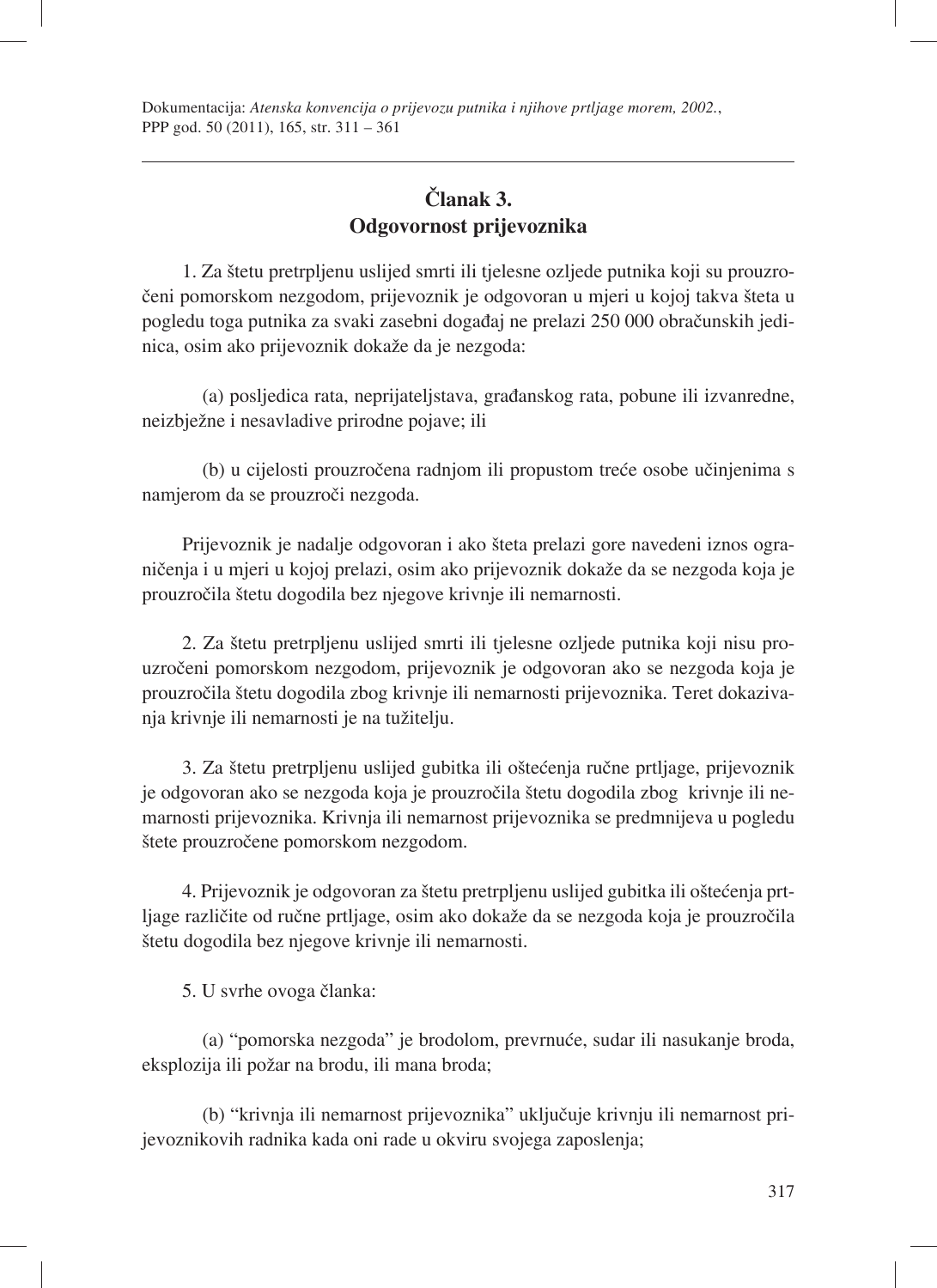(c) "defect in the ship" means any malfunction, failure or non-compliance with applicable safety regulations in respect of any part of the ship or its equipment when used for the escape, evacuation, embarkation and disembarkation of passengers, or when used for the propulsion, steering, safe navigation, mooring, anchoring, arriving at or leaving berth or anchorage, or damage control after flooding; or when used for the launching of life saving appliances; and

(d) "loss" shall not include punitive or exemplary damages.

6 The liability of the carrier under this Article only relates to loss arising from incidents that occurred in the course of the carriage. The burden of proving that the incident which caused the loss occurred in the course of the carriage, and the extent of the loss, shall lie with the claimant.

7 Nothing in this Convention shall prejudice any right of recourse of the carrier against any third party, or the defence of contributory negligence under Article 6 of this Convention. Nothing in this Article shall prejudice any right of limitation under Articles 7 or 8 of this Convention.

8 Presumptions of fault or neglect of a party or the allocation of the burden of proof to a party shall not prevent evidence in favour of that party from being considered.

#### **Article 4 Performing carrier**

1 If the performance of the carriage or part thereof has been entrusted to a performing carrier, the carrier shall nevertheless remain liable for the entire carriage according to the provisions of this Convention. In addition, the performing carrier shall be subject and entitled to the provisions of this Convention for the part of the carriage performed by him.

2 The carrier shall, in relation to the carriage performed by the performing carrier, be liable for the acts and omissions of the performing carrier and of his servants and agents acting within the scope of their employment.

3 Any special agreement under which the carrier assumes obligations not imposed by this Convention or any waiver of rights conferred by this Convention shall affect the performing carrier only if agreed by him expressly and in writing.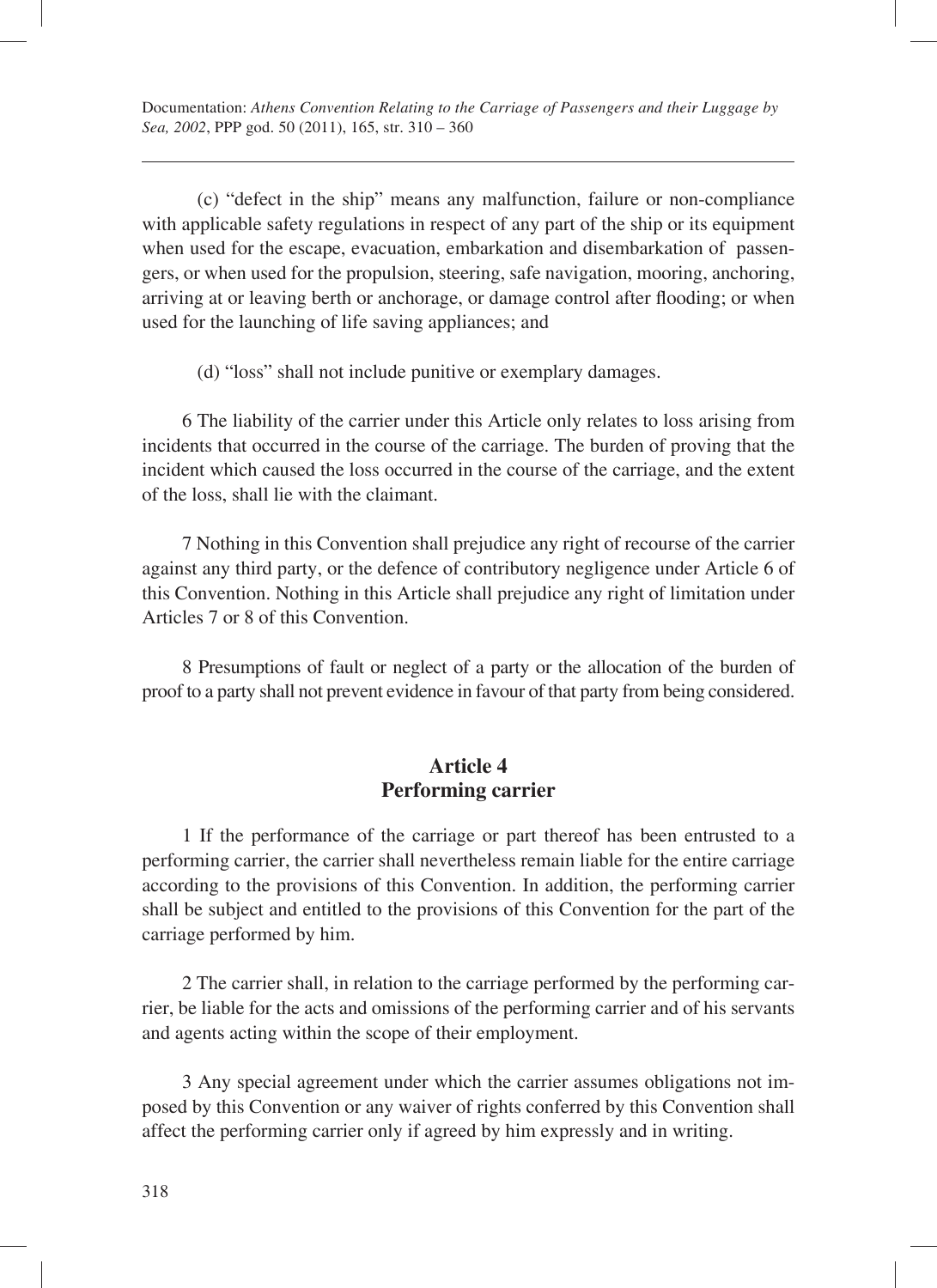(c) "mana broda" je neispravno funkcioniranje, kvar ili neusklađenost s primjenjivim propisima o sigurnosti u pogledu bilo kojeg dijela broda ili brodske opreme koji se koriste za hitno napuštanje broda, evakuaciju, ukrcaj i iskrcaj putnika; ili koji se koriste za pokretanje, upravljanje, sigurnu plovidbu, privezivanje, sidrenje, dolazak ili odlazak s veza ili sidrišta, ili za kontrolu oštećenja nakon propuštanja vode, ili koji se koriste za spuštanje uređaja za spašavanje; i

(d) "šteta" ne uključuje kaznene ili egzemplarne štete.

6. Odgovornost prijevoznika na osnovi ovoga članka odnosi se isključivo na štetu koja proizlazi iz nezgoda koje se dogode za vrijeme putovanja. Na tužitelju je teret dokazivanja da se nezgoda koja je prouzročila štetu dogodila za vrijeme putovanja, kao i teret dokazivanja opsega te štete.

7. Ova Konvencija ne utječe na pravo regresa koje prijevoznik ima prema trećoj osobi, niti na pravo prigovora u pogledu doprinosa oštećenika nastanku štete na osnovi članka 6. ove Konvencije. Odredbe ovog članka ne utječu na pravo ograničenja odgovornosti na osnovi članka 7. ili 8. ove Konvencije.

8. Predmnijevanje krivnje ili nemarnosti neke strane ili određivanje da je teret dokazivanja na nekoj strani ne sprječavaju razmatranje dokaza koji toj strani idu u korist.

## **Članak 4. Stvarni prijevoznik**

1. Ako se obavljanje prijevoza ili dijela prijevoza povjeri stvarnom prijevozniku, prijevoznik u svakom slučaju ostaje odgovoran za cjelokupan prijevoz prema odredbama ove Konvencije. Osim toga, stvarni prijevoznik podliježe odredbama ove Konvencije ali je i ovlašten na njih se pozivati za dio prijevoza koji obavlja.

2. Prijevoznik, u pogledu prijevoza koji obavlja stvarni prijevoznik, odgovara za djela i propuste stvarnog prijevoznika i njegovih radnika i zastupnika koji rade u okviru svojeg zaposlenja.

3. Svaki poseban sporazum na osnovi kojega prijevoznik preuzima obveze koje ova Konvencija ne nameće ili se odriče prava koja predviđa ova Konvencija, tiče se stvarnog prijevoznika samo ako se on s time izričito suglasi pisanim putem.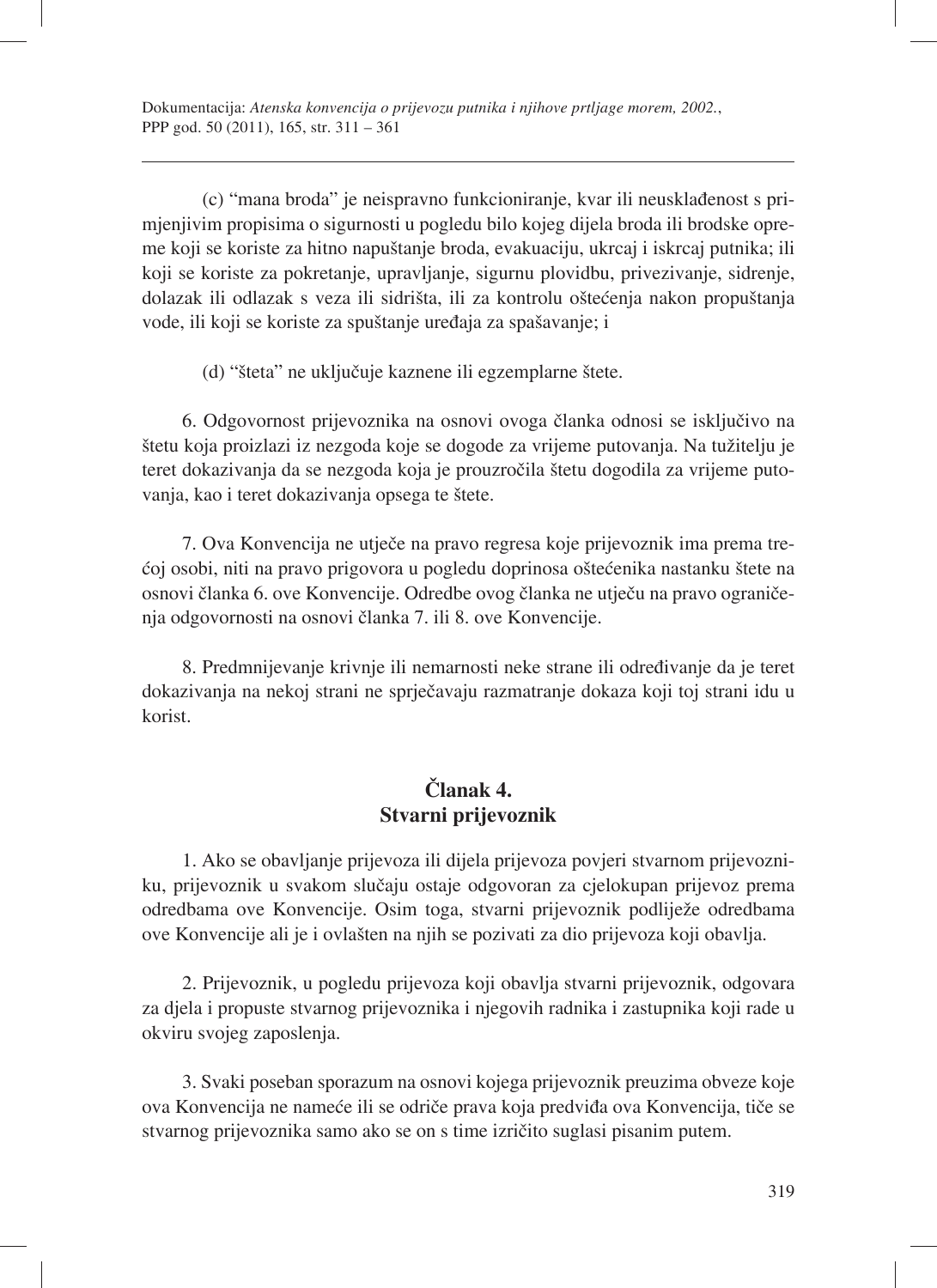4 Where and to the extent that both the carrier and the performing carrier are liable, their liability shall be joint and several.

5 Nothing in this Article shall prejudice any right of recourse as between the carrier and the performing carrier.

#### **Article 4** *bis* **Compulsory insurance**

1 When passengers are carried on board a ship registered in a State Party that is licensed to carry more than twelve passengers, and this Convention applies, any carrier who actually performs the whole or a part of the carriage shall maintain insurance or other financial security, such as the guarantee of a bank or similar financial institution, to cover liability under this Convention in respect of the death of and personal injury to passengers. The limit of the compulsory insurance or other financial security shall not be less than 250,000 units of account per passenger on each distinct occasion.

2 A certificate attesting that insurance or other financial security is in force in accordance with the provisions of this Convention shall be issued to each ship after the appropriate authority of a State Party has determined that the requirements of paragraph 1 have been complied with. With respect to a ship registered in a State Party, such certificate shall be issued or certified by the appropriate authority of the State of the ship's registry; with respect to a ship not registered in a State Party it may be issued or certified by the appropriate authority of any State Party. This certificate shall be in the form of the model set out in the annex to this Convention and shall contain the following particulars:

(a) name of ship, distinctive number or letters and port of registry;

(b) name and principal place of business of the carrier who actually performs the whole or a part of the carriage;

(c) IMO ship identification number;

(d) type and duration of security;

(e) name and principal place of business of insurer or other person providing financial security and, where appropriate, place of business where the insurance or other financial security is established; and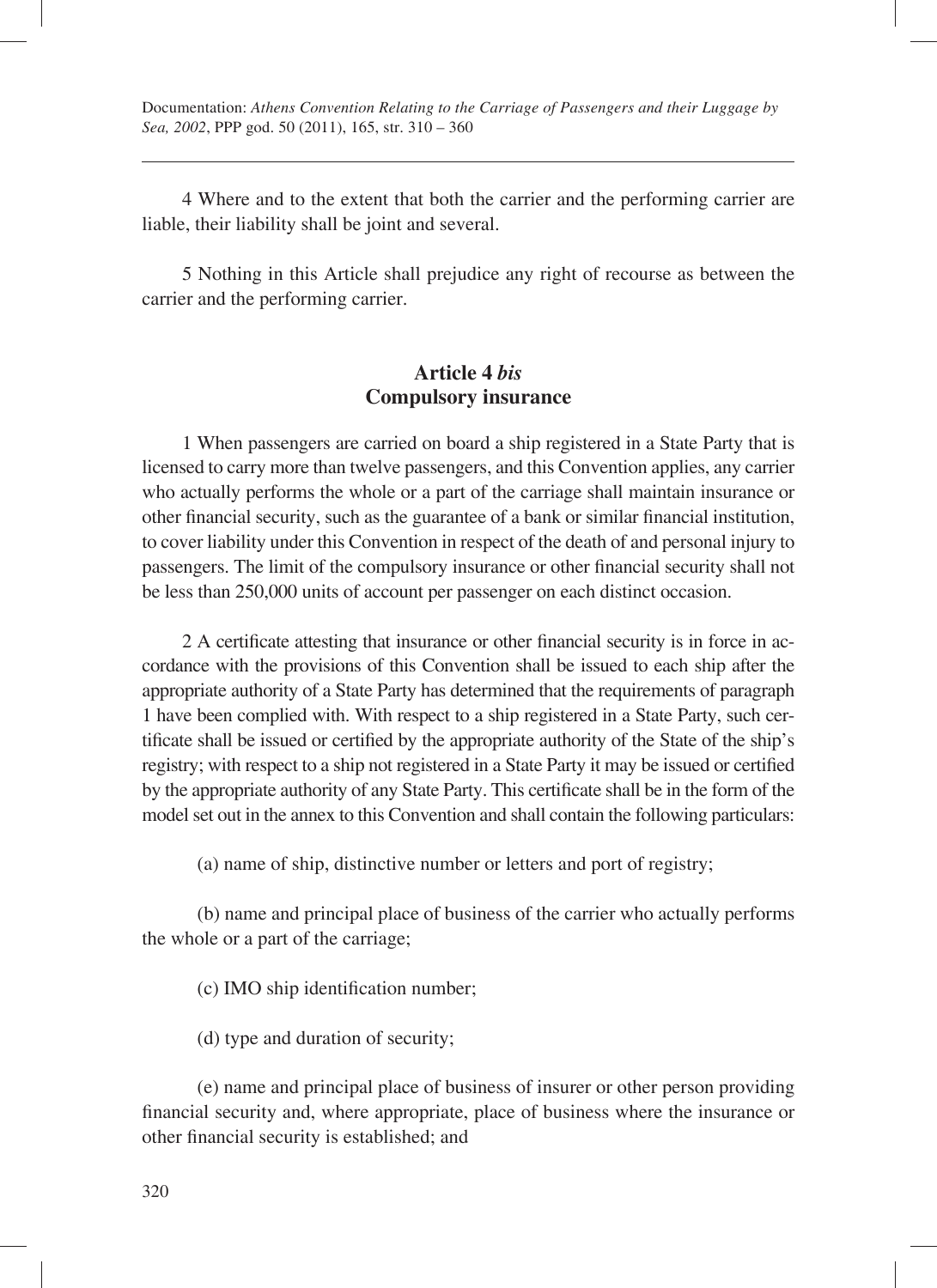4. Kada i u opsegu u kojem odgovaraju oba, prijevoznik i stvarni prijevoznik, njihova je odgovornost solidarna.

5. Odredbe ovoga članka ne utječu na bilo kakva regresna prava između prijevoznika i stvarnog prijevoznika.

### **Članak 4** *bis***. Obvezno osiguranje**

1. Kada se putnici prevoze na brodu upisanome u državi stranci koji ima dozvolu za prijevoz više od dvanaest putnika i kada se primjenjuje ova Konvencija, svaki prijevoznik koji stvarno obavlja prijevoz u cijelosti ili djelomično dužan je održavati na snazi osiguranje ili drugo financijsko jamstvo, kao što je garancija banke ili slične financijske institucije, radi pokrića odgovornosti na osnovi ove Konvencije, za štetu zbog smrti ili tjelesne ozljede putnika. Svota obveznog osiguranja ili drugoga financijskog jamstva ne smije biti manja od 250 000 obračunskih jedinica po putniku za svaki zaseban događaj.

2. Nakon što odgovarajuće tijelo države stranke utvrdi da je udovoljeno zahtjevima iz stavka 1., svakom će se brodu izdati svjedodžba kojom se potvrđuje da su osiguranje ili drugo financijsko jamstvo na snazi u skladu s odredbama ove Konvencije. U pogledu broda upisanog u državi stranci, takvu svjedodžbu izdaje ili ovjerava odgovarajuće tijelo države u čijem je upisniku brod upisan; u pogledu broda koji nije upisan u državi stranci, takvu svjedodžbu može izdati ili ovjeriti nadležno tijelo bilo koje države stranke. Ova svjedodžba mora biti sačinjena u obliku modela koji se nalazi u prilogu ove Konvencije i mora sadržavati sljedeće podatke:

(a) ime broda, broj ili slova za raspoznavanje i luku upisa;

(b) ime i glavno poslovno sjedište prijevoznika koji stvarno obavlja prijevoz u cijelosti ili djelomično;

(c) IMO broj za identifikaciju broda;

(d) vrstu i trajanje jamstva;

(e) naziv i glavno poslovno sjedište osiguratelja ili druge osobe koja pruža fi nancijsko jamstvo, a kada je to prikladno, poslovno sjedište gdje je zaključeno osiguranje ili drugo financijsko jamstvo; i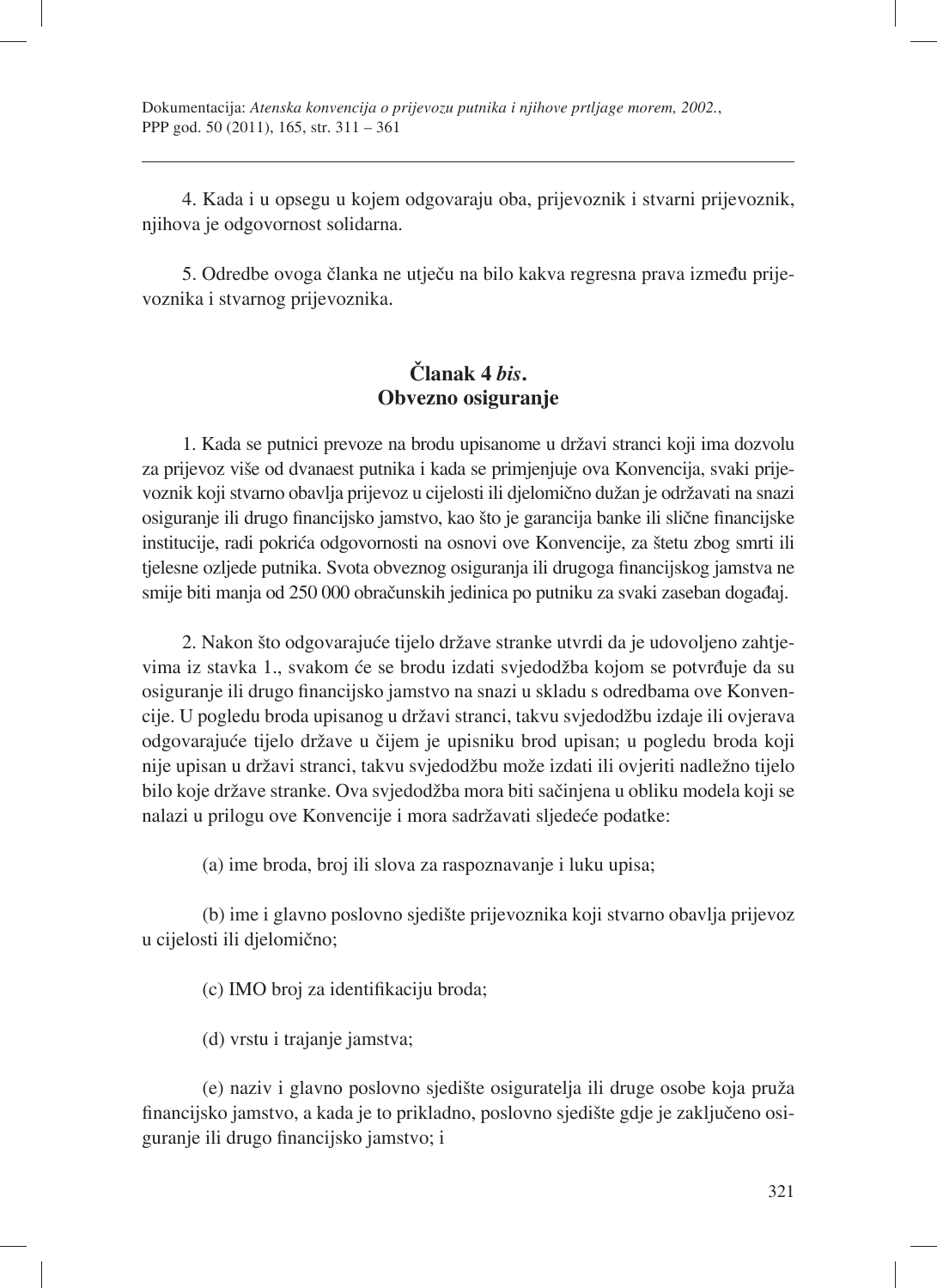(f) period of validity of the certificate, which shall not be longer than the period of validity of the insurance or other financial security.

3 (a) A State Party may authorize an institution or an organization recognised by it to issue the certificate. Such institution or organization shall inform that State of the issue of each certificate. In all cases, the State Party shall fully guarantee the completeness and accuracy of the certificate so issued, and shall undertake to ensure the necessary arrangements to satisfy this obligation.

- (b) A State Party shall notify the Secretary-General of:
	- (i) the specific responsibilities and conditions of the authority delegated to an institution or organization recognised by it;
	- (ii) the withdrawal of such authority; and
	- (iii) the date from which such authority or withdrawal of such authority takes effect.

An authority delegated shall not take effect prior to three months from the date from which notification to that effect was given to the Secretary-General.

(c) The institution or organization authorized to issue certificates in accordance with this paragraph shall, as a minimum, be authorized to withdraw these certificates if the conditions under which they have been issued are not complied with. In all cases the institution or organization shall report such withdrawal to the State on whose behalf the certificate was issued.

4 The certificate shall be in the official language or languages of the issuing State. If the language used is not English, French or Spanish, the text shall include a translation into one of these languages, and, where the State so decides, the official language of the State may be omitted.

5 The certificate shall be carried on board the ship, and a copy shall be deposited with the authorities who keep the record of the ship's registry or, if the ship is not registered in a State Party, with the authority of the State issuing or certifying the certificate.

6 An insurance or other financial security shall not satisfy the requirements of this Article if it can cease, for reasons other than the expiry of the period of validity of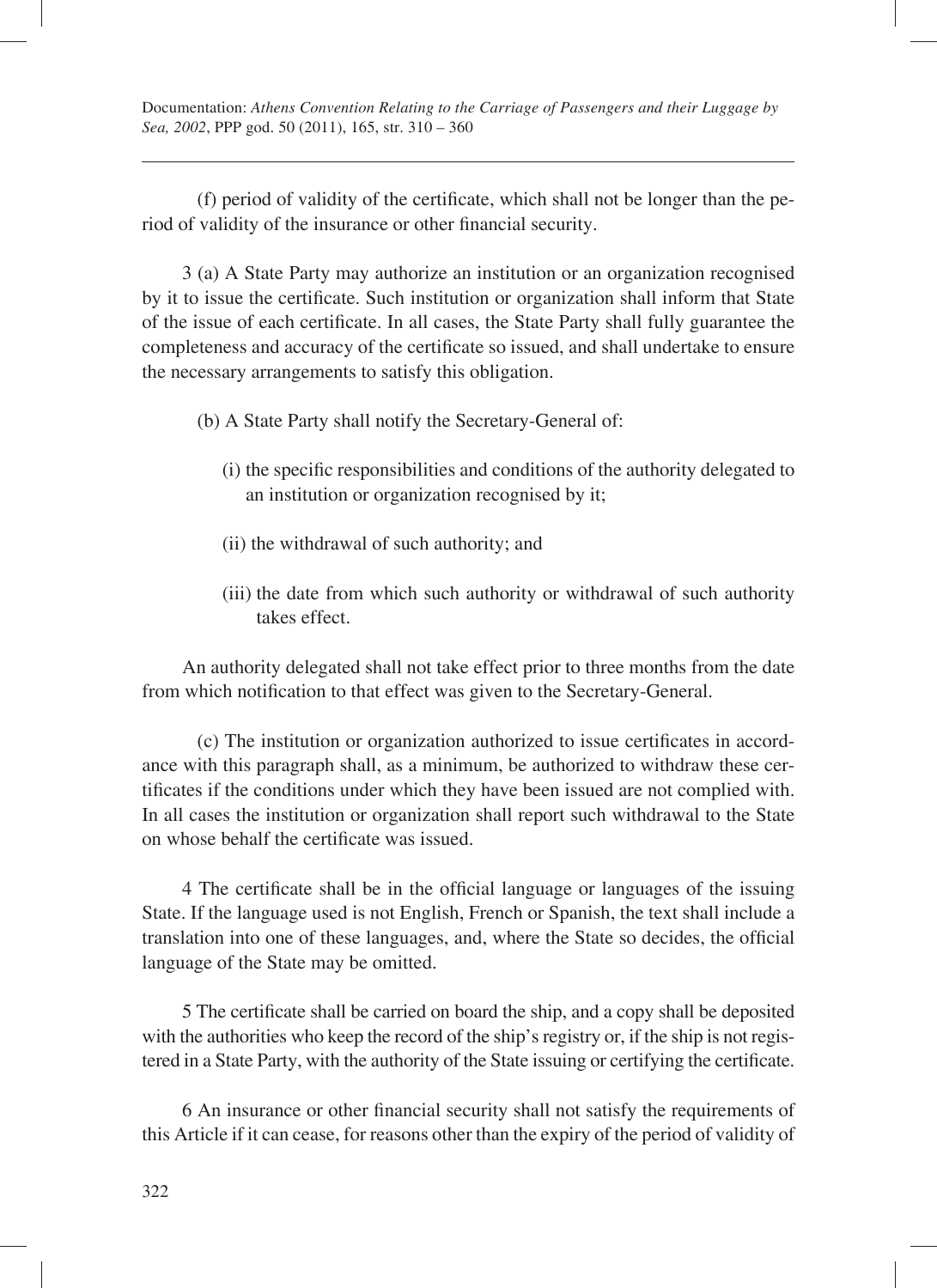(f) rok važenja svjedodžbe, koji ne može biti duži od razdoblja važenja osiguranja ili drugog financijskog jamstva.

3. (a) Država stranka može ovlastiti neku od nje priznatu instituciju ili organizaciju da izda svjedodžbu. Takva institucija ili organizacija mora izvijestiti tu državu o izdavanju svake svjedodžbe. U svakom slučaju, država stranka u cijelosti jamči za potpunost i točnost podataka u tako izdanoj svjedodžbi i poduzima korake kako bi se osigurali neophodni dogovori radi izvršenja te obveze.

(b) Država stranka mora notificirati glavnog tajnika:

- (i) o točnim dužnostima i uvjetima iz ovlaštenja danog nekoj priznatoj instituciji ili organizaciji;
- (ii) o povlačenju tog ovlaštenja; i
- (iii) o datumu kada takvo ovlaštenje ili povlačenje takvog ovlaštenja stupa na snagu.

Dano ovlaštenje neće stupiti na snagu prije nego što proteknu tri mjeseca od datuma kada je notifikacija s takvim učinkom predana glavnom tajniku.

(c) Institucija ili organizacija ovlaštena za izdavanje svjedodžbe u skladu s ovim stavkom mora barem biti ovlaštena povući te svjedodžbe ako nije udovoljeno uvjetima pod kojima su one izdane. U svakom slučaju, institucija ili organizacija mora o takvom povlačenju izvijestiti državu u čije ime je svjedodžba izdana.

4. Svjedodžba se mora izdati na službenom jeziku ili jezicima države koja ju izdaje. Ako korišteni jezik nije engleski, francuski ni španjolski, tekst mora uključivati prijevod na jedan od ovih jezika a, ako država tako odluči, službeni jezik te države može biti izostavljen.

5. Svjedodžba se mora nalaziti na brodu, a preslika se polaže kod tijela koje vodi upisnik u kojem je brod upisan ili, ako brod nije upisan u državi stranci, kod tijela države koja je izdala ili ovjerila svjedodžbu.

6. Osiguranje ili drugo financijsko jamstvo ne udovoljava zahtjevima ovoga članka ako ono može prestati vrijediti iz razloga koji nije istek razdoblja važenja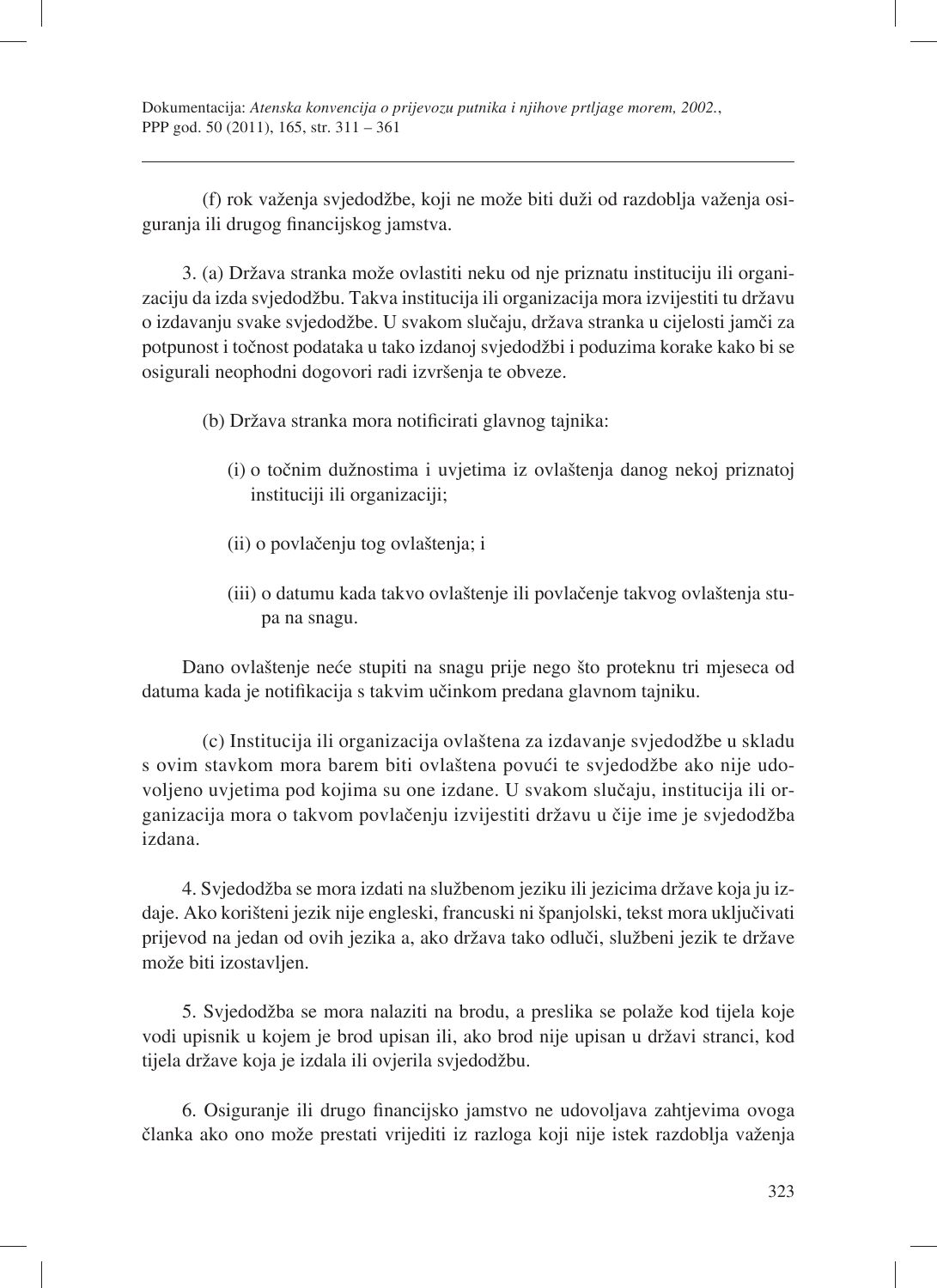the insurance or security specified in the certificate, before three months have elapsed from the date on which notice of its termination is given to the authorities referred to in paragraph 5, unless the certificate has been surrendered to these authorities or a new certificate has been issued within the said period. The foregoing provisions shall similarly apply to any modification which results in the insurance or other financial security no longer satisfying the requirements of this Article.

7 The State of the ship's registry shall, subject to the provisions of this Article, determine the conditions of issue and validity of the certificate.

8 Nothing in this Convention shall be construed as preventing a State Party from relying on information obtained from other States or the Organization or other international organizations relating to the financial standing of providers of insurance or other financial security for the purposes of this Convention. In such cases, the State Party relying on such information is not relieved of its responsibility as a State issuing the certificate.

9 Certificates issued or certified under the authority of a State Party shall be accepted by other States Parties for the purposes of this Convention and shall be regarded by other States Parties as having the same force as certificates issued or certified by them, even if issued or certified in respect of a ship not registered in a State Party. A State Party may at any time request consultation with the issuing or certifying State should it believe that the insurer or guarantor named in the insurance certificate is not financially capable of meeting the obligations imposed by this Convention.

10 Any claim for compensation covered by insurance or other financial security pursuant to this Article may be brought directly against the insurer or other person providing financial security. In such case, the amount set out in paragraph 1 applies as the limit of liability of the insurer or other person providing financial security, even if the carrier or the performing carrier is not entitled to limitation of liability. The defendant may further invoke the defences (other than the bankruptcy or winding up) which the carrier referred to in paragraph 1 would have been entitled to invoke in accordance with this Convention. Furthermore, the defendant may invoke the defence that the damage resulted from the wilful misconduct of the assured, but the defendant shall not invoke any other defence which the defendant might have been entitled to invoke in proceedings brought by the assured against the defendant. The defendant shall in any event have the right to require the carrier and the performing carrier to be joined in the proceedings.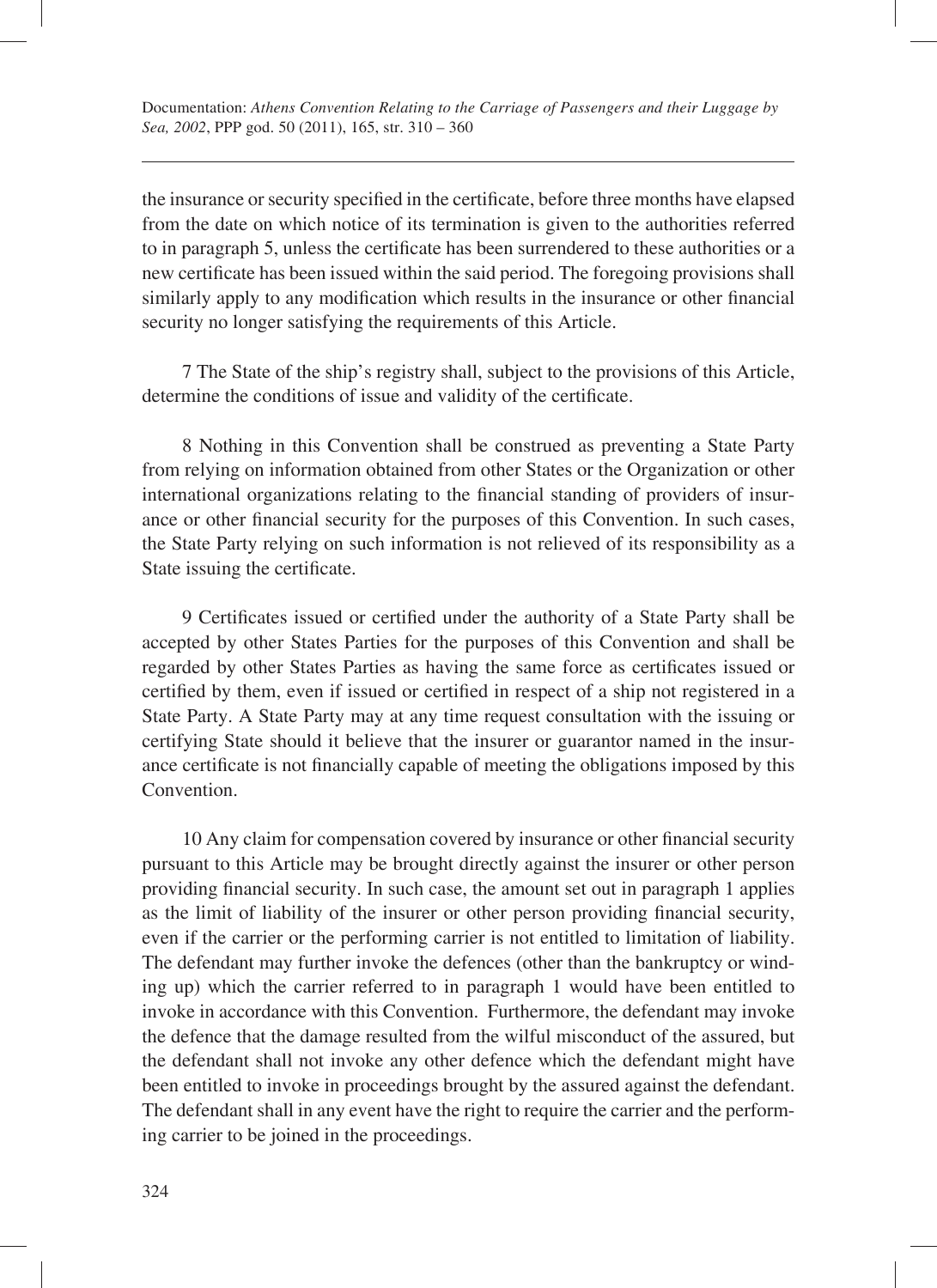osiguranja ili jamstva navedenog u svjedodžbi, prije proteka roka od tri mjeseca od dana kada su tijela navedena u stavku 5. obaviještena o njegovu prestanku, osim ako je svjedodžba vraćena tim tijelima ili je izdana nova svjedodžba u navedenom roku. Prethodne odredbe se na isti način primjenjuju u pogledu svake izmjene čija je posljedica da osiguranje ili drugo financijsko jamstvo više ne udovoljava zahtjevima ovoga članka.

7. Država u čijem je upisniku brod upisan mora, u skladu s odredbama ovoga članka, odrediti uvjete za izdavanje i važenje svjedodžbe.

8. Ništa u ovoj Konvenciji neće se tumačiti kao sprječavanje države stranke da se pouzda u obavijesti dobivene od drugih država stranaka, Organizacije ili drugih međunarodnih organizacija, a koje se odnose na financijski položaj pružatelja osiguranja ili drugog financijskog jamstva u svrhe ove Konvencije. U takvim slučajevima, država stranka koja se pouzdaje u takve obavijesti nije oslobođena svoje odgovornosti kao država izdavanja svjedodžbe.

9. Svjedodžbe koje je izdala ili ovjerila jedna država stranka prihvatit će druge države stranke u svrhe ove Konvencije i druge države stranke smatrat će da te svjedodžbe imaju jednaku vrijednost kao svjedodžbe koje su one same izdale ili ovjerile, čak i ako su svjedodžbe izdane ili ovjerene za brod koji nije upisan u državi stranci. Država stranka može u svako doba zatražiti konzultacije s državom izdavanja ili ovjere ako vjeruje da osiguratelj ili jamac imenovan u svjedodžbi o osiguranju nije financijski sposoban ispuniti obveze koje nalaže Konvencija.

10. Svaka tužba za naknadu štete pokrivene osiguranjem ili drugim financijskim jamstvom u skladu s ovim člankom može se podnijeti neposredno protiv osiguratelja ili druge osobe koja je dala financijsko jamstvo. U takvom slučaju, iznos naveden u stavku 1. primjenjuje se kao iznos ograničenja odgovornosti osiguratelja ili druge osobe koja je dala financijsko jamstvo čak i ako prijevoznik, ili stvarni prijevoznik, nije ovlašten ograničiti odgovornost. Pored toga, tuženik može isticati prigovore (osim onih koji se odnose na stečaj ili likvidaciju) koje bi u skladu s ovom Konvencijom imao pravo isticati prijevoznik naveden u stavku 1. Tuženik, nadalje, u svrhu obrane može isticati prigovor da je šteta posljedica namjernog protupravnog ponašanja osiguranika, ali se ne može pozvati ni na jedan drugi prigovor koji bi bio ovlašten isticati kao tuženik u postupku pokrenutom od strane osiguranika. U svakom slučaju, tuženik ima pravo zahtijevati da prijevoznik i stvarni prijevoznik sudjeluju u postupku.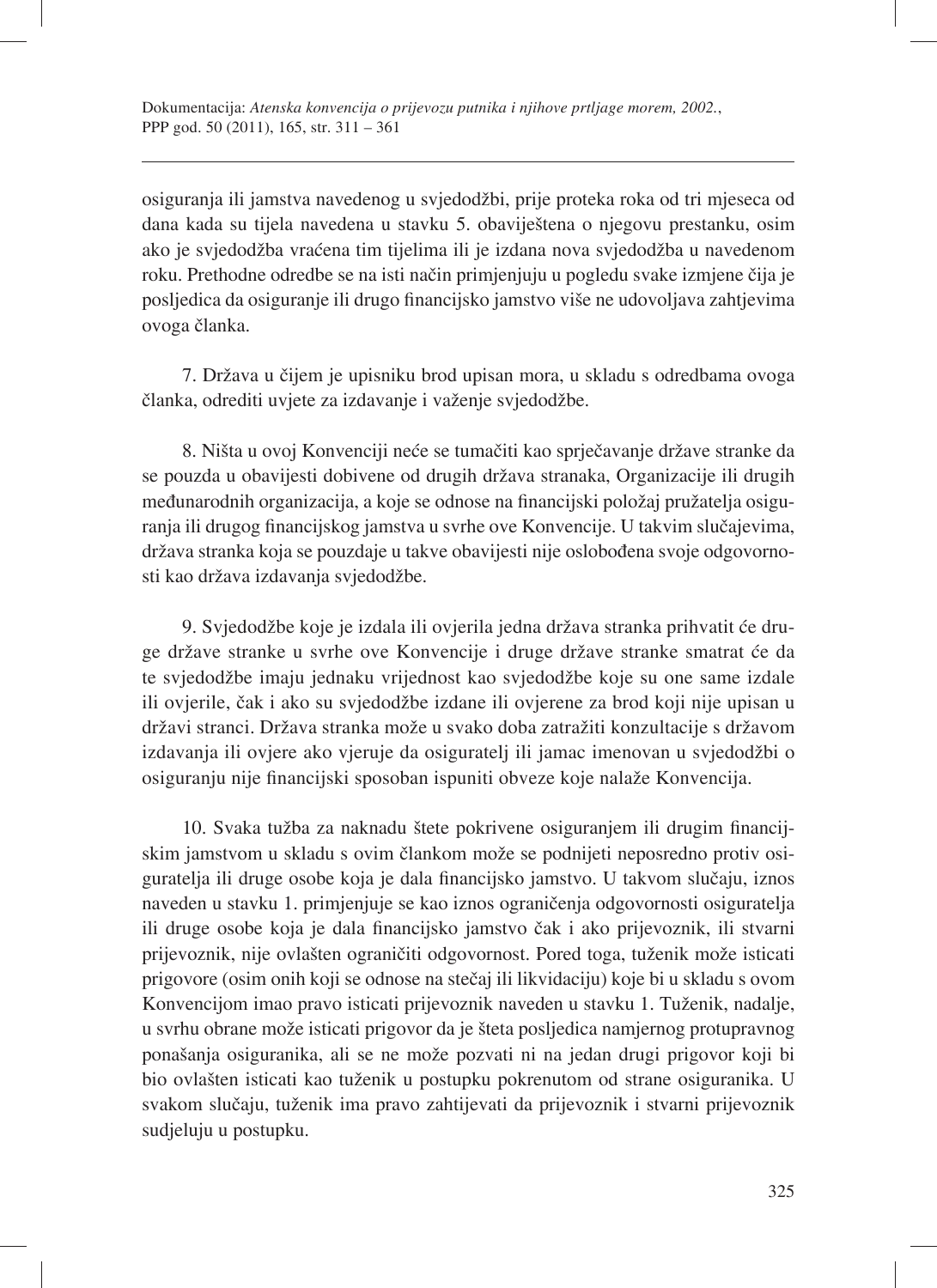11 Any sums provided by insurance or by other financial security maintained in accordance with paragraph 1 shall be available exclusively for the satisfaction of claims under this Convention, and any payments made of such sums shall discharge any liability arising under this Convention to the extent of the amounts paid.

12 A State Party shall not permit a ship under its flag to which this Article applies to operate at any time unless a certificate has been issued under paragraphs 2 or 15.

13 Subject to the provisions of this Article, each State Party shall ensure, under its national law, that insurance or other financial security, to the extent specified in paragraph 1, is in force in respect of any ship that is licensed to carry more than twelve passengers, wherever registered, entering or leaving a port in its territory in so far as this Convention applies.

14 Notwithstanding the provisions of paragraph 5, a State Party may notify the Secretary-General that, for the purposes of paragraph 13, ships are not required to carry on board or to produce the certificate required by paragraph 2 when entering or leaving ports in its territory, provided that the State Party which issues the certificate has notified the Secretary-General that it maintains records in an electronic format, accessible to all States Parties, attesting the existence of the certificate and enabling States Parties to discharge their obligations under paragraph 13.

15 If insurance or other financial security is not maintained in respect of a ship owned by a State Party, the provisions of this Article relating thereto shall not be applicable to such ship, but the ship shall carry a certificate issued by the appropriate authorities of the State of the ship's registry, stating that the ship is owned by that State and that the liability is covered within the amount prescribed in accordance with paragraph 1. Such a certificate shall follow as closely as possible the model prescribed by paragraph 2.

## **Article 5 Valuables**

The carrier shall not be liable for the loss of or damage to monies, negotiable securities, gold, silverware, jewellery, ornaments, works of art, or other valuables, except where such valuables have been deposited with the carrier for the agreed purpose of safe-keeping in which case the carrier shall be liable up to the limit provided for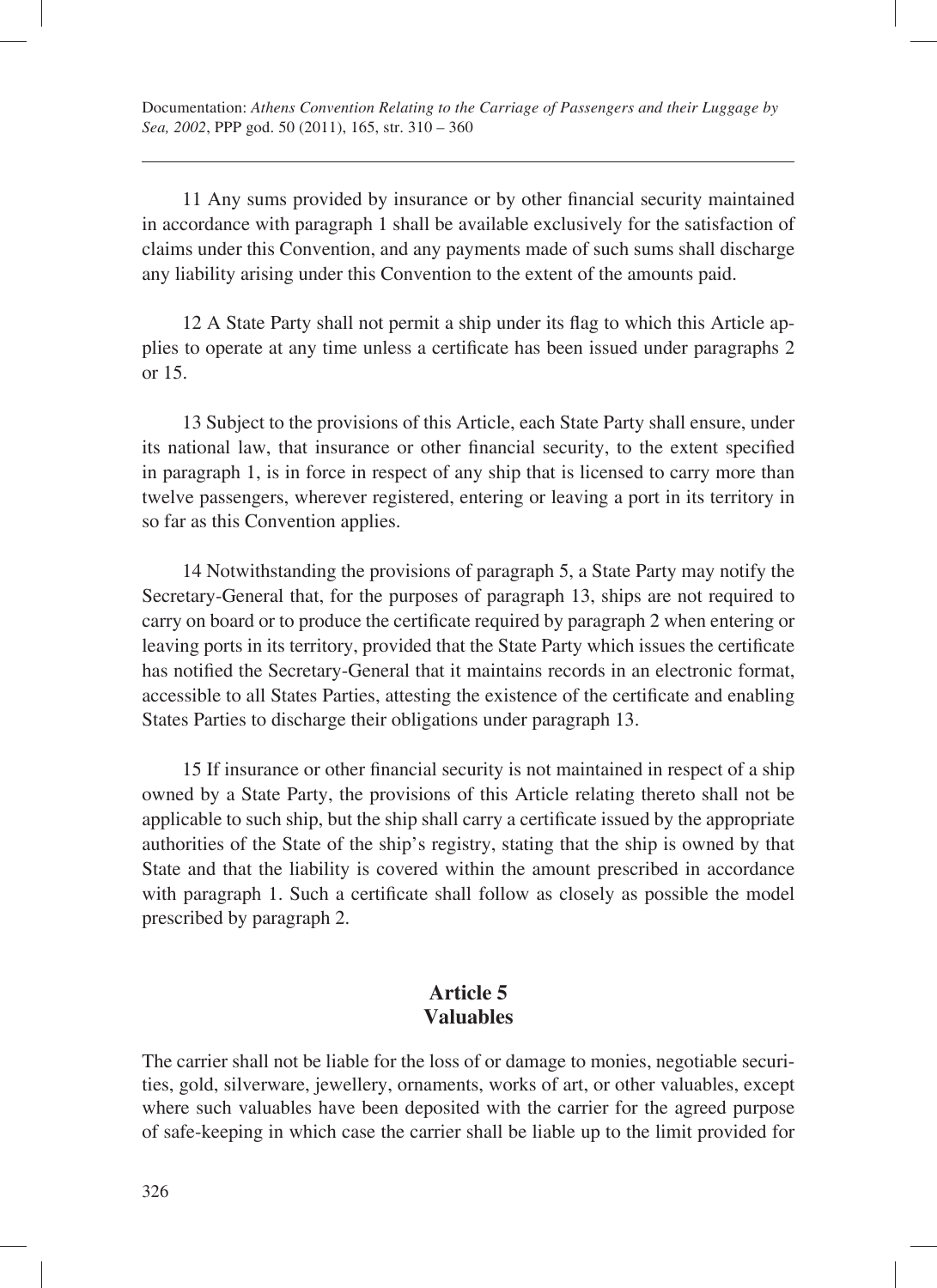11. Svaka svota ugovorena osiguranjem ili drugim financijskim jamstvom koje je pribavljeno u skladu sa stavkom 1. na raspolaganju je isključivo za namirenje tražbina na osnovi ove Konvencije, a svaka isplata iz te svote umanjit će odgovornost koja proizlazi na osnovi ove Konvencije do iznosa isplaćene svote.

12. Država stranka neće dopustiti iskorištavanje broda koji plovi pod njezinom zastavom, a na kojeg se primjenjuje ovaj članak, osim ako je izdana svjedodžba na osnovi stavaka 2. ili 15.

13. U skladu s odredbama ovoga članka, svaka država stranka će osigurati, na osnovi odredaba svojeg nacionalnog prava, da osiguranje ili drugo financijsko jamstvo bude na snazi u mjeri navedenoj u stavku 1. u pogledu svakog broda, bez obzira gdje je on upisan, koji je ovlašten prevoziti više od dvanaest putnika i koji ulazi u luku ili izlazi iz luke na njezinome teritoriju, u mjeri u kojoj se primjenjuje ova Konvencija.

14. Bez obzira na odredbe stavka 5., država stranka može notificirati glavnog tajnika da se za potrebe stavka 13. ne zahtijeva da se svjedodžba iz stavka 2. nalazi na brodu niti da se ona mora predočiti kada brod ulazi u luku ili izlazi iz luke na njezinu teritoriju, pod uvjetom da je država stranka koja izdaje svjedodžbu notificirala glavnog tajnika da drži zapise u elektroničkom obliku, dostupne svim državama strankama, koji potvrđuju postojanje svjedodžbi i omogućuju državama strankama da ispune svoje obaveze na osnovi stavka 13.

15. Ako osiguranjem ili drugim financijskim jamstvom nije pokriven brod čiji je vlasnik država stranka, odgovarajuće odredbe ovoga članka neće se primjenjivati na taj brod, ali na njemu se mora nalaziti svjedodžba koju je izdalo nadležno tijelo države upisa broda, kojom se potvrđuje da je država vlasnik toga broda i da je odgovornost pokrivena u iznosu propisanome u skladu sa stavkom 1. Takva svjedodžba treba u najvećoj mogućoj mjeri odgovarati modelu propisanome u stavku 2.

# **Članak 5. Dragocjenosti**

Prijevoznik ne odgovara za gubitak ili oštećenje novca, vrijednosnih papira, zlata, srebrnih predmeta, dragulja, nakita, umjetničkih predmeta ili drugih dragocjenosti osim ako su te dragocjenosti pohranjene kod prijevoznika za ugovoreno čuvanje, u kojem slučaju prijevoznik odgovara najviše do iznosa ograničenja pred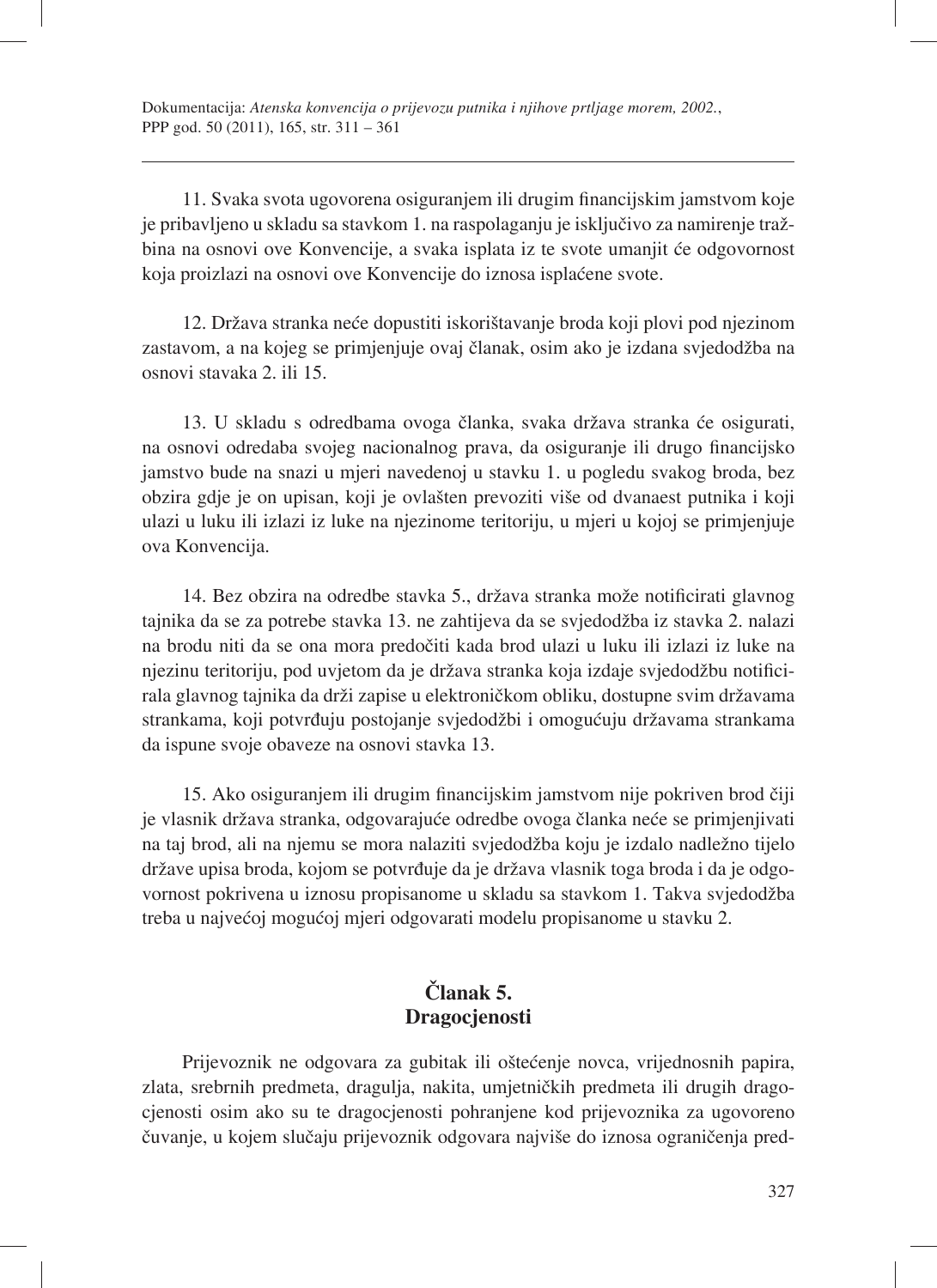in paragraph 3 of Article 8 unless a higher limit is agreed upon in accordance with paragraph 1 of Article 10.

#### **Article 6 Contributory fault**

If the carrier proves that the death of or personal injury to a passenger or the loss of or damage to his luggage was caused or contributed to by the fault or neglect of the passenger, the Court seized of the case may exonerate the carrier wholly or partly from his liability in accordance with the provisions of the law of that court.

#### **Article 7 Limit of liability for death and personal injury**

1 The liability of the carrier for the death of or personal injury to a passenger under Article 3 shall in no case exceed 400,000 units of account per passenger on each distinct occasion. Where, in accordance with the law of the court seized of the case, damages are awarded in the form of periodical income payments, the equivalent capital value of those payments shall not exceed the said limit.

2 A State Party may regulate by specific provisions of national law the limit of liability prescribed in paragraph 1, provided that the national limit of liability, if any, is not lower than that prescribed in paragraph 1. A State Party, which makes use of the option provided for in this paragraph, shall inform the Secretary-General of the limit of liability adopted or of the fact that there is none.

### **Article 8 Limit of liability for loss of or damage to luggage and vehicles**

1 The liability of the carrier for the loss of or damage to cabin luggage shall in no case exceed 2,250 units of account per passenger, per carriage.

2 The liability of the carrier for the loss of or damage to vehicles including all luggage carried in or on the vehicle shall in no case exceed 12,700 units of account per vehicle, per carriage.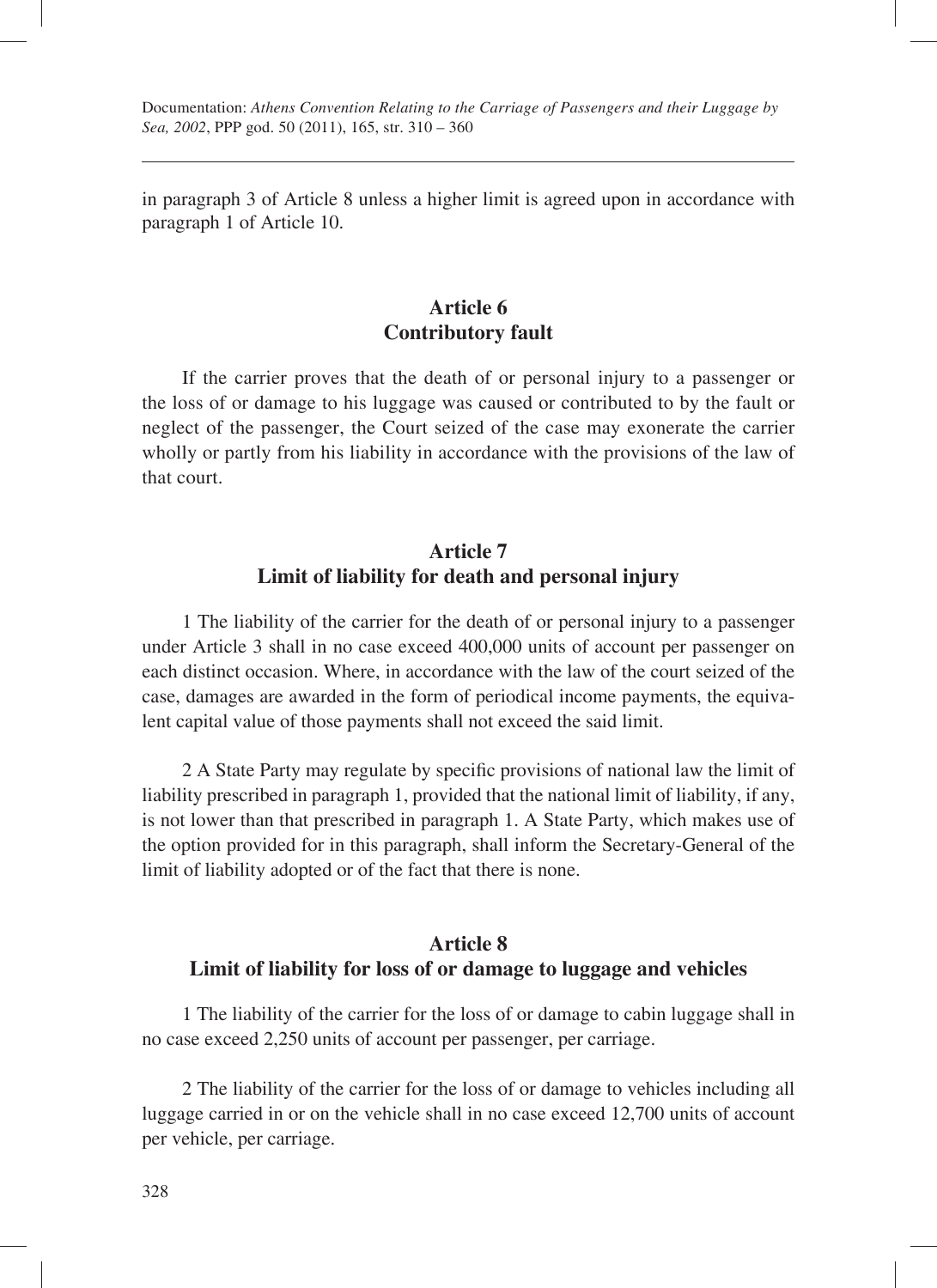viđenog u stavku 3. članka 8., osim ako nije ugovoren veći iznos ograničenja prema stavku 1. članka 10.

# **Članak 6. Doprinos oštećenika nastanku štete**

Ako prijevoznik dokaže da su smrt ili tjelesna ozljeda putnika odnosno gubitak ili oštećenje njegove prtljage u cijelosti ili djelomično prouzročeni krivnjom ili nemarnošću putnika, nadležni sud može u cijelosti ili dijelom osloboditi prijevoznika od odgovornosti u skladu s odredbama prava tog suda.

# **Članak 7. Iznosi ograničenja odgovornosti za smrt i tjelesne ozljede**

1. Odgovornost prijevoznika za smrt ili tjelesnu ozljedu putnika na osnovi članka 3. ni u kojem slučaju neće prijeći iznos od 400 000 obračunskih jedinica po putniku za svaki zaseban događaj. Ako se, u skladu s pravom suda koji odlučuje o sporu, naknada štete dosuđuje u obliku rente, odgovarajuća kapitalizirana vrijednost rente neće prijeći navedeni iznos ograničenja.

2. Država stranka može posebnim odredbama svojeg nacionalnog prava propisati iznos ograničenja u pogledu odgovornosti iz stavka 1., pod uvjetom da taj nacionalni iznos ograničenja odgovornosti, ako postoji, nije manji od onog propisanog u stavku 1. Država stranka koja iskoristi mogućnost predviđenu u ovome stavku obavijestit će glavnog tajnika o usvojenom iznosu ograničenja odgovornosti ili o činjenici da on ne postoji.

## **Članak 8. Iznosi ograničenja odgovornosti za gubitak ili oštećenje prtljage i vozila**

1. Odgovornost prijevoznika za gubitak ili oštećenje ručne prtljage ni u kojem slučaju neće prijeći iznos od 2 250 obračunskih jedinica po putniku i putovanju.

2. Odgovornost prijevoznika za gubitak ili oštećenje vozila, uključujući svu prtljagu koja se prevozi u vozilu ili na njemu, ni u kojem slučaju neće prijeći iznos od 12 700 obračunskih jedinica po vozilu i putovanju.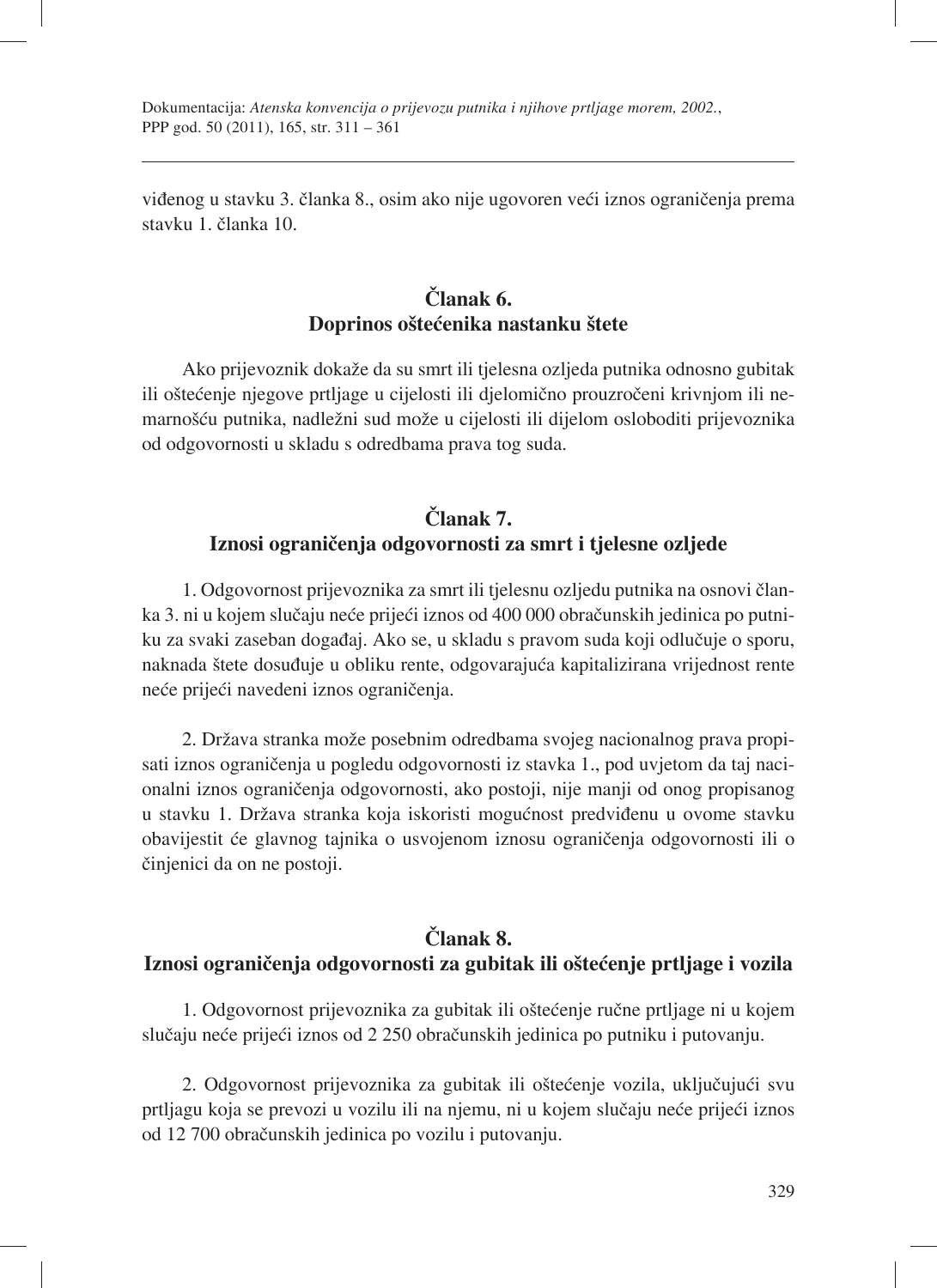3 The liability of the carrier for the loss of or damage to luggage other than that mentioned in paragraphs 1 and 2 shall in no case exceed 3,375 units of account per passenger, per carriage.

4 The carrier and the passenger may agree that the liability of the carrier shall be subject to a deductible not exceeding 330 units of account in the case of damage to a vehicle and not exceeding 149 units of account per passenger in the case of loss of or damage to other luggage, such sum to be deducted from the loss or damage.

#### **Article 9 Unit of Account and conversion**

1 The Unit of Account mentioned in this Convention is the Special Drawing Right as defined by the International Monetary Fund. The amounts mentioned in Article 3, paragraph 1, Article 4 *bis*, paragraph 1, Article 7, paragraph l, and Article 8 shall be converted into the national currency of the State of the court seized of the case on the basis of the value of that currency by reference to the Special Drawing Right on the date of the judgment or the date agreed upon by the parties. The value of the national currency, in terms of the Special Drawing Right, of a State Party which is a member of the International Monetary Fund, shall be calculated in accordance with the method of valuation applied by the International Monetary Fund in effect on the date in question for its operations and transactions. The value of the national currency, in terms of the Special Drawing Right, of a State Party which is not a member of the International Monetary Fund, shall be calculated in a manner determined by that State Party.

2 Nevertheless, a State which is not a member of the International Monetary Fund and whose law does not permit the application of the provisions of paragraph 1 may, at the time of ratification, acceptance, approval of or accession to this Convention or at any time thereafter, declare that the Unit of Account referred to in paragraph 1 shall be equal to 15 gold francs. The gold franc referred to in this paragraph corresponds to sixty-five and a half milligrams of gold of millesimal fineness nine hundred. The conversion of the gold franc into the national currency shall be made according to the law of the State concerned.

3 The calculation mentioned in the last sentence of paragraph 1, and the conversion mentioned in paragraph 2 shall be made in such a manner as to express in the national currency of the States Parties, as far as possible, the same real value for the amounts in Article 3, paragraph 1, Article 4 *bis*, paragraph 1, Article 7, paragraph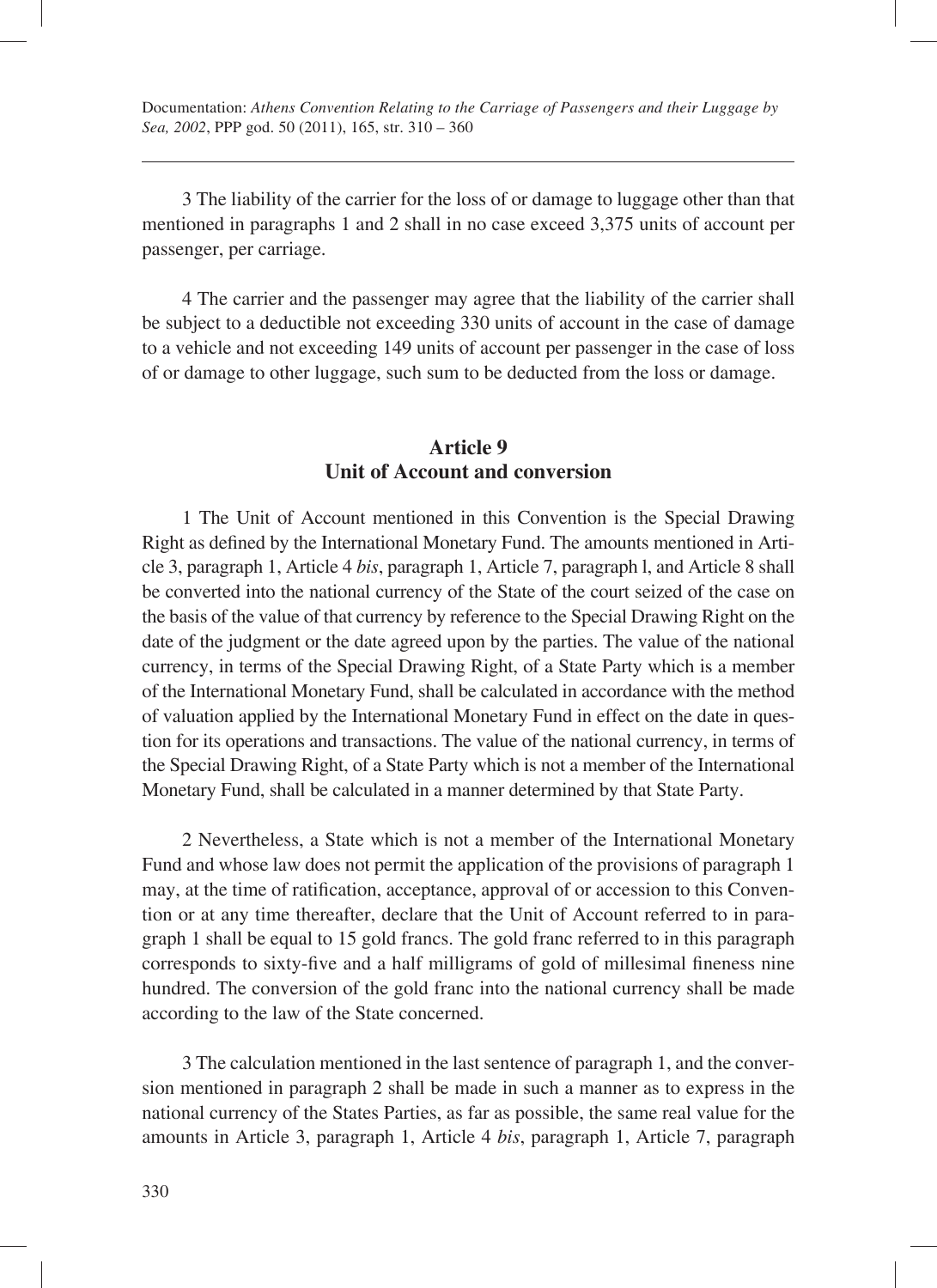3. Odgovornost prijevoznika za gubitak ili oštećenje prtljage različite od one navedene u stavcima 1. i 2. ni u kojem slučaju neće prijeći iznos od 3 375 obračunskih jedinica po putniku i putovanju.

4. Prijevoznik i putnik mogu ugovoriti da se prijevoznikova odgovornost umanjuje za franšizu koja neće prijeći 330 obračunskih jedinica u slučaju oštećenja vozila i neće prijeći 149 obračunskih jedinica po putniku u slučaju gubitka ili oštećenja druge prtljage, a taj će se iznos odbiti od visine štete.

# **Članak 9. Obračunska jedinica i preračunavanje**

1. Obračunska jedinica koja se spominje u ovoj Konvenciji je Posebno pravo vučenja kako ga je definirao Međunarodni monetarni fond. Iznosi navedeni u stavku 1. članka 3., stavku 1. članka 4 *bis*., stavku 1. članka 7. i u članku 8. preračunavaju se u domaću valutu države suda koji odlučuje o sporu na osnovi vrijednosti te valute u odnosu na Posebno pravo vučenja na datum donošenja presude ili na datum sporazumno utvrđen od stranaka. Vrijednost domaće valute države stranke koja je članica Međunarodnog monetarnog fonda, izražena u Posebnim pravima vučenja, obračunava se u skladu s metodom vrednovanja koju na datum koji je u pitanju primjenjuje Međunarodni monetarni fond za vlastite operacije i transakcije. Vrijednost domaće valute države stranke koja nije članica Međunarodnog monetarnog fonda, izražena u Posebnim pravima vučenja, obračunava se na način koji odredi ta država.

2. Ipak, država koja nije članica Međunarodnog monetarnog fonda i čije pravo ne dopušta primjenu odredaba stavka 1. može, u trenutku ratifikacije, prihvata, odobrenja ili pristupanja ovoj Konvenciji ili bilo kada nakon toga, izjaviti da je obračunska jedinica iz stavka 1. jednaka vrijednosti 15 zlatnih franaka. Zlatni franak naveden u ovome stavku odgovara vrijednosti 65,5 miligrama zlata finoće devetsto tisućina. Preračunavanje zlatnog franka u domaću valutu izvršava se u skladu s pravom odnosne države.

3. Izračun naveden u posljednjoj rečenici stavka 1., i preračunavanje navedeno u stavku 2. izvršavaju se na način da se u domaćoj valuti države stranke izrazi, što je više moguće, ista stvarna vrijednost iznosa iz stavka 1. članka 3., stavka 1. članka 4 *bis*., stavka 1. članka 7. i iz članka 8. koja bi proizašla iz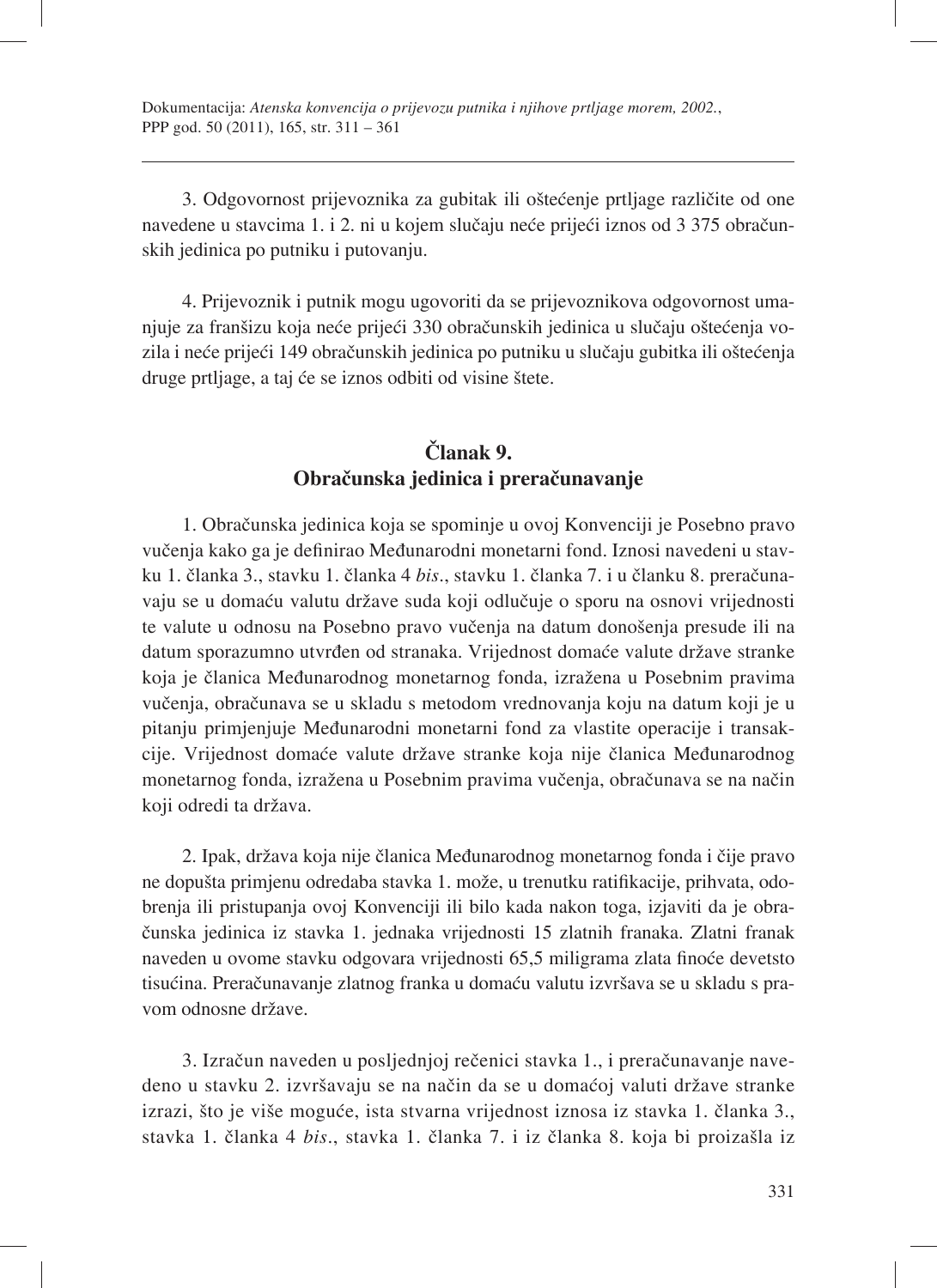1, and Article 8 as would result from the application of the first three sentences of paragraph 1. States shall communicate to the Secretary-General the manner of calculation pursuant to paragraph 1, or the result of the conversion in paragraph 2, as the case may be, when depositing an instrument of ratification, acceptance, approval of or accession to this Convention and whenever there is a change in either.

#### **Article 10 Supplementary provisions on limits of liability**

1 The carrier and the passenger may agree, expressly and in writing, to higher limits of liability than those prescribed in Articles 7 and 8.

2 Interest on damages and legal costs shall not be included in the limits of liability prescribed in Articles 7 and 8.

#### **Article 11 Defences and limits for carriers' servants**

If an action is brought against a servant or agent of the carrier or of the performing carrier arising out of damage covered by this Convention, such servant or agent, if he proves that he acted within the scope of his employment, shall be entitled to avail himself of the defences and limits of liability which the carrier or the performing carrier is entitled to invoke under this Convention.

#### **Article 12 Aggregation of claims**

1 Where the limits of liability prescribed in Articles 7 and 8 take effect, they shall apply to the aggregate of the amounts recoverable in all claims arising out of the death of or personal injury to any one passenger or the loss of or damage to his luggage.

2 In relation to the carriage performed by a performing carrier, the aggregate of the amounts recoverable from the carrier and the performing carrier and from their servants and agents acting within the scope of their employment shall not exceed the highest amount which could be awarded against either the carrier or the performing carrier under this Convention, but none of the persons mentioned shall be liable for a sum in excess of the limit applicable to him.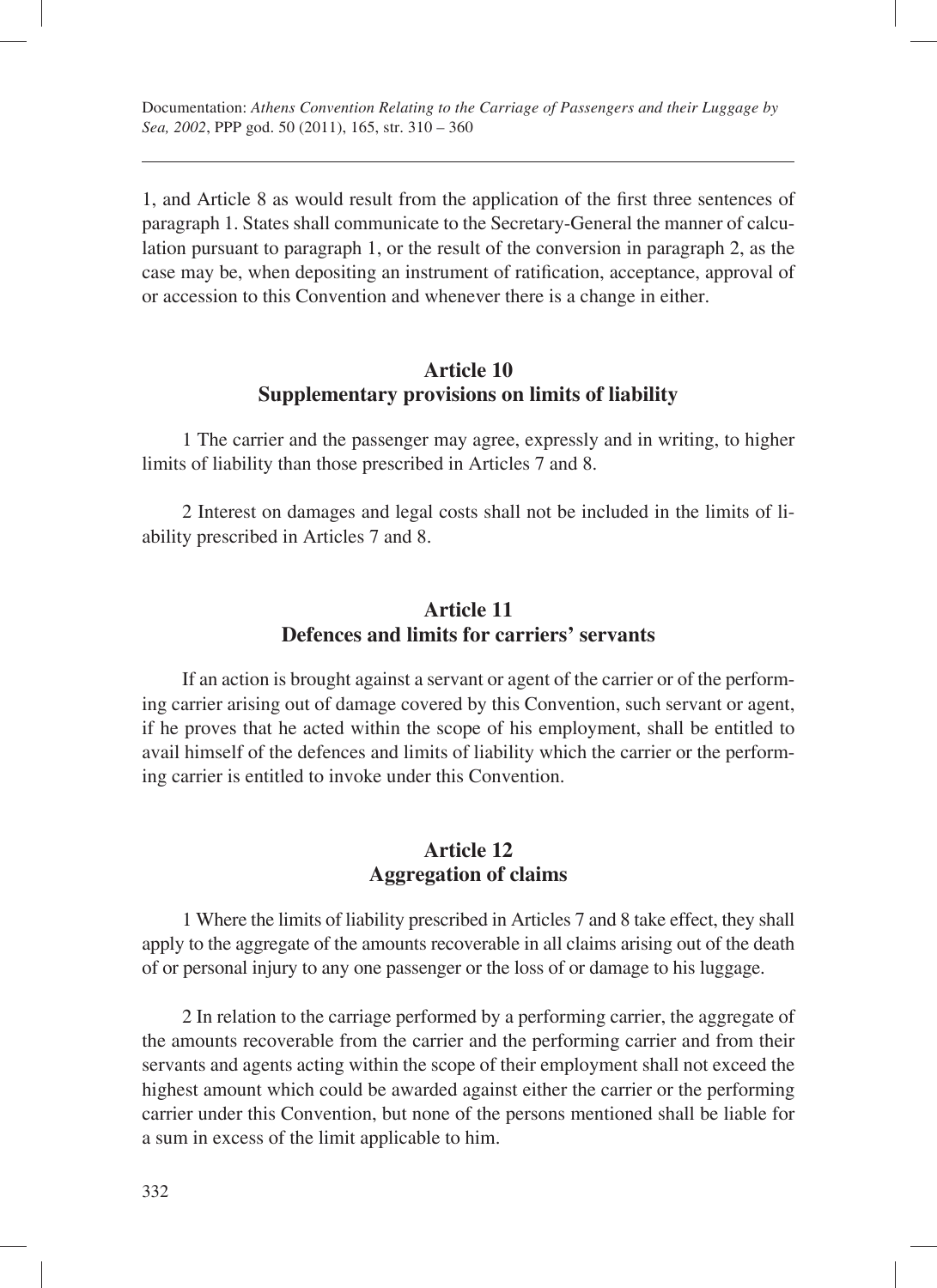primjene prve tri rečenice stavka 1. Države priopćavaju glavnom tajniku način obračuna na osnovi stavka 1. ili vrijednosti preračunavanja iz stavka 2., ovisno o slučaju, u trenutku polaganja isprave o ratifikaciji, prihvatu, odobrenju ili pristupanju ovoj Konvenciji kao i u bilo kojem trenutku kada se nešto od spomenutog izmijeni.

## **Članak 10. Dodatne odredbe o ograničenju odgovornosti**

1. Prijevoznik i putnik mogu izričito pisanim putem ugovoriti veće iznose ograničenja odgovornosti od onih propisanih u člancima 7. i 8.

2. Kamate i troškovi postupka nisu uključeni u iznose ograničenja odgovornosti propisane u člancima 7. i 8.

## **Članak 11. Prigovori i iznosi ograničenja odgovornosti prijevoznikovih radnika**

Ako se podnese tužba protiv radnika ili zastupnika prijevoznika ili stvarnog prijevoznika zbog štete koju uređuje ova Konvencija, taj radnik odnosno zastupnik, ako dokaže da je radio u okviru svojeg zaposlenja, ima pravo koristiti se prigovorima i iznosima ograničenja odgovornosti na koje se prijevoznik ili stvarni prijevoznik može pozvati prema ovoj Konvenciji.

## **Članak 12. Kumulacija tužbi**

1. Kada se ostvare uvjeti za ograničenje odgovornosti propisani u člancima 7. i 8., ti se iznosi ograničenja primjenjuju na ukupne iznose naknadive po svim tužbama zbog smrti ili tjelesne ozljede svakog pojedinog putnika odnosno po svim tužbama zbog gubitka ili oštećenja njegove prtljage.

2. U slučaju prijevoza koji je obavio stvarni prijevoznik, ukupni iznos koji se može naknaditi od prijevoznika i stvarnog prijevoznika te njihovih radnika i zastupnika koji rade u okviru svojeg zaposlenja ne može prijeći najveći iznos koji bi se mogao dosuditi protiv prijevoznika ili stvarnog prijevoznika na osnovi ove Konvencije, s time da nijedna od tih osoba ne odgovara za iznos koji prekoračuje iznos ograničenja odgovornosti koji se primjenjuje na tu osobu.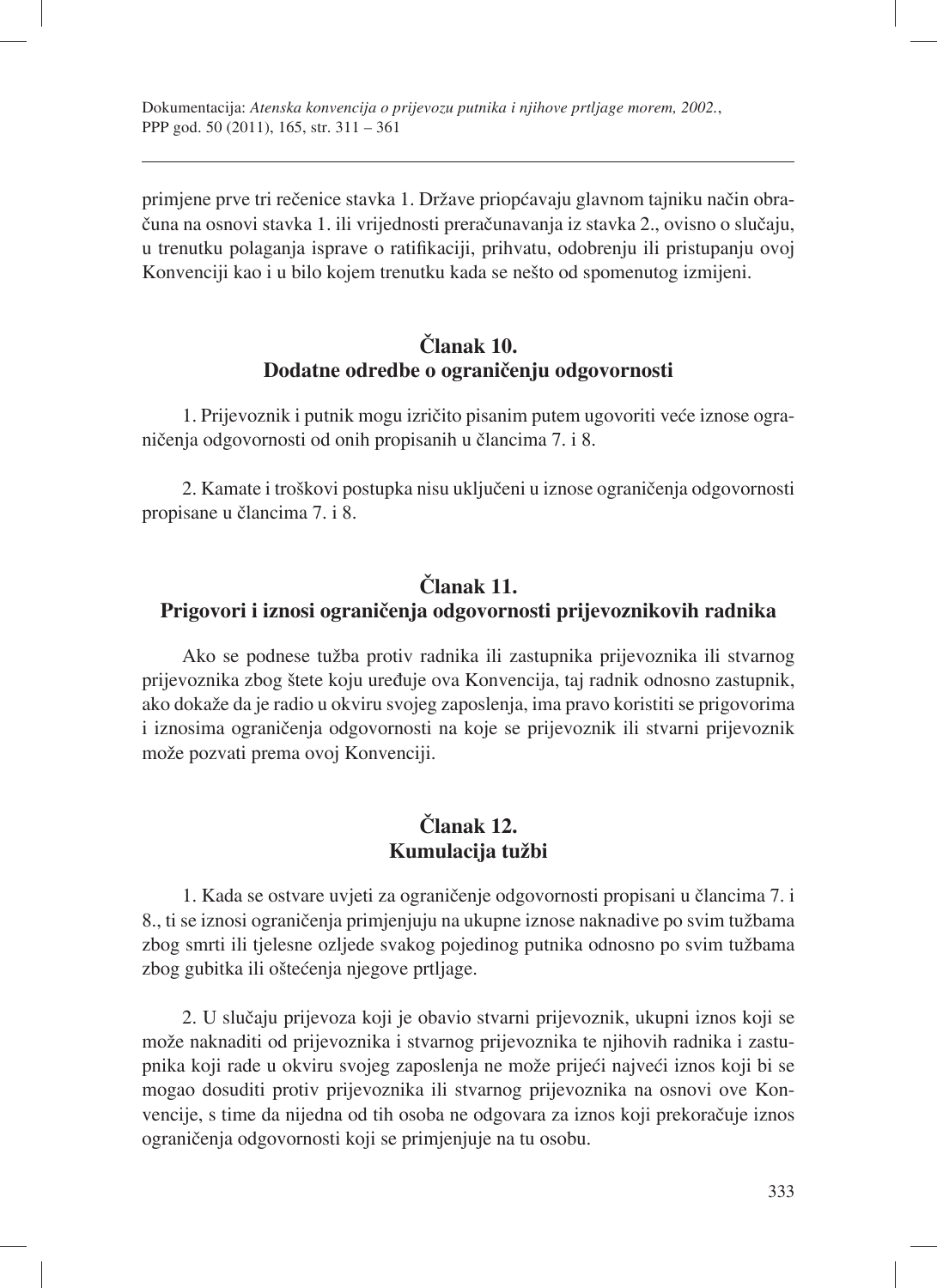3 In any case where a servant or agent of the carrier or of the performing carrier is entitled under Article 11 of this Convention to avail himself of the limits of liability prescribed in Articles 7 and 8, the aggregate of the amounts recoverable from the carrier, or the performing carrier as the case may be, and from that servant or agent, shall not exceed those limits.

#### **Article 13 Loss of right to limit liability**

1 The carrier shall not be entitled to the benefit of the limits of liability prescribed in Articles 7 and 8 and paragraph 1 of Article 10, if it is proved that the damage resulted from an act or omission of the carrier done with the intent to cause such damage, or recklessly and with knowledge that such damage would probably result.

2 The servant or agent of the carrier or of the performing carrier shall not be entitled to the benefit of those limits if it is proved that the damage resulted from an act or omission of that servant or agent done with the intent to cause such damage, or recklessly and with knowledge that such damage would probably result.

## **Article 14 Basis for claims**

No action for damages for the death of or personal injury to a passenger, or for the loss of or damage to luggage, shall be brought against a carrier or performing carrier otherwise than in accordance with this Convention.

## **Article 15 Notice of loss or damage to luggage**

1 The passenger shall give written notice to the carrier or his agent:

- (a) in the case of apparent damage to luggage:
	- (i) for cabin luggage, before or at the time of disembarkation of the passenger;
	- (ii) for all other luggage, before or at the time of its re-delivery;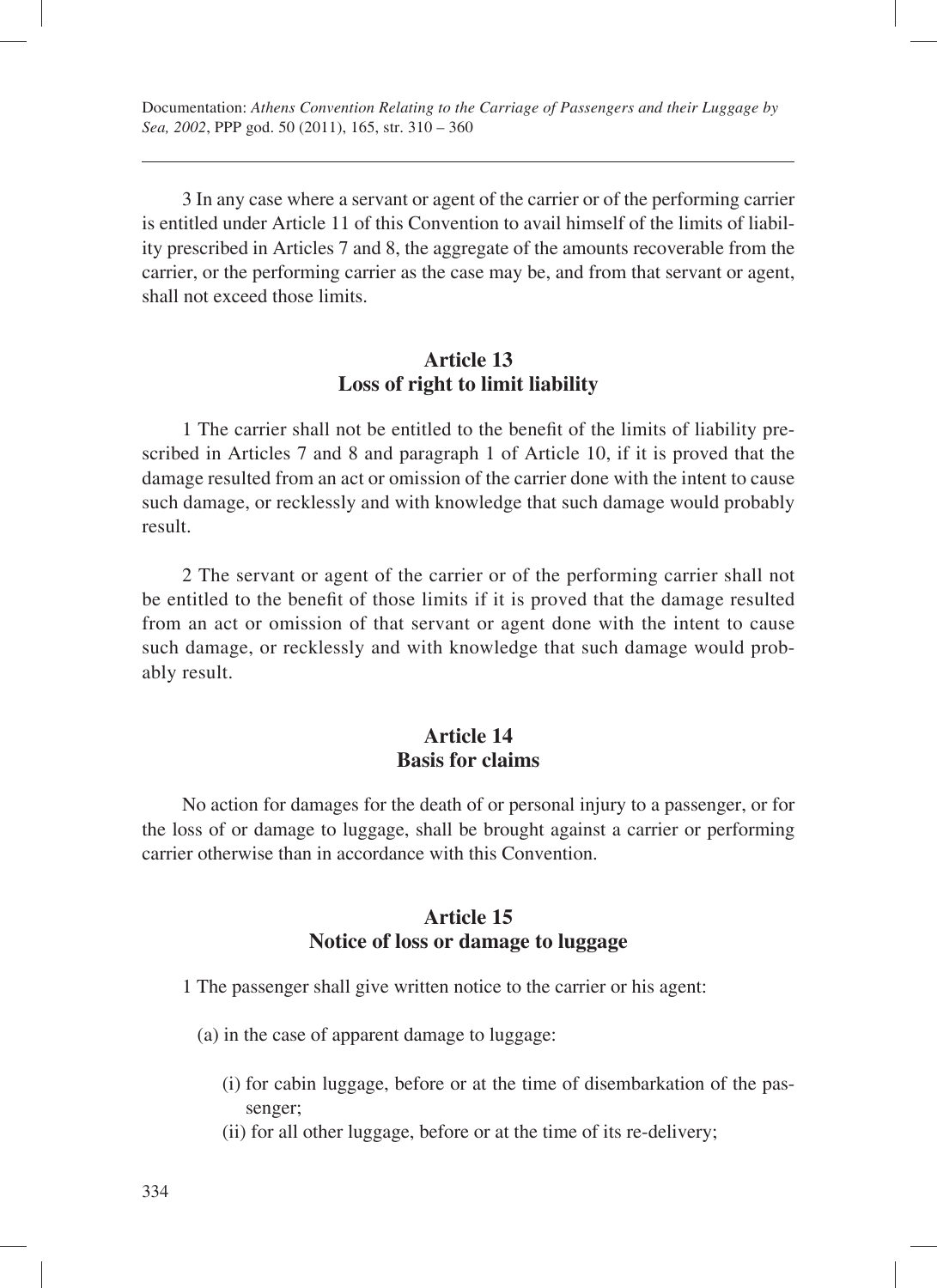3. U svakom slučaju kada se radnik ili zastupnik prijevoznika ili stvarnog prijevoznika na osnovi članka 11. ove Konvencije može pozvati na iznose ograničenja odgovornosti propisane u člancima 7. i 8., ukupan iznos koji se može naknaditi od prijevoznika ili stvarnog prijevoznika, ovisno o slučaju, i od tog radnika odnosno zastupnika, ne može prijeći te iznose ograničenja.

### **Članak 13. Gubitak prava na ograničenje odgovornosti**

1. Prijevoznik nema pravo na povlasticu ograničenja odgovornosti koje je propisano u člancima 7. i 8. i stavku 1. članka 10. ako se dokaže da je šteta nastala zbog radnje ili propusta koji je prijevoznik učinio u namjeri da prouzroči takvu štetu, ili bezobzirno i sa sviješću da bi takva šteta vjerojatno mogla nastupiti.

2. Radnik ili zastupnik prijevoznika ili stvarnog prijevoznika nema pravo na povlasticu tog ograničenja ako se dokaže da je šteta nastala uslijed radnje ili propusta koji je taj radnik ili zastupnik učinio u namjeri da prouzroči štetu, ili bezobzirno i sa sviješću da bi takva šteta vjerojatno mogla nastupiti.

## **Članak 14. Osnova za tužbu**

Tužba za naknadu štete zbog smrti ili tjelesne ozljede putnika, odnosno za naknadu štete zbog gubitka ili oštećenja prtljage može se podnijeti protiv prijevoznika ili stvarnog prijevoznika samo sukladno ovoj Konvenciji, i ni na koji drugi način.

# **Članak 15. Prigovor zbog gubitka ili oštećenja prtljage**

1. Putnik mora uputiti pisani prigovor prijevozniku ili njegovu zastupniku:

- (a) u slučaju vidljive štete na prtljazi:
	- (i) kada je u pitanju ručna prtljaga, prije ili u trenutku iskrcaja putnika;
	- (ii) kada je u pitanju ostala prtljaga, prije ili u trenutku njezina izdavanja;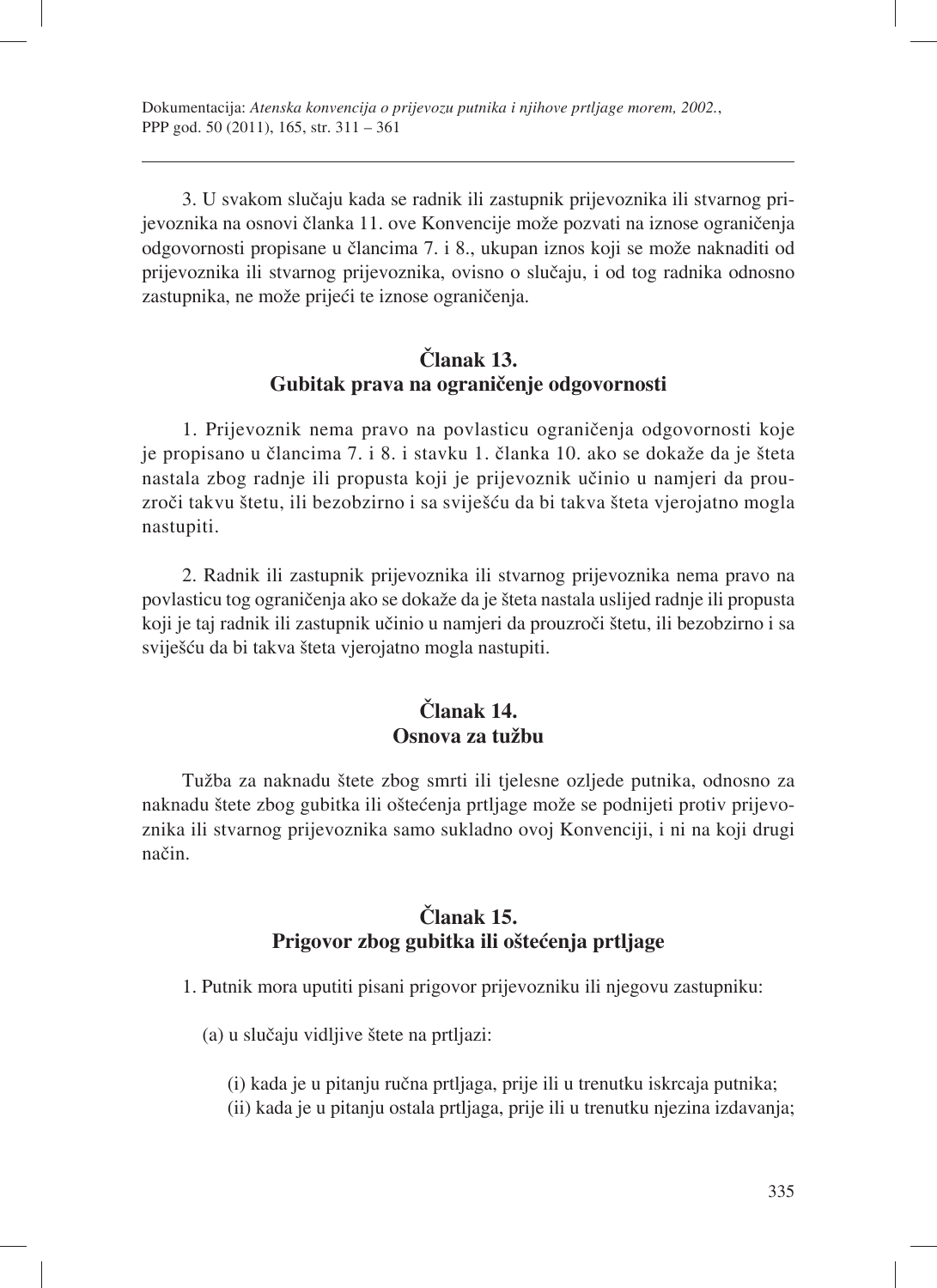(b) in the case of damage to luggage which is not apparent, or loss of luggage, within fifteen days from the date of disembarkation or re-delivery or from the time when such re-delivery should have taken place.

2 If the passenger fails to comply with this Article, he shall be presumed, unless the contrary is proved, to have received the luggage undamaged.

3 The notice in writing need not be given if the condition of the luggage has at the time of its receipt been the subject of joint survey or inspection.

#### **Article 16 Time-bar for actions**

1 Any action for damages arising out of the death of or personal injury to a passenger or for the loss of or damage to luggage shall be time-barred after a period of two years.

2 The limitation period shall be calculated as follows:

(a) in the case of personal injury, from the date of disembarkation of the passenger;

(b) in the case of death occurring during carriage, from the date when the passenger should have disembarked, and in the case of personal injury occurring during carriage and resulting in the death of the passenger after disembarkation, from the date of death, provided that this period shall not exceed three years from the date of disembarkation;

(c) in the case of loss of or damage to luggage, from the date of disembarkation or from the date when disembarkation should have taken place, whichever is later.

3 The law of the Court seized of the case shall govern the grounds for suspension and interruption of limitation periods, but in no case shall an action under this Convention be brought after the expiration of any one of the following periods of time:

(a) A period of five years beginning with the date of disembarkation of the passenger or from the date when disembarkation should have taken place, whichever is later; or, if earlier

(b) a period of three years beginning with the date when the claimant knew or ought reasonably to have known of the injury, loss or damage caused by the incident.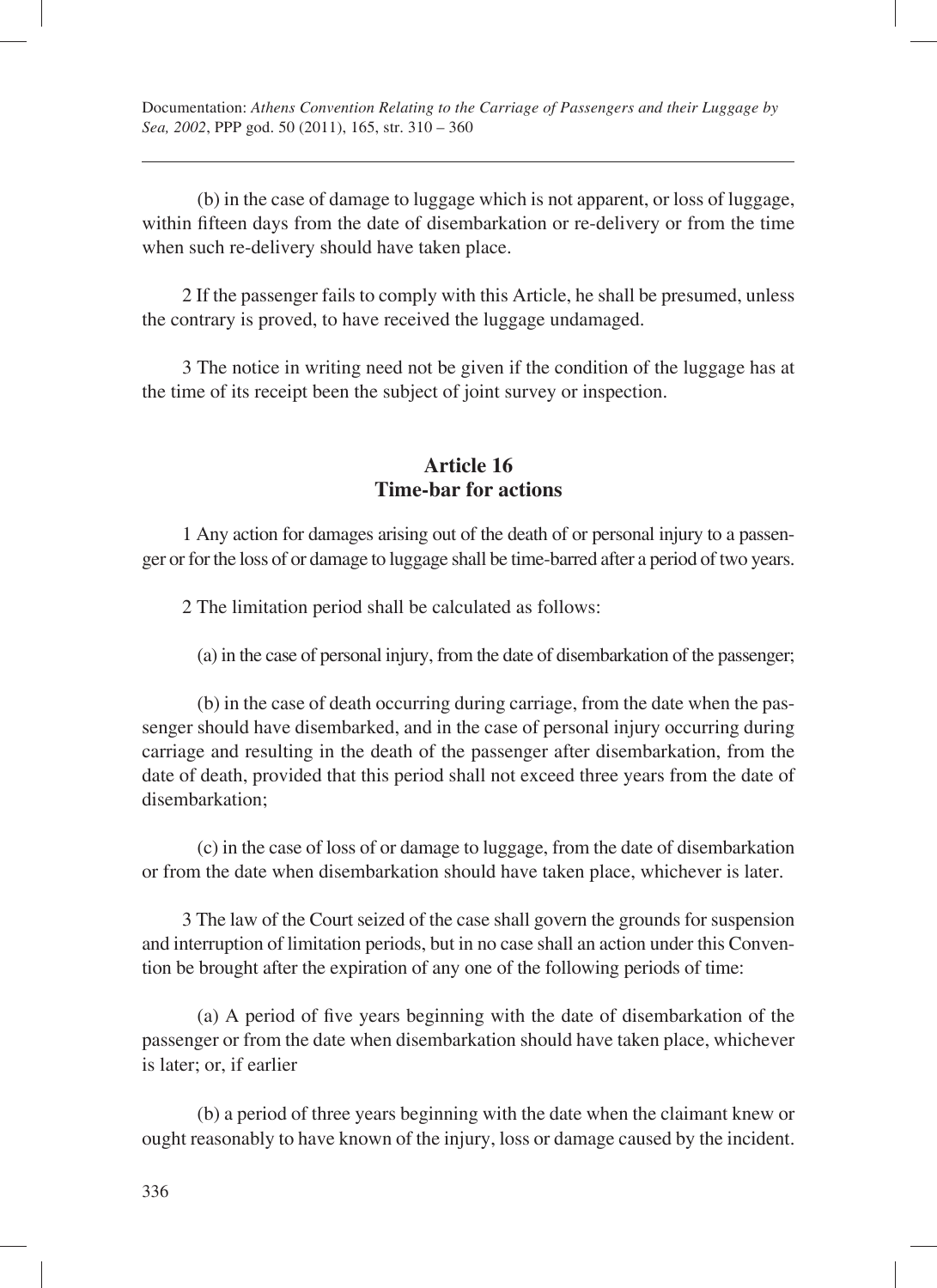(b) u slučaju štete na prtljazi koja nije vidljiva, ili u slučaju gubitka prtljage, u roku od 15 dana od dana iskrcaja ili izdavanja ili od dana kada je prtljaga trebala biti izdana.

2. Ako putnik ne postupi prema odredbama ovoga članka pretpostavlja se, dok se ne dokaže suprotno, da je prtljagu primio neoštećenu.

3. Pisani prigovor nije potreban ako je stanje prtljage utvrđeno u nazočnosti obiju stranaka u trenutku njezina preuzimanja.

## **Članak 16. Zastara tužbe**

1. Svaka tužba za štetu zbog smrti ili tjelesne ozljede putnika ili zbog gubitka ili oštećenja prtljage zastarijeva nakon proteka roka od dvije godine.

2. Vrijeme zastare računa se na sljedeći način:

(a) u slučaju tjelesne ozljede, od dana iskrcaja putnika;

(b) u slučaju smrti putnika koja je nastupila tijekom prijevoza, od dana kada se putnik trebao iskrcati, a u slučaju tjelesne ozljede koja se dogodila tijekom prijevoza zbog koje je nastupila smrt putnika nakon njegova iskrcaja, od dana smrti, uz uvjet da ovo razdoblje ne prelazi tri godine od dana iskrcaja;

(c) u slučaju gubitka ili oštećenja prtljage, od dana iskrcaja ili od dana kada se iskrcaj trebao obaviti, ovisno o tome što je kasnije.

3. Razlozi za zastoj i prekid zastare uređuju se prema pravu države suda koji odlučuje o sporu, ali se ni u kojem slučaju ne može podnijeti tužba na osnovi ove Konvencije nakon proteka nekog od sljedećih rokova:

(a) roka od pet godina, koji počinje teći od datuma iskrcaja putnika ili od datuma kada se iskrcaj trebao obaviti, ovisno o tome što je kasnije, ili, ako prije protekne,

(b) roka od tri godine, koji počinje teći od datuma kada je tužitelj doznao ili je razumno morao doznati za ozljedu, gubitak ili oštećenje prouzročeno nezgodom.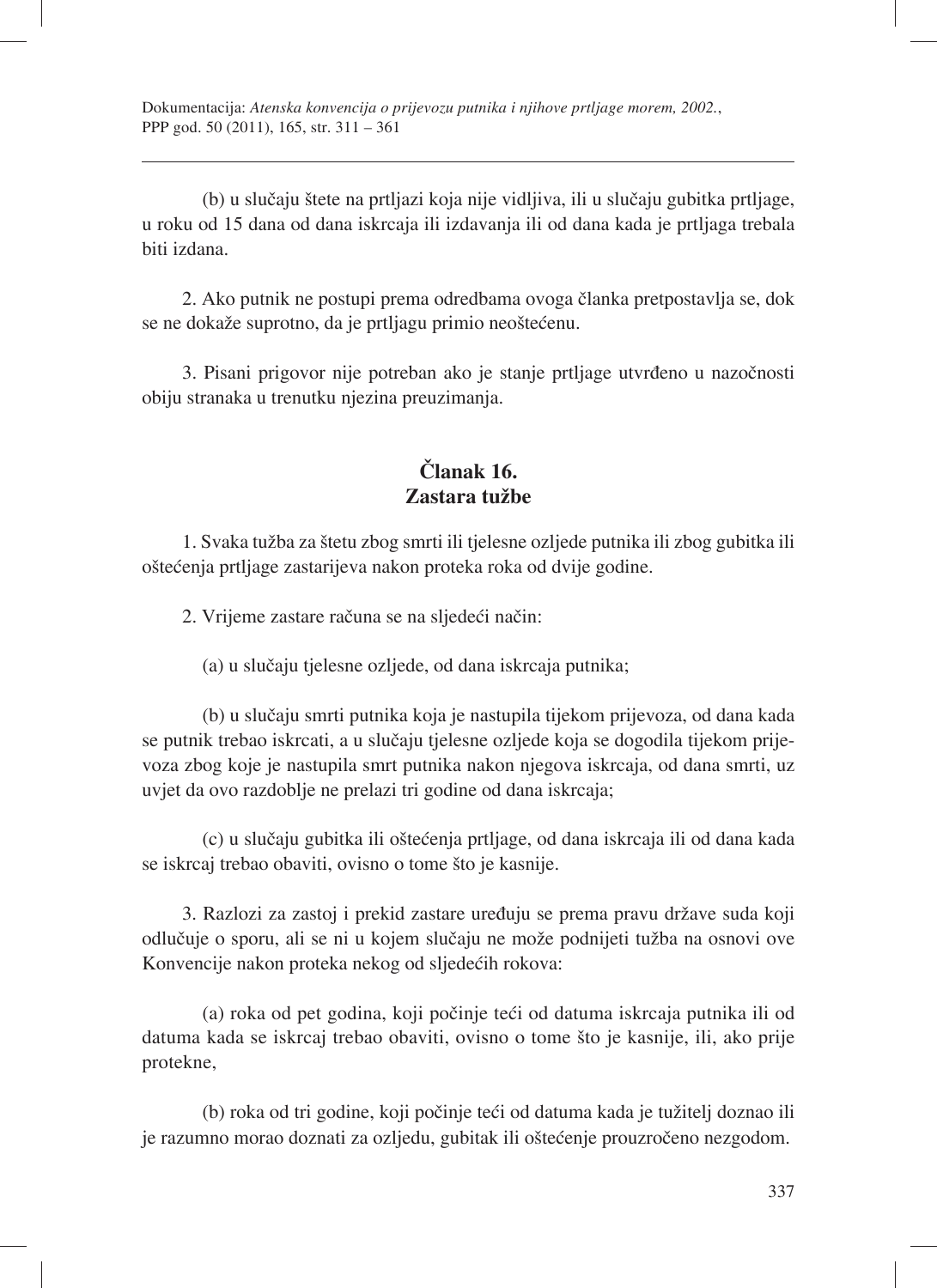4 Notwithstanding paragraphs 1, 2 and 3 of this Article, the period of limitation may be extended by a declaration of the carrier or by agreement of the parties after the cause of action has arisen. The declaration or agreement shall be in writing.

## **Article 17 Competent jurisdiction**

1 An action arising under Articles 3 and 4 of this Convention shall, at the option of the claimant, be brought before one of the courts listed below, provided that the court is located in a State Party to this Convention, and subject to the domestic law of each State Party governing proper venue within those States with multiple possible forums:

(a) the Court of the State of permanent residence or principal place of business of the defendant, or

(b) the Court of the State of departure or that of the destination according to the contract of carriage, or

(c) the Court of the State of the domicile or permanent residence of the claimant, if the defendant has a place of business and is subject to jurisdiction in that State, or

(d) the Court of the State where the contract of carriage was made, if the defendant has a place of business and is subject to jurisdiction in that State.

2 Actions under article 4 *bis* of this Convention shall, at the option of the claimant, be brought before one of the courts where action could be brought against the carrier or performing carrier according to paragraph 1.

3 After the occurrence of the incident which has caused the damage, the parties may agree that the claim for damages shall be submitted to any jurisdiction or to arbitration.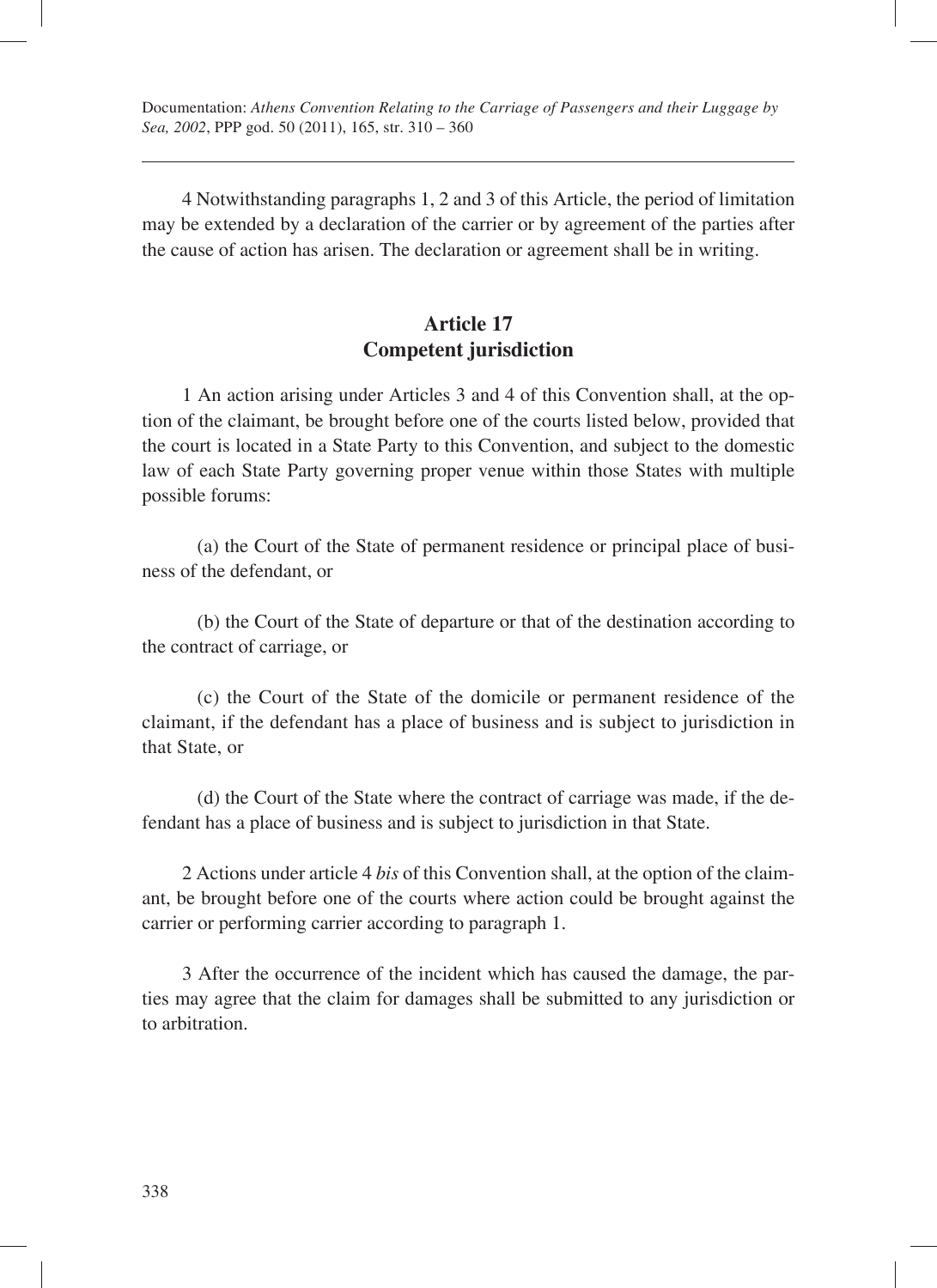4. Bez obzira na stavke 1., 2. i 3. ovoga članka, zastarni rok može se produljiti izjavom prijevoznika ili dogovorom stranaka pošto je nastalo potraživanje. Izjave ili ugovor moraju biti u pisanom obliku.

# **Članak 17. Sudska nadležnost**

1. Tužba na osnovi članaka 3. i 4. ove Konvencije podnosi se, po izboru tužitelja, jednom od dolje navedenih sudova, uz uvjet da se taj sud nalazi u državi stranci ove Konvencije te da je to u skladu s nacionalnim propisima države stranke kojima se određuje mjesna nadležnost sudova u onim državama u kojima postoji više mogućih sudova:

(a) sudu države stalnog boravišta ili glavnog poslovnog sjedišta tuženika, ili

(b) sudu države polazišta ili države odredišta prema ugovoru o prijevozu, ili

(c) sudu države prebivališta ili stalnog boravišta tužitelja, ako tuženik ima poslovno sjedište u toj državi i podvrgnut je sudbenosti te države, ili

(d) sudu države u kojoj je sklopljen ugovor o prijevozu, ako tuženik ima poslovno sjedište u toj državi i podvrgnut je sudbenosti te države.

2. Tužbe na osnovi članka 4 *bis.* ove Konvencije podnose se, prema izboru tužitelja, jednome od onih sudova kojima bi se, u skladu sa stavkom 1., mogla podnijeti tužba protiv prijevoznika ili stvarnog prijevoznika.

3. Nakon što se dogodila nezgoda koja je prouzročila štetu, stranke se mogu sporazumjeti da tužba za naknadu štete može biti podnesena sudu bilo koje države ili arbitraži.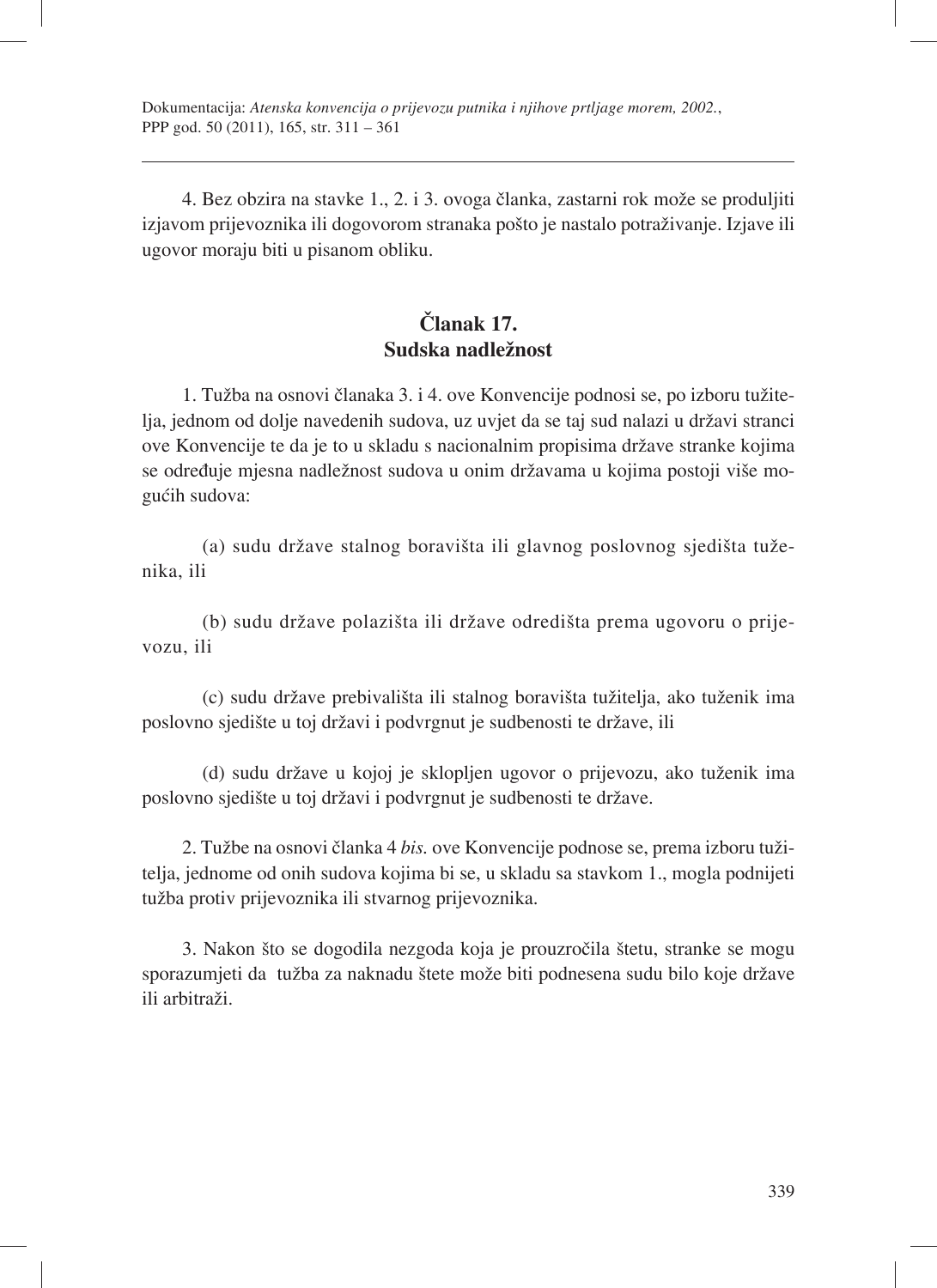#### **Article 17** *bis* **Recognition and enforcement**

1 Any judgment given by a court with jurisdiction in accordance with Article 17 which is enforceable in the State of origin where it is no longer subject to ordinary forms of review, shall be recognised in any State Party, except

(a) where the judgment was obtained by fraud; or

(b) where the defendant was not given reasonable notice and a fair opportunity to present his or her case.

2 A judgment recognised under paragraph 1 shall be enforceable in each State Party as soon as the formalities required in that State have been complied with. The formalities shall not permit the merits of the case to be re-opened.

3 A State Party to this Protocol may apply other rules for the recognition and enforcement of judgments, provided that their effect is to ensure that judgments are recognised and enforced at least to the same extent as under paragraphs 1 and 2.

#### **Article 18 Invalidity of contractual provisions**

Any contractual provision concluded before the occurrence of the incident which has caused the death of or personal injury to a passenger or the loss of or damage to the passenger's luggage, purporting to relieve any person liable under this Convention of liability towards the passenger or to prescribe a lower limit of liability than that fixed in this Convention except as provided in Article 8, paragraph 4, and any such provision purporting to shift the burden of proof which rests on the carrier or performing carrier, or having the effect of restricting the options specified in Article 17, paragraphs 1 or 2, shall be null and void, but the nullity of that provision shall not render void the contract of carriage which shall remain subject to the provisions of this Convention.

#### **Article 19 Other conventions on limitation of liability**

This Convention shall not modify the rights or duties of the carrier, the performing carrier, and their servants or agents provided for in international conventions relating to the limitation of liability of owners of seagoing ships.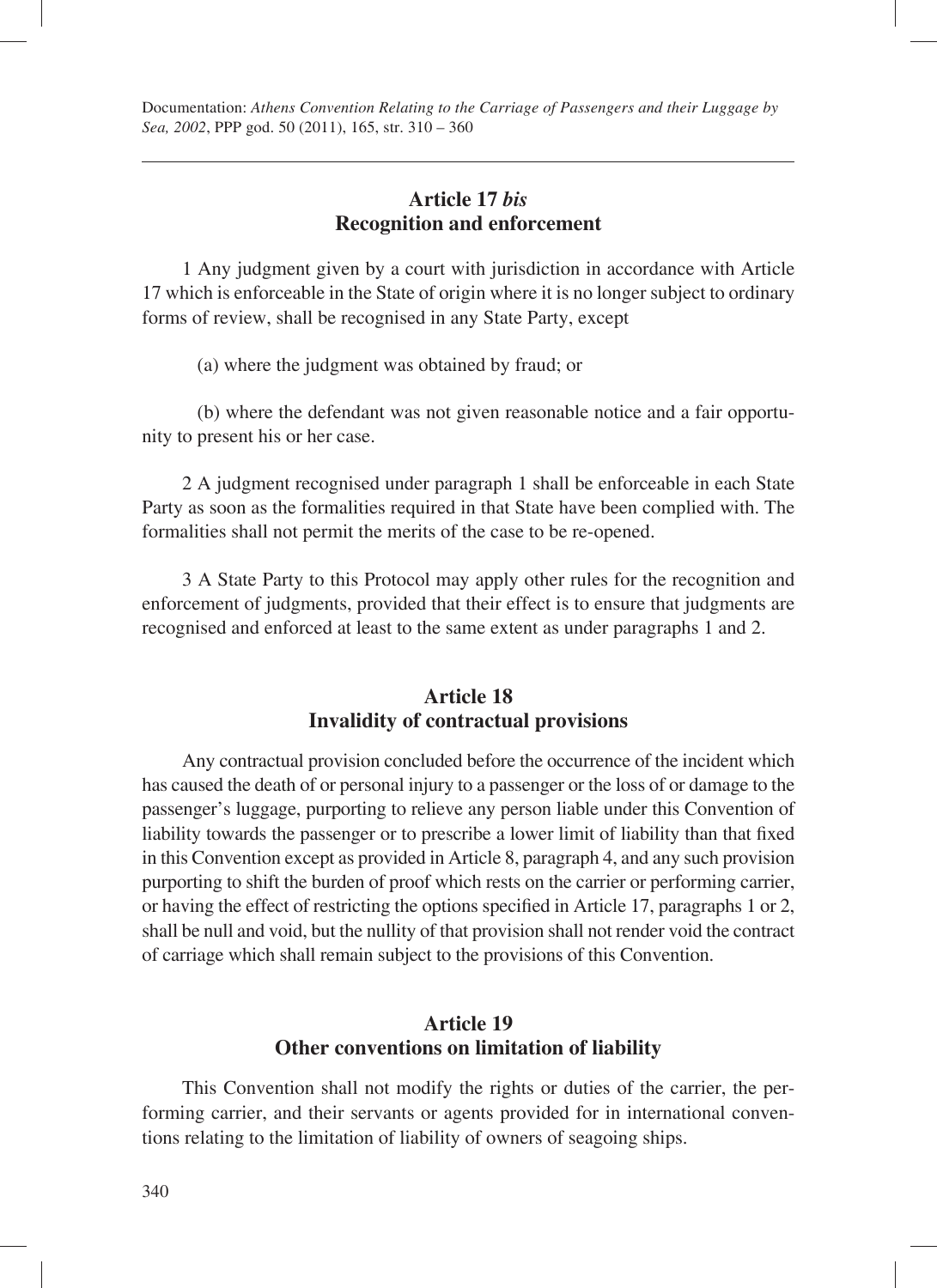## **Članak 17** *bis***. Priznanje i ovrha**

1. Svaka presuda suda nadležnog u skladu s člankom 17., koja je ovršna u državi u kojoj je donesena, gdje se protiv nje više ne mogu podnositi redoviti pravni lijekovi, priznat će se u svakoj državi stranci, osim:

(a) kada je presuda ishođena prijevarom; ili

(b) kada tuženiku nije bio pružen razuman rok i pravična mogućnost da iznese svoj slučaj.

2. Presuda koja je priznata na osnovi stavka 1. bit će ovršna u svakoj državi stranci čim se ispune formalni uvjeti koje zahtijeva ta država. Formalni uvjeti ne smiju dopuštati da se ponovno raspravlja o predmetu spora.

3. Država stranka ovoga Protokola može primijeniti druga pravila o priznanju i ovršnosti presuda, pod uvjetom da je njihov učinak takav da osigurava priznanje i ovrhu barem u istoj mjeri kao što je to slučaj kada se primjenjuju stavci 1. i 2.

## **Članak 18. Ništetnost ugovornih odredaba**

Osim u slučajevima predviđenim u stavku 4. članka 8., ništetna je i bez učinka svaka ugovorna odredba sklopljena prije nastanka nezgode koja je prouzročila smrt, tjelesnu ozljedu putnika ili gubitak odnosno oštećenje putničke prtljage, a čija je svrha da osobu odgovornu na osnovi ove Konvencije oslobodi odgovornosti prema putniku ili da odredi manji iznos ograničenja odgovornosti od onog utvrđenog Konvencijom, kao i svaka odredba kojoj je svrha prebacivanje tereta dokazivanja s prijevoznika ili stvarnog prijevoznika ili čiji je učinak ograničenje prava izbora predviđenog stavcima 1. ili 2. članka 17., no ništetnost te odredbe ne utječe na valjanost ugovora o prijevozu na koji se odredbe ove Konvencije i dalje primjenjuju.

# **Članak 19. Druge konvencije o ograničenju odgovornosti**

Ova Konvencija ne mijenja prava i obveze prijevoznika, stvarnog prijevoznika i njihovih radnika ili zastupnika, koje su predviđene međunarodnim konvencijama o ograničenju odgovornosti vlasnika pomorskih brodova.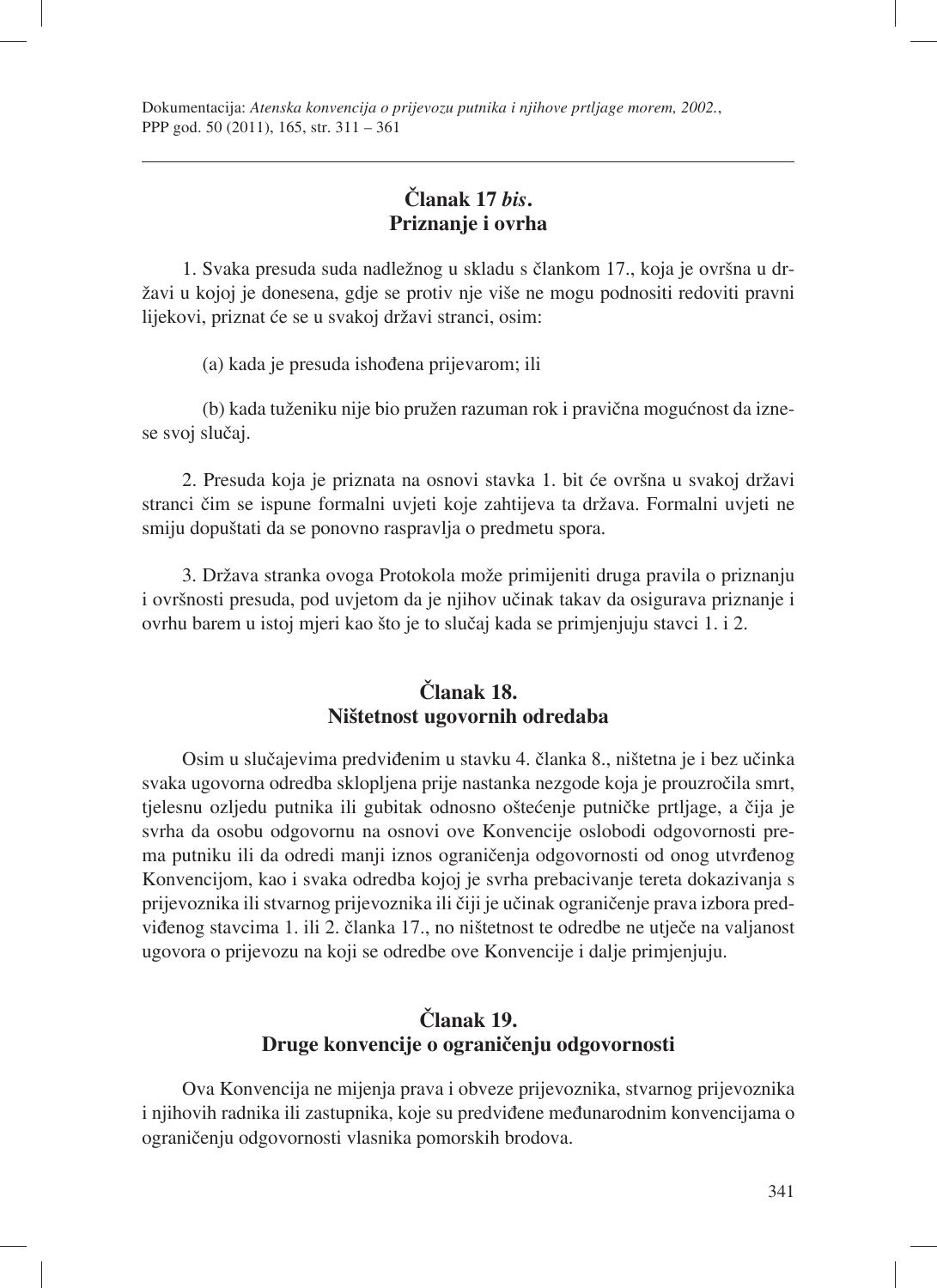#### **Article 20 Nuclear damage**

No liability shall arise under this Convention for damage caused by a nuclear incident:

(a) if the operator of a nuclear installation is liable for such damage under either the Paris Convention of 29 July 1960 on Third Party Liability in the Field of Nuclear Energy as amended by its Additional Protocol of 28 January 1964, or the Vienna Convention of 21 May 1963 on Civil Liability for Nuclear Damage, or any amendment or Protocol thereto which is in force; or

(b) if the operator of a nuclear installation is liable for such damage by virtue of a national law governing the liability for such damage, provided that such law is in all respects as favourable to persons who may suffer damage as either the Paris or the Vienna Conventions or any amendment or Protocol thereto which is in force.

#### **Article 21 Commercial carriage by public authorities**

This Convention shall apply to commercial carriage undertaken by States or Public Authorities under contract of carriage within the meaning of Article 1.

#### **Article 22 Declaration of non-application**

1 Any Party may at the time of signing, ratifying, accepting, approving or acceding to this Convention, declare in writing that it will not give effect to this Convention when the passenger and the carrier are subjects or nationals of that Party.

2 Any declaration made under paragraph 1 of this Article may be withdrawn at any time by a notification in writing to the Secretary-General.

#### **Article 22** *bis* **Final clauses of the Convention**

The final clauses of this Convention shall be Articles 17 to 25 of the Protocol of 2002 to the Athens Convention relating to the Carriage of Passengers and their Luggage by Sea, 1974. References in this Convention to States Parties shall be taken to mean references to States Parties to that Protocol.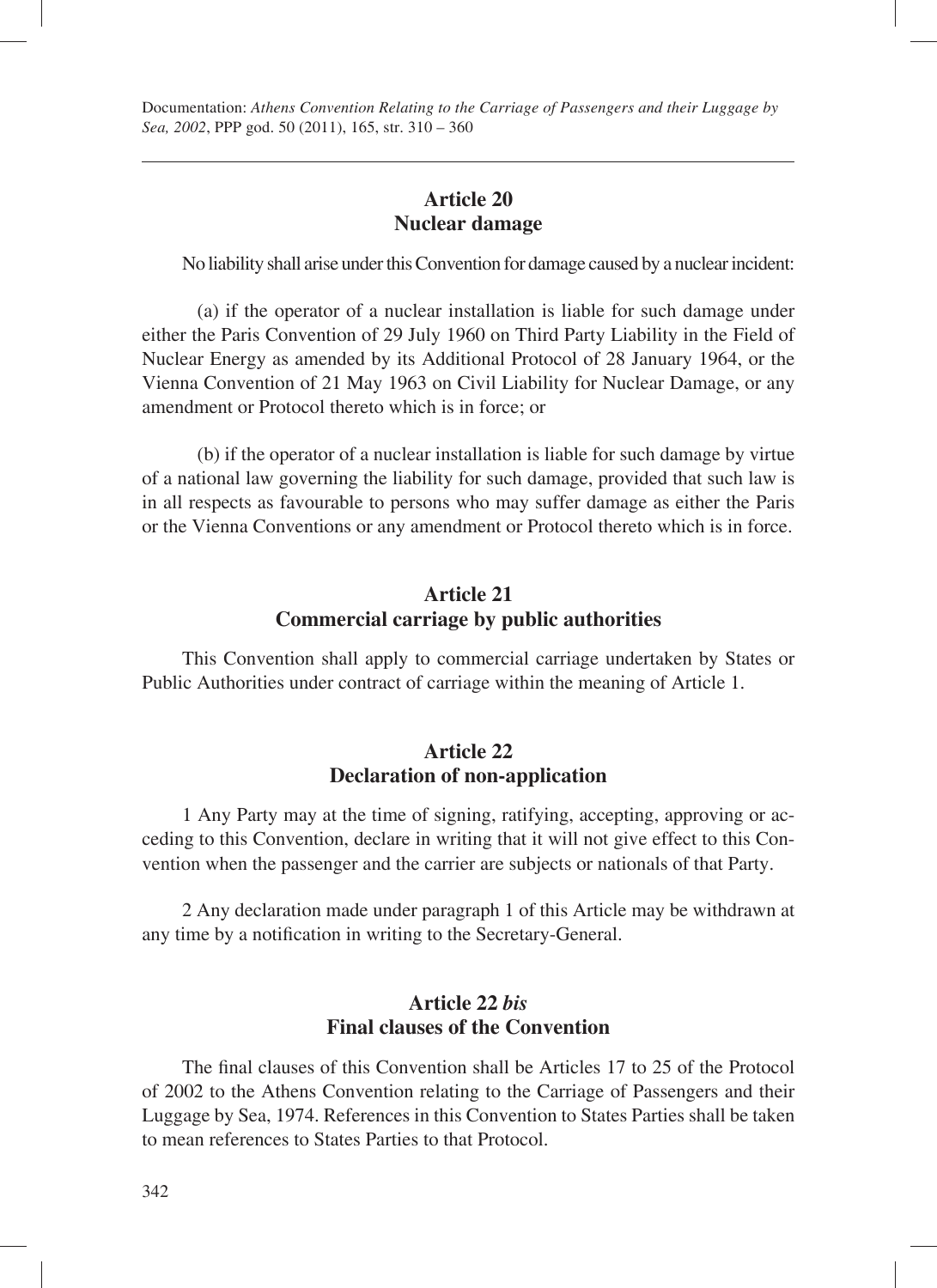#### **Članak 20. Nuklearna šteta**

Ne postoji odgovornost na osnovi ove Konvencije za štetu prouzročenu nuklearnom nezgodom:

(a) ako je poduzetnik nuklearnog postrojenja odgovoran za takvu štetu na osnovi Pariške konvencije od 29. srpnja 1960. godine o odgovornosti prema trećima na području nuklearne energije kako je izmijenjena Dodatnim protokolom od 28. siječnja 1964. godine, ili na osnovi Bečke konvencije od 21. svibnja 1963. o građanskoj odgovornosti za nuklearnu štetu, te svake njezine izmjene ili Protokola koji su na snazi; ili

(b) ako poduzetnik nuklearnog postrojenja odgovara za takvu štetu na osnovi nacionalnog prava koje uređuje odgovornost za takvu štetu, pod uvjetom da je to pravo u svakom pogledu jednako povoljno za osobe koje mogu pretrpjeti štetu kao što su to Pariška ili Bečka konvencija te svaka njihova izmjena ili Protokol koji su na snazi.

## **Članak 21. Trgovački prijevoz koji obavljaju tijela javne vlasti**

Ova se Konvencija primjenjuje na trgovački prijevoz koji poduzima država ili tijelo javne vlasti na osnovi ugovora o prijevozu u smislu članka 1.

## **Članak 22. Izjava o neprimjeni Konvencije**

1. Svaka stranka može u trenutku potpisivanja, ratifi kacije, prihvata, odobrenja ili pristupanja ovoj Konvenciji pisanim putem izjaviti da ova Konvencija ne proizvodi učinak kada su putnik i prijevoznik državljani te stranke ili su pod njenom nadležnošću.

2. Svaka izjava učinjena sukladno stavku 1. ovoga članka može se povući u svakom trenutku putem pisane notifikacije glavnom tajniku Organizacije.

## **Članak 22** *bis***. Završne odredbe Konvencije**

Završne odredbe ove Konvencije čine članci 17.-25. Protokola iz 2002. godine o izmjenama Atenske konvencije o prijevozu putnika i njihove prtljage morem, 1974. U ovoj Konvenciji smatra se da pozivanje na države stranke znači pozivanje na države stranke toga Protokola.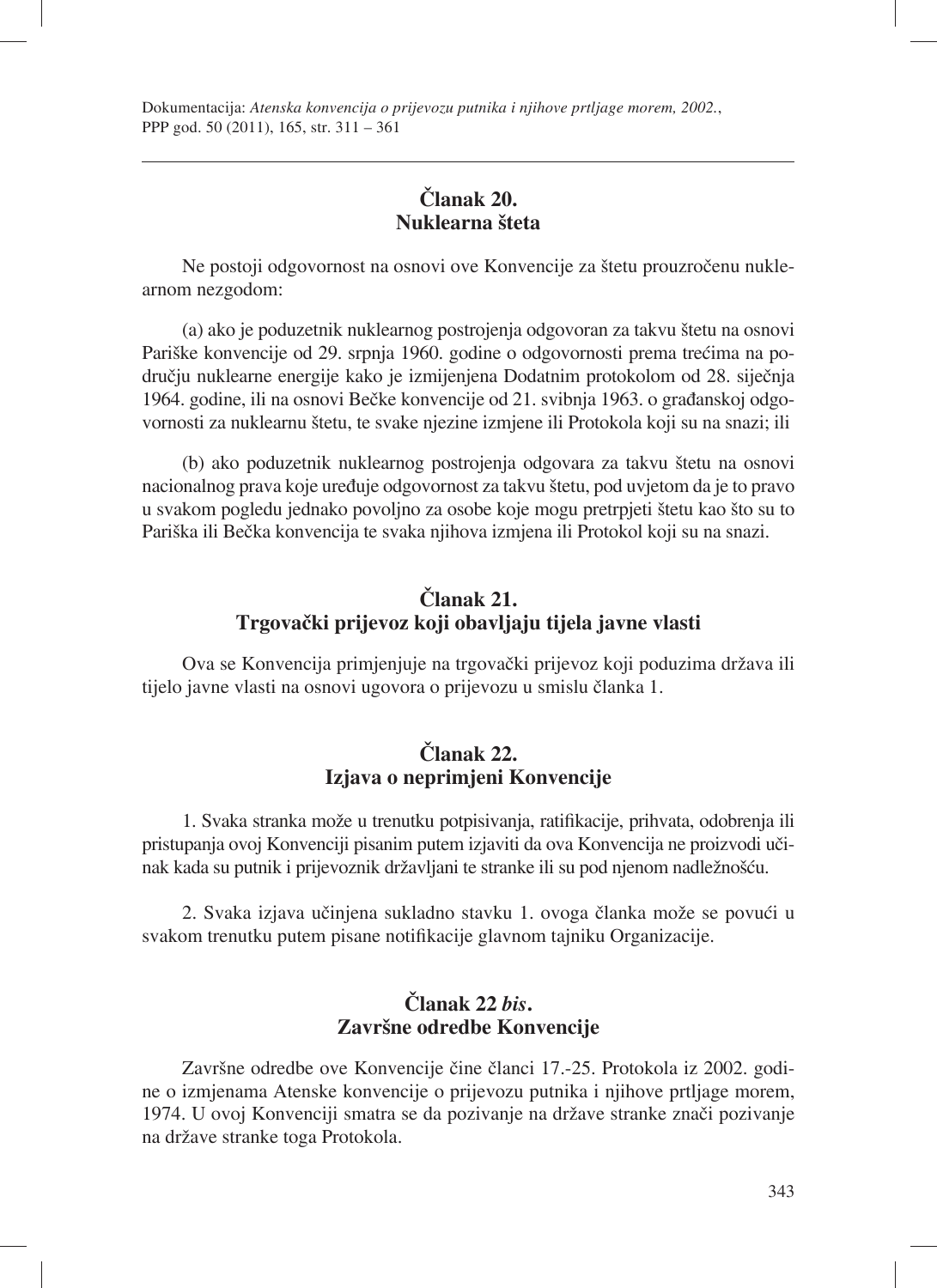#### **FINAL CLAUSES**

#### **Article 17** Signature, ratification, acceptance, approval and accession

1 This Protocol shall be open for signature at the Headquarters of the Organization from 1 May 2003 until 30 April 2004 and shall thereafter remain open for accession.

2 States may express their consent to be bound by this Protocol by:

(a) signature without reservation as to ratification, acceptance or approval; or

(b) signature subject to ratification, acceptance or approval followed by ratification, acceptance or approval; or

(c) accession.

3 Ratification, acceptance, approval or accession shall be effected by the deposit of an instrument to that effect with the Secretary-General.

4 Any instrument of ratification, acceptance, approval or accession deposited after the entry into force of an amendment to this Protocol with respect to all existing States Parties, or after the completion of all measures required for the entry into force of the amendment with respect to those States Parties shall be deemed to apply to this Protocol as modified by the amendment.

5 A State shall not express its consent to be bound by this Protocol unless, if Party thereto, it denounces:

(a) the Athens Convention relating to the Carriage of Passengers and their Luggage by Sea, done at Athens on 13 December 1974;

(b) the Protocol to the Athens Convention relating to the Carriage of Passengers and their Luggage by Sea, done at London on 19 November 1976; and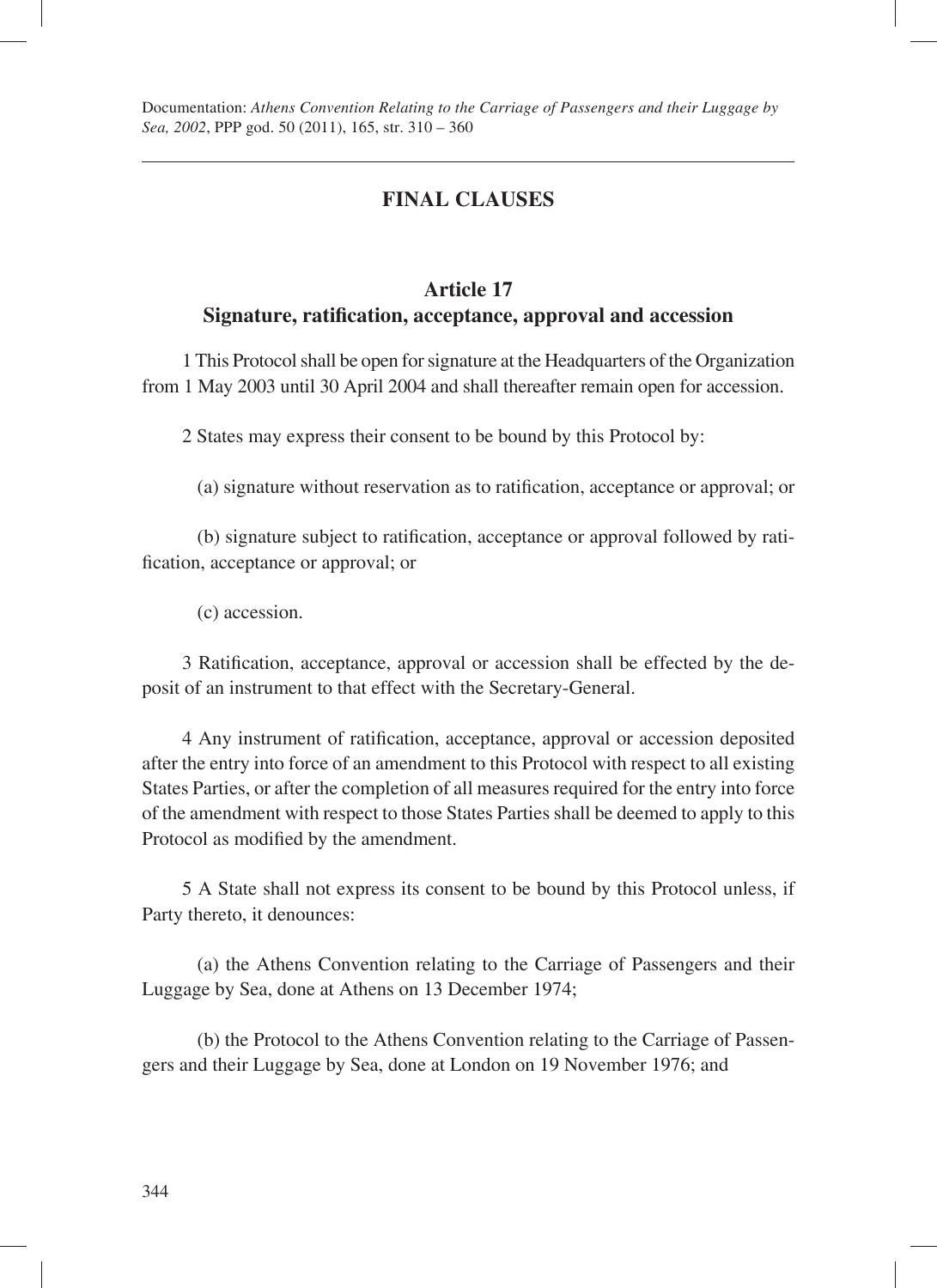# **ZAVRŠNE ODREDBE**\*\*

# **Članak 17.** Potpisivanje, ratifikacija, prihvat, odobrenje i pristupanje

1. Ovaj Protokol će biti otvoren za potpisivanje u sjedištu Organizacije od 1. svibnja 2003. do 30. travnja 2004. a nakon toga će ostati otvoren za pristupanje.

2. Države mogu izraziti svoj pristanak da budu obvezane ovim Protokolom:

(a) potpisivanjem bez rezerve ratifi kacije, prihvata ili odobrenja; ili

(b) potpisivanjem uz rezervu ratifi kacije, prihvata ili odobrenja, nakon kojeg slijedi ratifikacija, prihvat ili odobrenje; ili

(c) pristupanjem.

3. Ratifikacija, prihvat, odobrenje ili pristupanje izvršavaju se polaganjem isprave s takvim učinkom kod glavnog tajnika.

4. Smatra se da se svaka isprava o ratifikaciji, prihvatu, odobrenju ili pristupanju položena nakon što u pogledu svih postojećih država stranaka stupi na snagu izmjena ovoga Protokola, ili nakon što se poduzmu sve mjere potrebne za stupanje izmjene na snagu u pogledu tih država stranaka, odnosi na ovaj Protokol kako je izmijenjen tom izmjenom.

5. Država ne može izraziti svoj pristanak da bude obvezana ovim Protokolom ako ne otkaže sljedeće instrumente, u slučaju da je njihova stranka:

(a) Atensku konvenciju o prijevozu putnika i njihove prtljage morem, koja je sačinjena u Ateni 13. prosinca 1974.;

(b) Protokol Atenske konvencije o prijevozu putnika i njihove prtljage morem, koji je sačinjen u Londonu 19. studenog 1976.; i

<sup>\*\*</sup> Vidi članak 22 *bis*.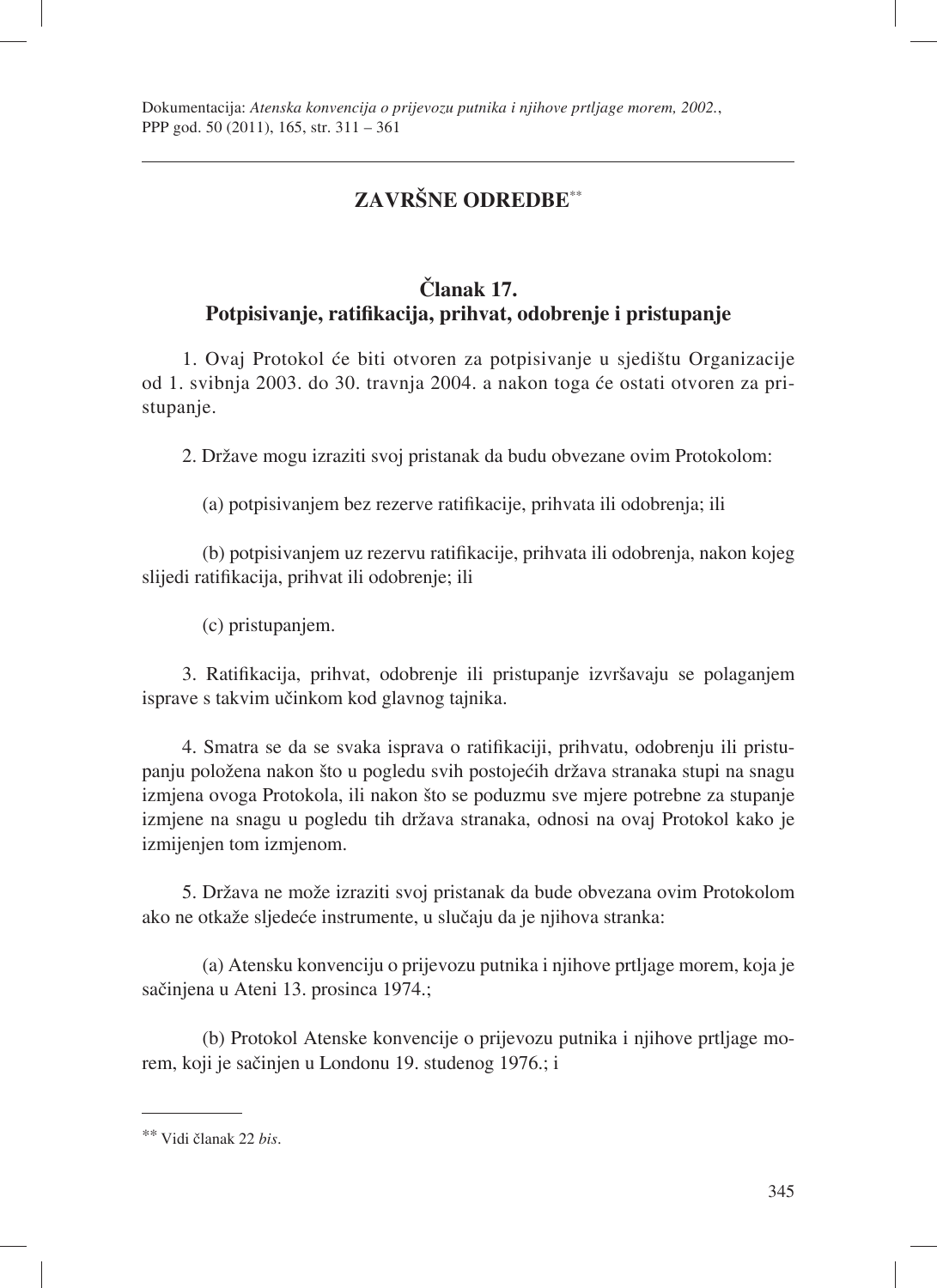(c) the Protocol of 1990 to amend the Athens Convention relating to the Carriage of Passengers and their Luggage by Sea, done at London on 29 March 1990, with effect from the time that this Protocol will enter into force for that State in accordance with Article 20.

#### **Article 18 States with more than one system of law**

1 If a State has two or more territorial units in which different systems of law are applicable in relation to matters dealt with in this Protocol, it may at the time of signature, ratification, acceptance, approval or accession declare that this Protocol shall extend to all its territorial units or only to one or more of them, and may modify this declaration by submitting another declaration at any time.

2 Any such declaration shall be notified to the Secretary-General and shall state expressly the territorial units to which this Protocol applies.

3 In relation to a State Party which has made such a declaration:

(a) references to the State of a ship's registry and, in relation to a compulsory insurance certificate, to the issuing or certifying State, shall be construed as referring to the territorial unit respectively in which the ship is registered and which issues or certifies the certificate;

(b) references to the requirements of national law, national limit of liability and national currency shall be construed respectively as references to the requirements of the law, the limit of liability and the currency of the relevant territorial unit; and (c) references to courts, and to judgments which must be recognised in States Parties, shall be construed as references respectively to courts of, and to judgments which must be recognised in, the relevant territorial unit.

## **Article 19 Regional Economic Integration Organizations**

1 A Regional Economic Integration Organization, which is constituted by sovereign States that have transferred competence over certain matters governed by this Protocol to that Organization, may sign, ratify, accept, approve or accede to this Protocol.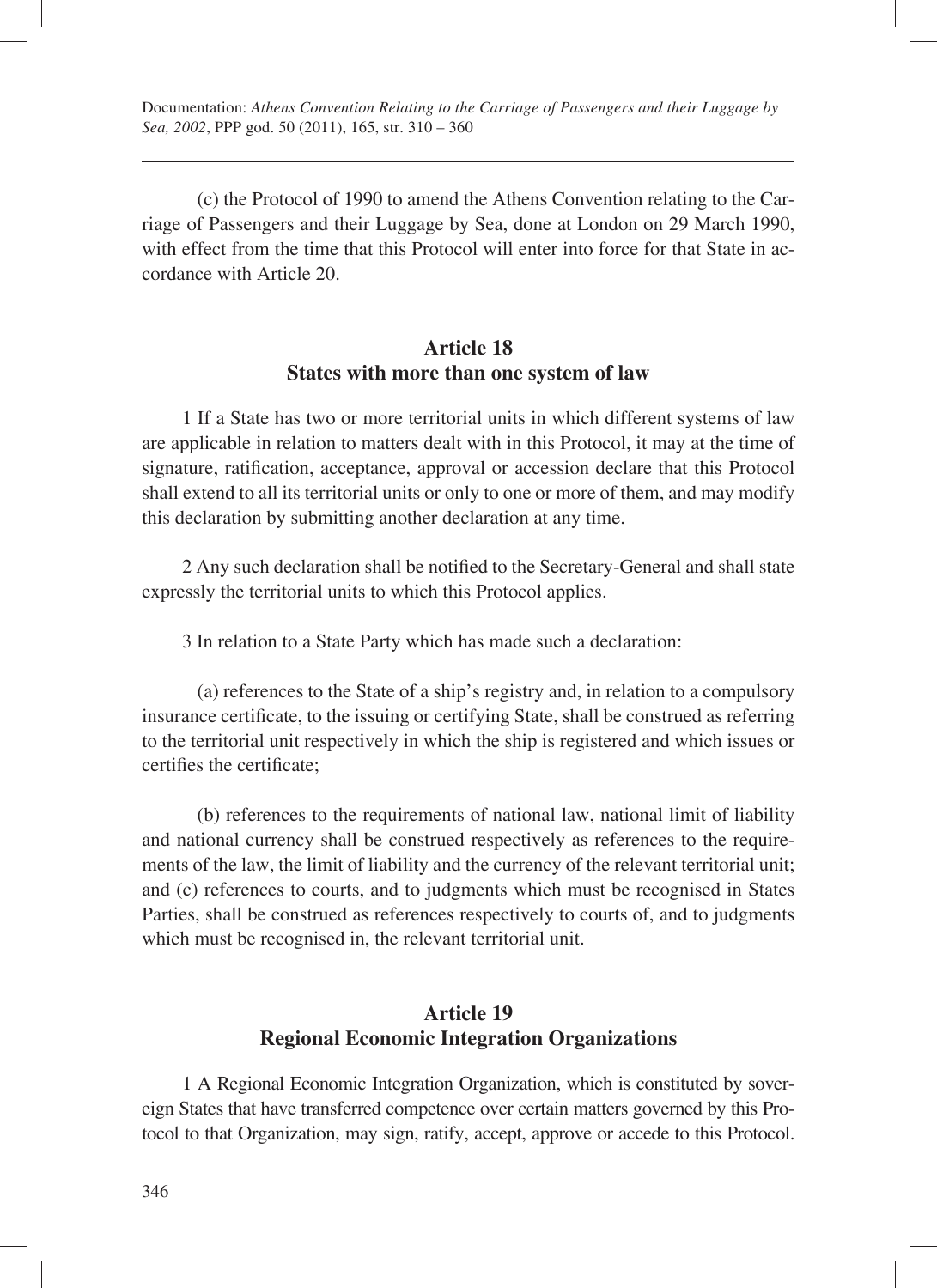(c) Protokol iz 1990. o izmjenama Atenske konvencije o prijevozu putnika i njihove prtljage morem, koji je sačinjen u Londonu 29. ožujka 1990., s učinkom od datuma kada ovaj Protokol, u skladu s člankom 20., stupa na snagu u pogledu te države.

## **Članak 18. Države s više sustava prava**

1. Ako država ima dvije ili više teritorijalnih jedinica u kojima se u odnosu na predmet uređenja ovog Protokola primjenjuju različiti pravni sustavi, ona može u trenutku potpisivanja, ratifikacije, prihvata, odobrenja ili pristupanja, izjaviti da će se ovaj Protokol primjenjivati na sve njezine teritorijalne jedinice ili samo na jednu ili više njih, te može bilo kada izmijeniti tu izjavu podnoseći drugu izjavu.

2. Svaka takva izjava mora se notificirati glavnom tajniku i mora sadržavati izričiti navod o tome na koje se teritorijalne jedinice primjenjuje Protokol.

3. U pogledu države stranke koja je podnijela takvu izjavu:

(a) pozivanje na državu upisa broda, a u pogledu svjedodžbe o obveznom osiguranju na državu koja izdaje ili ovjerava svjedodžbu, tumači se kao pozivanje na onu teritorijalnu jedinicu u kojoj je brod upisan i koja izdaje ili ovjerava svjedodžbu;

(b) pozivanje na nacionalno pravo, nacionalni iznos ograničenja odgovornosti i nacionalnu valutu tumači se kao pozivanje na pravo, iznos ograničenja odgovornosti i valutu relevantne teritorijalne jedinice; i

(c) pozivanje na sudove i presude koje se moraju priznati u državama strankama tumači se kao pozivanje na sudove i presude koje se moraju priznati u odnosnoj teritorijalnoj jedinici.

# **Članak 19. Regionalne organizacije za gospodarsku integraciju**

1. Regionalna organizacija za gospodarsku integraciju, osnovana od strane suverenih država koje su na nju prenijele nadležnost u pogledu određenih pitanja koje uređuje ovaj Protokol, može potpisati, ratificirati, prihvatiti, odobriti ovaj Protokol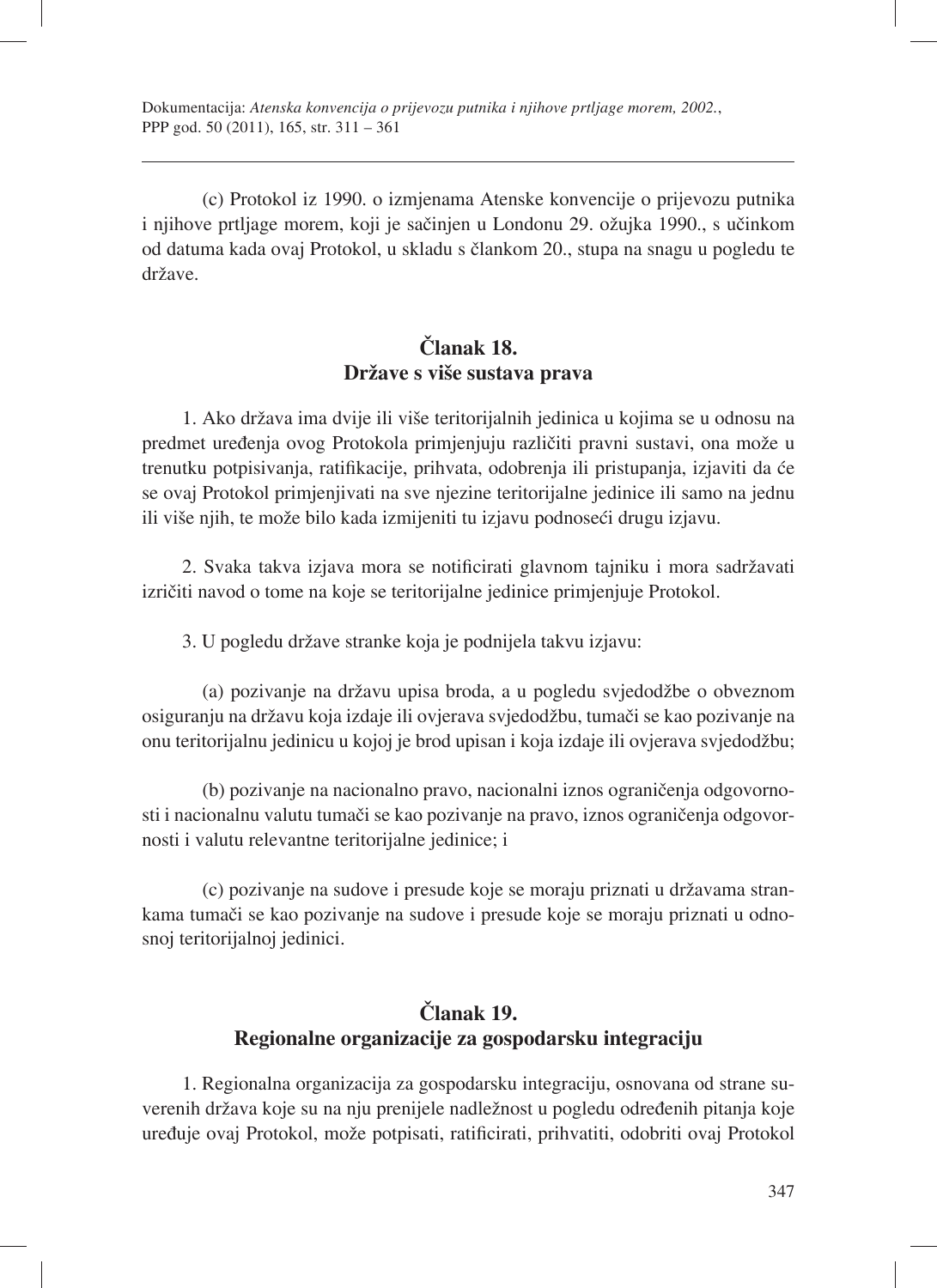A Regional Economic Integration Organization which is a Party to this Protocol shall have the rights and obligations of a State Party, to the extent that the Regional Economic Integration Organization has competence over matters governed by this Protocol.

2 Where a Regional Economic Integration Organization exercises its right of vote in matters over which it has competence, it shall have a number of votes equal to the number of its Member States which are Parties to this Protocol and which have transferred competence to it over the matter in question. A Regional Economic Integration Organization shall not exercise its right to vote if its Member States exercise theirs, and vice versa.

3 Where the number of States Parties is relevant in this Protocol, including but not limited to Articles 20 and 23 of this Protocol, the Regional Economic Integration Organization shall not count as a State Party in addition to its Member States which are States Parties.

4 At the time of signature, ratification, acceptance, approval or accession the Regional Economic Integration Organization shall make a declaration to the Secretary-General specifying the matters governed by this Protocol in respect of which competence has been transferred to that Organization by its Member States which are signatories or Parties to this Protocol and any other relevant restrictions as to the scope of that competence. The Regional Economic Integration Organization shall promptly notify the Secretary-General of any changes to the distribution of competence, including new transfers of competence, specified in the declaration under this paragraph. Any such declarations shall be made available by the Secretary-General pursuant to Article 24 of this Protocol.

5 States Parties which are Member States of a Regional Economic Integration Organization which is a Party to this Protocol shall be presumed to have competence over all matters governed by this Protocol in respect of which transfers of competence to the Organization have not been specifically declared or notified under paragraph 4.

#### **Article 20 Entry into force**

1 This Protocol shall enter into force twelve months following the date on which 10 States have either signed it without reservation as to ratification, acceptance or approval or have deposited instruments of ratification, acceptance, approval or accession with the Secretary-General.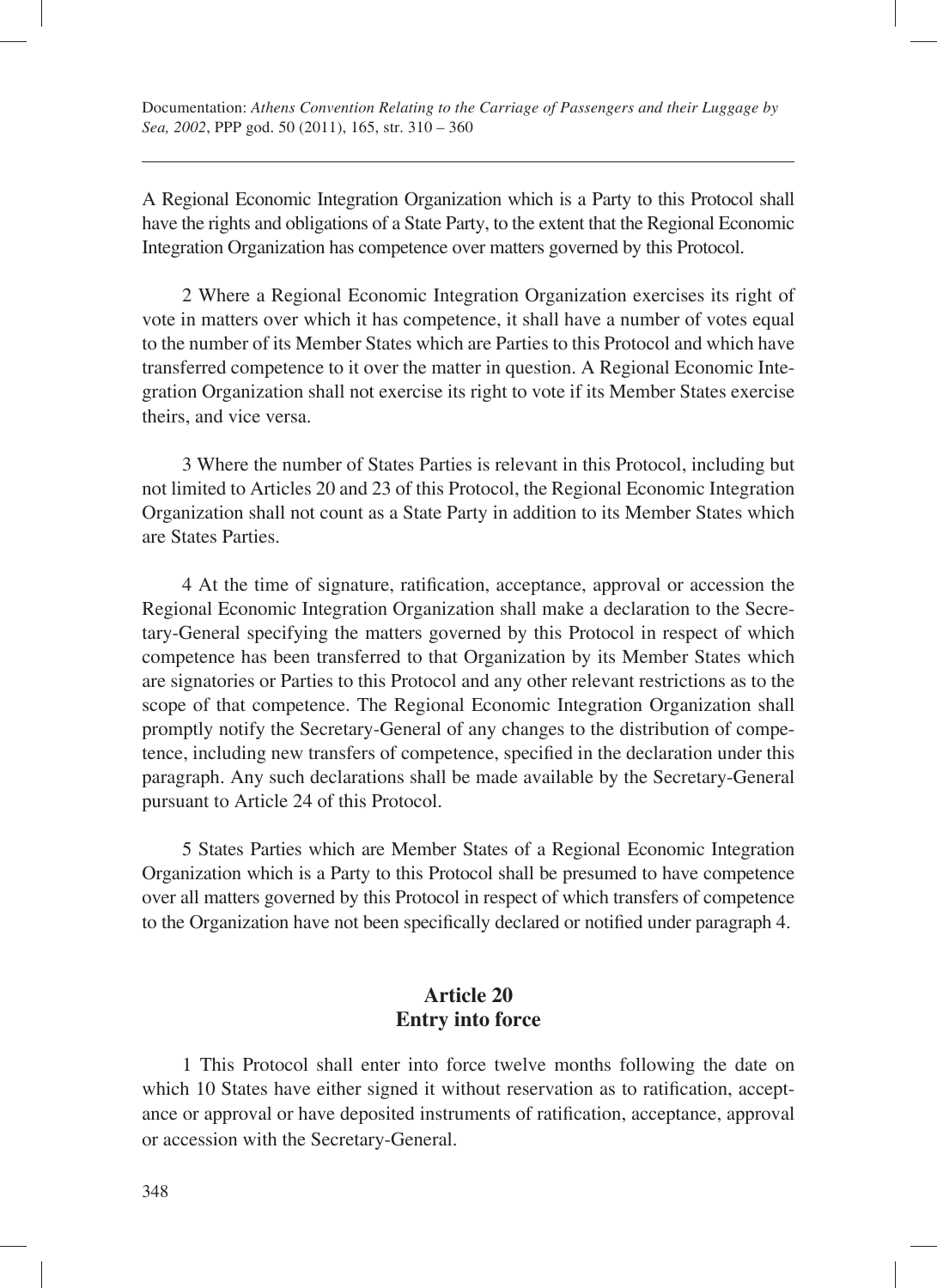ili mu pristupiti. Regionalna organizacija za gospodarsku integraciju koja je stranka ovoga Protokola ima prava i obveze države stranke u mjeri u kojoj je regionalna organizacija za gospodarsku integraciju nadležna za pitanja uređena ovim Protokolom.

2. Kada regionalna organizacija za gospodarsku integraciju koristi svoje pravo glasa u pogledu pitanja za koje je nadležna, ona ima onoliko glasova koliki je broj njezinih država članica koje su stranke ovoga Protokola i koje su na nju prenijele nadležnost glede toga pitanja. Regionalna organizacija za gospodarsku integraciju neće koristiti svoje pravo glasa ako njezine članice koriste svoje pravo glasa, a vrijedi i obrnuto.

3. Kada je u ovome Protokolu bitan broj država stranaka, uključujući, ali ne ograničavajući se na članke 20. i 23. ovoga Protokola, regionalna organizacija za gospodarsku integraciju neće se brojati kao država stranka dodatno uz njezine države članice koje su države stranke.

4. Prilikom potpisivanja, ratifi kacije, prihvata, odobrenja ili pristupanja, regionalna organizacija za gospodarsku integraciju mora podnijeti izjavu glavnom tajniku u kojoj će precizirati pitanja koja uređuje ovaj Protokol, a glede kojih su njezine države članice koje su potpisnice ili stranke ovoga Protokola na nju prenijele nadležnost, kao i svako važno ograničenje u pogledu te nadležnosti. Regionalna organizacija za gospodarsku integraciju mora bez odlaganja notificirati glavnog tajnika o svakoj promjeni razdiobe nadležnosti, uključujući nove prijenose nadležnosti koje su precizirane u izjavi podnesenoj na osnovi ovoga stavka. Glavni tajnik će svaku takvu izjavu učiniti dostupnom, u skladu s člankom 24. ovoga Protokola.

5. Predmnijeva se da su države stranke, koje su članice regionalne organizacije za gospodarsku integraciju koja je stranka ovoga Protokola, nadležne glede svih pitanja uređenih ovim Protokolom s obzirom na koja nije podnesena izričita izjava o prijenosu nadležnosti na tu organizaciju ili nije dostavljena notifi kacija na osnovi stavka 4.

# **Članak 20. Stupanje na snagu**

1. Ovaj Protokol stupa na snagu dvanaest mjeseci nakon datuma kada ga je 10 država potpisalo bez rezerve u pogledu ratifikacije, prihvata ili odobrenja, ili položilo isprave o ratifi kaciji, prihvatu, odobrenju ili pristupanju kod glavnog tajnika.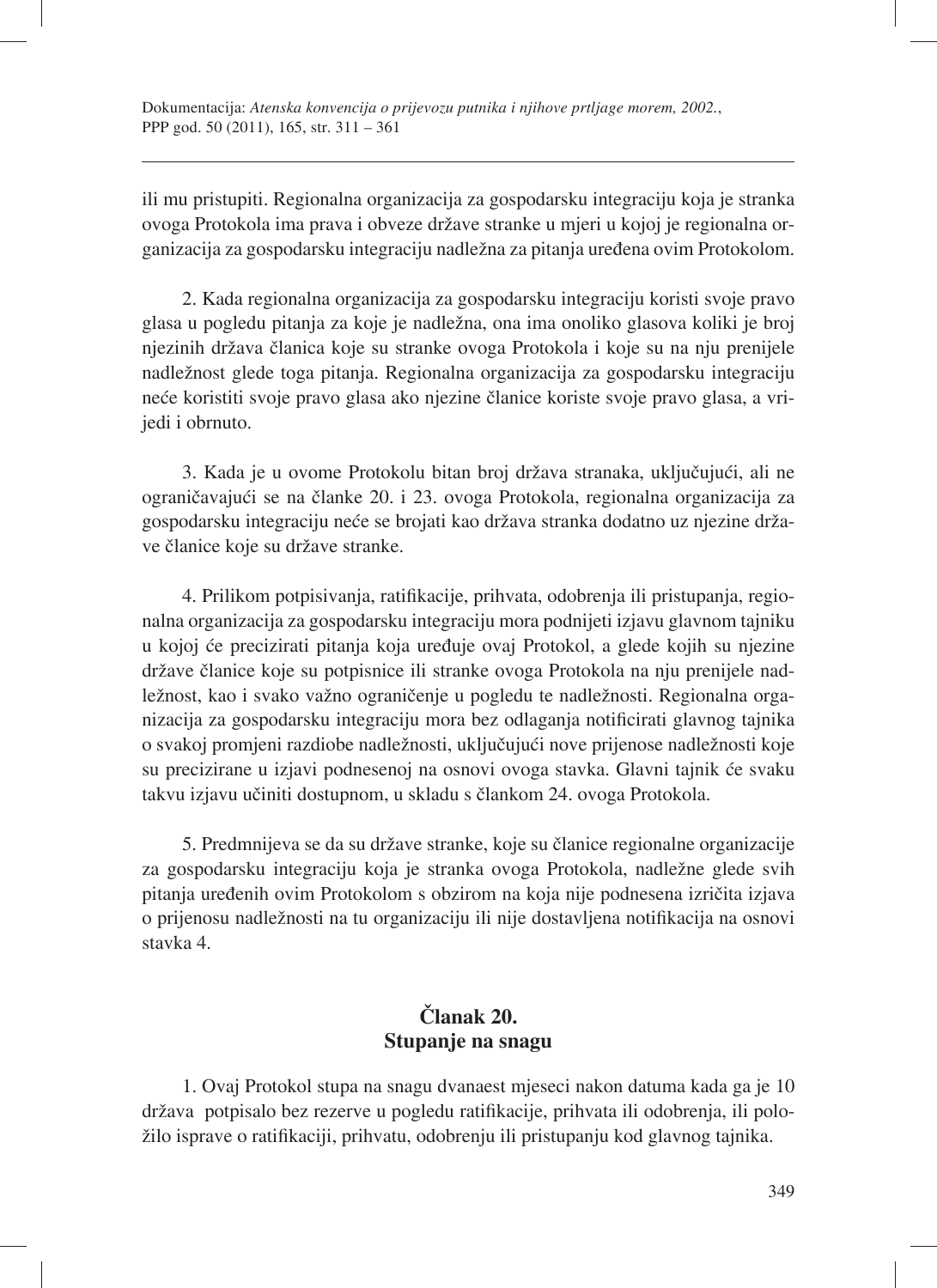2 For any State which ratifies, accepts, approves or accedes to this Protocol after the conditions in paragraph 1 for entry into force have been met, this Protocol shall enter into force three months after the date of deposit by such State of the appropriate instrument, but not before this Protocol has entered into force in agreement with paragraph 1.

### **Article 21 Denunciation**

1 This Protocol may be denounced by any State Party at any time after the date on which this Protocol comes into force for that State.

2 Denunciation shall be effected by the deposit of an instrument to that effect with the Secretary-General.

3 A denunciation shall take effect twelve months, or such longer period as may be specified in the instrument of denunciation, after its deposit with the Secretary-General.

4 As between the States Parties to this Protocol, denunciation by any of them of the Convention in accordance with Article 25 thereof shall not be construed in any way as a denunciation of the Convention as revised by this Protocol.

## **Article 22 Revision and Amendment**

1 A Conference for the purpose of revising or amending this Protocol may be convened by the Organization.

2 The Organization shall convene a Conference of States Parties to this Protocol for revising or amending this Protocol at the request of not less than one-third of the States Parties.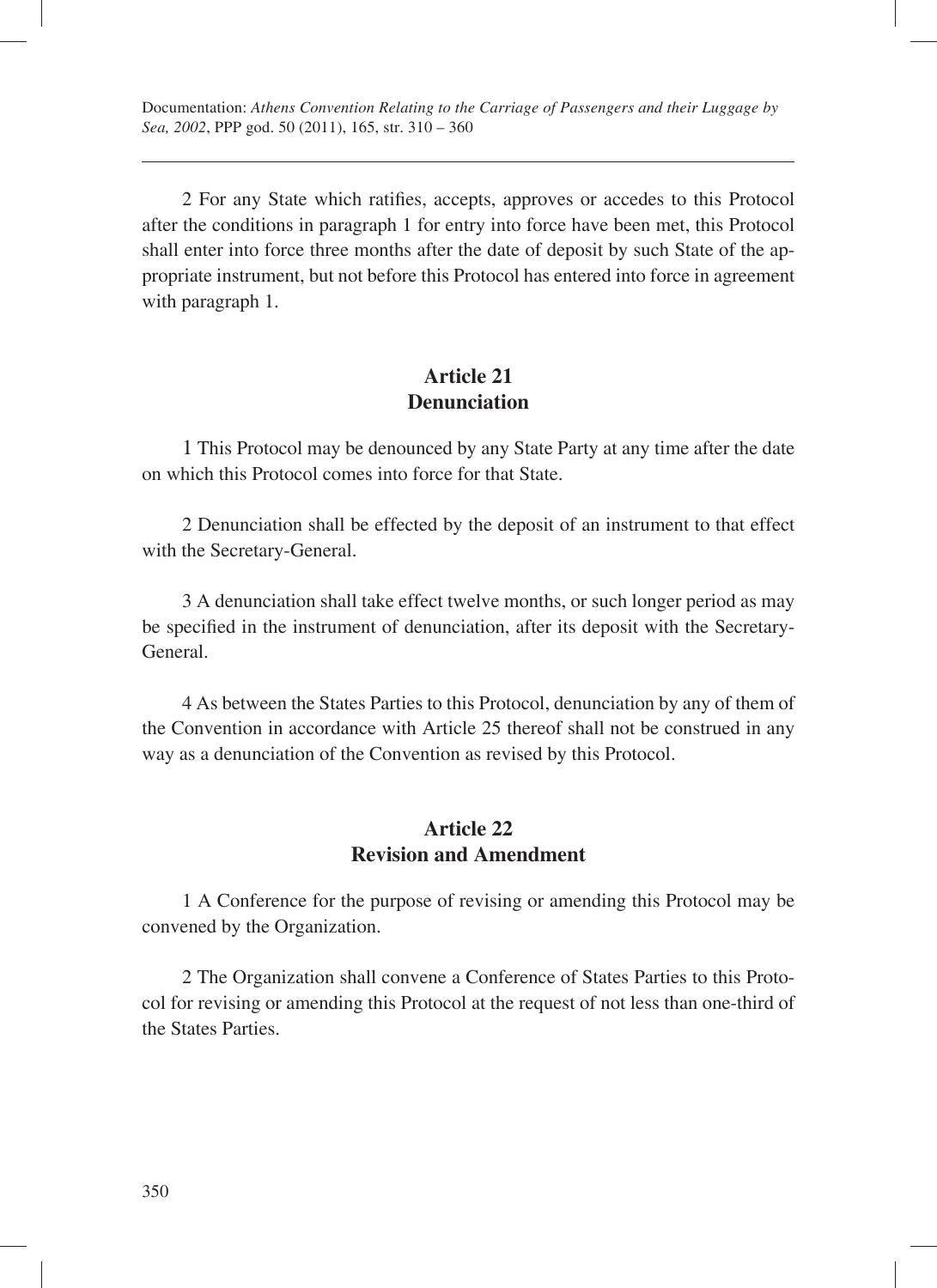2. U pogledu svake države koja ovaj Protokol ratificira, prihvati, odobri ili mu pristupi nakon što se ispune uvjeti za njegovo stupanje na snagu navedeni u stavku 1., ovaj Protokol stupa na snagu tri mjeseca nakon datuma kada je ta država položila odgovarajuću ispravu, ali ne prije nego što ovaj Protokol stupi na snagu u skladu sa stavkom 1.

# **Članak 21. Otkazivanje**

1. Svaka država stranka može otkazati ovaj Protokol u bilo kojem trenutku nakon datuma kada ovaj Protokol stupi na snagu za tu državu.

2. Otkazivanje se izvršava polaganjem isprave s takvim učinkom kod glavnog tajnika.

3. Otkazivanje proizvodi učinak dvanaest mjeseci nakon polaganja isprave o otkazivanju kod glavnog tajnika ili protekom duljeg razdoblja koje je navedeno u toj ispravi.

4. Među državama strankama ovoga Protokola, otkazivanje Konvencije u skladu s njezinim člankom 25. od strane bilo koje od njih ni na koji način se neće tumačiti kao otkazivanje Konvencije kako je izmijenjena ovim Protokolom.

# **Članak 22. Izmjene i dopune**

1. Organizacija može sazvati konferenciju u svrhu izmjene ili dopune ovoga Protokola.

2. Organizacija saziva konferenciju država stranaka ovoga Protokola radi njegove izmjene ili dopune na zahtjev najmanje trećine država stranaka.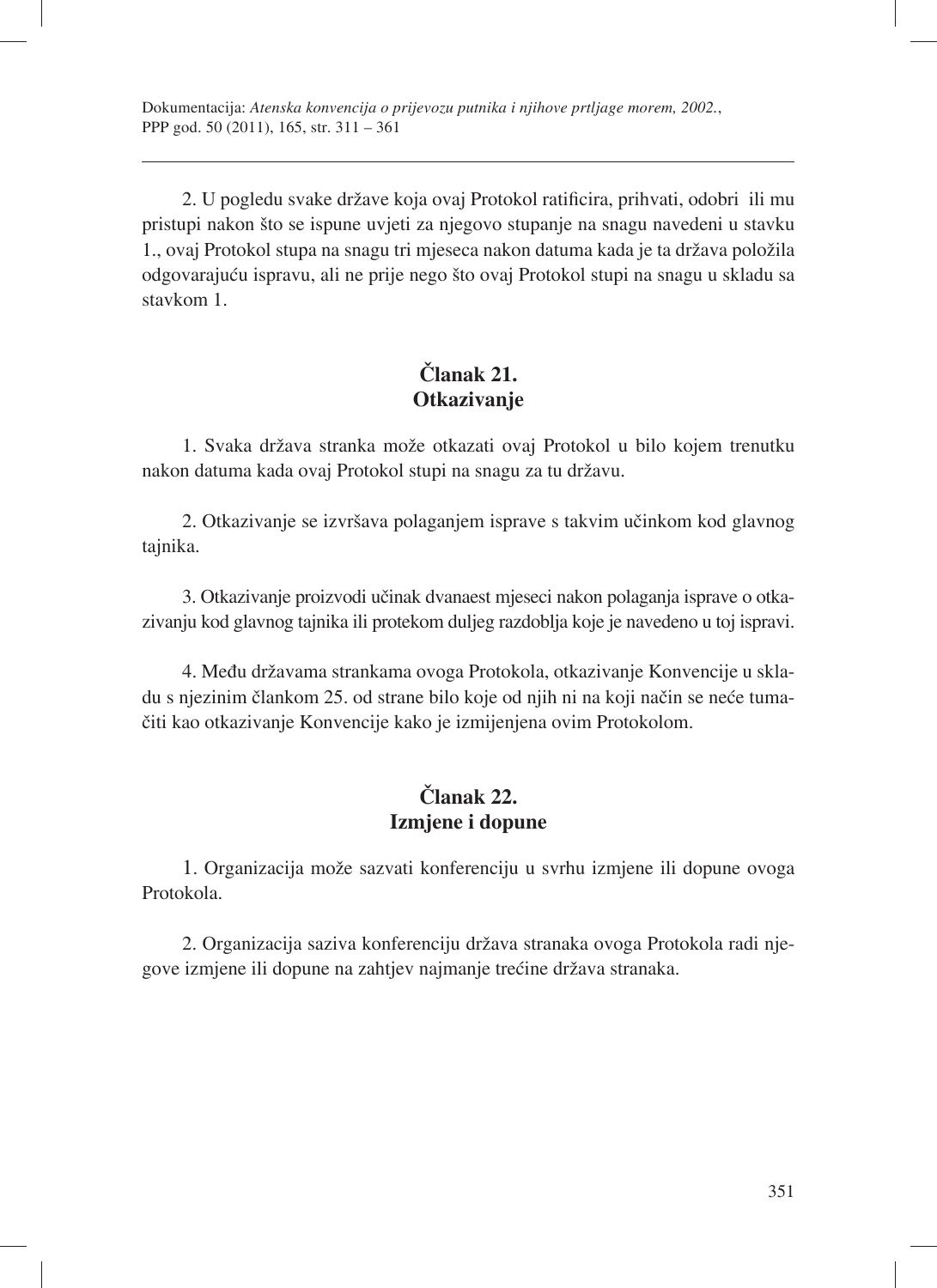#### **Article 23 Amendment of limits**

1 Without prejudice to the provisions of Article 22, the special procedure in this Article shall apply solely for the purposes of amending the limits set out in Article 3, paragraph 1, Article 4 *bis*, paragraph 1, Article 7, paragraph 1 and Article 8 of the Convention as revised by this Protocol.

2 Upon the request of at least one half, but in no case less than six, of the States Parties to this Protocol, any proposal to amend the limits, including the deductibles, specified in Article 3, paragraph 1, Article 4 *bis*, paragraph 1, Article 7, paragraph 1, and Article 8 of the Convention as revised by this Protocol shall be circulated by the Secretary-General to all Members of the Organization and to all States Parties.

3 Any amendment proposed and circulated as above shall be submitted to the Legal Committee of the Organization (hereinafter referred to as "the Legal Committee") for consideration at a date at least six months after the date of its circulation.

4 All States Parties to the Convention as revised by this Protocol, whether or not Members of the Organization, shall be entitled to participate in the proceedings of the Legal Committee for the consideration and adoption of amendments.

5 Amendments shall be adopted by a two-thirds majority of the States Parties to the Convention as revised by this Protocol present and voting in the Legal Committee expanded as provided for in paragraph 4, on condition that at least one half of the States Parties to the Convention as revised by this Protocol shall be present at the time of voting.

6 When acting on a proposal to amend the limits, the Legal Committee shall take into account the experience of incidents and, in particular, the amount of damage resulting therefrom, changes in the monetary values and the effect of the proposed amendment on the cost of insurance.

7 (a) No amendment of the limits under this Article may be considered less than five years from the date on which this Protocol was opened for signature nor less than five years from the date of entry into force of a previous amendment under this Article.

(b) No limit may be increased so as to exceed an amount which corresponds to the limit laid down in the Convention as revised by this Protocol increased by six per cent per year calculated on a compound basis from the date on which this Protocol was opened for signature.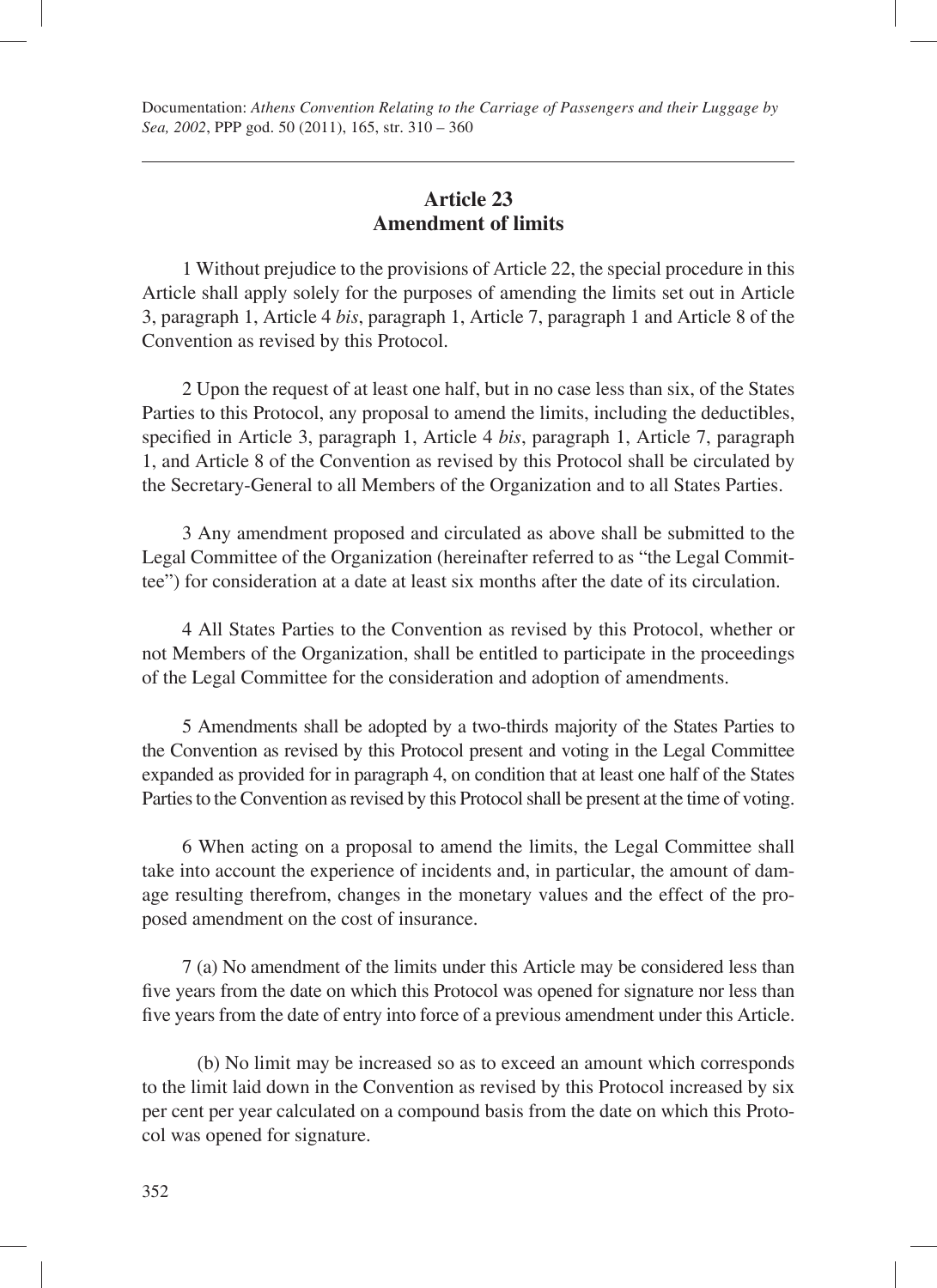### **Članak 23. Izmjena iznosa ograničenja odgovornosti**

1. Bez utjecaja na odredbe članka 22., poseban postupak propisan u ovome članku primjenjuje se isključivo u svrhu izmjena iznosa ograničenja odgovornosti navedenih u stavku 1. članka 3., stavku 1. članka 4 *bis.*, stavku 1. članka 7. i u članku 8. Konvencije kako je izmijenjena ovim Protokolom.

2. Na zahtjev najmanje polovice, ali ni u kojem slučaju manje od šest država stranaka ovoga Protokola, glavni tajnik svim članicama Organizacije i svim državama strankama dostavlja svaki prijedlog za izmjenu iznosa ograničenja odgovornosti, uključujući franšize, utvrđenih u stavku 1. članka 3., stavku 1. članka 4 *bis.*, stavku 1. članka 7. i u članku 8. Konvencije kako je izmijenjena ovim Protokolom.

3. Svaka izmjena predložena i dostavljena na gore opisani način podnosi se Pravnom odboru Organizacije (u nastavku: "Pravni odbor") na razmatranje najmanje šest mjeseci nakon datuma njezina dostavljanja.

4. Sve države stranke Konvencije izmijenjene ovim Protokolom, bez obzira jesu li članice Organizacije, ovlaštene su sudjelovati u postupku razmatranja i usvajanja izmjena pred Pravnim odborom.

5. Izmjene se usvajaju dvotrećinskom većinom država stranaka Konvencije izmijenjene ovim Protokolom koje su prisutne i glasuju u Pravnom odboru proširenome kako je predviđeno u stavku 4., pod uvjetom da barem jedna polovica država stranaka Konvencije izmijenjene ovim Protokolom bude prisutna u vrijeme glasovanja.

6. Kada postupa po prijedlogu za izmjenu iznosa ograničenja odgovornosti, Pravni odbor će uzeti u obzir iskustvo s nezgodama te osobito iznos štete koja proizlazi iz njih, promjene u novčanim vrijednostima i učinak predložene izmjene na troškove osiguranja.

7. (a) Nijedna izmjena iznosa ograničenja odgovornosti na osnovi ovog članka ne može se razmatrati prije proteka pet godina od datuma kada je ovaj Protokol otvoren za potpisivanje niti prije proteka pet godina od datuma stupanja na snagu prethodne izmjene usvojene na osnovi ovoga članka.

(b) Nijedan iznos ograničenja odgovornosti ne može se povećati tako da prijeđe iznos koji odgovara iznosu ograničenja utvrđenom u Konvenciji kako je izmijenjena ovim Protokolom uvećanom za šest posto godišnje, računajući na složenoj osnovi, od datuma kada je ovaj Protokol otvoren za potpisivanje.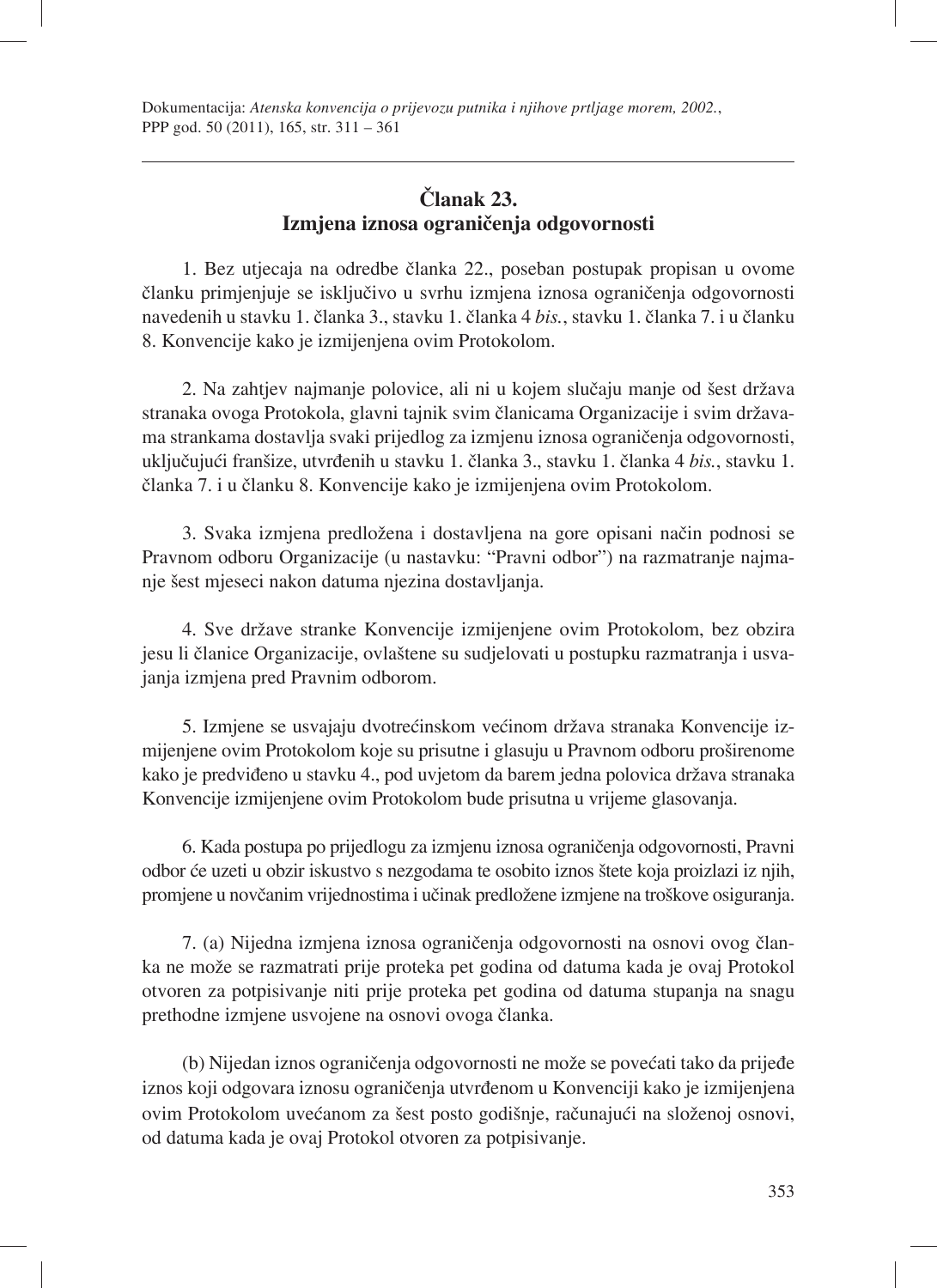(c) No limit may be increased so as to exceed an amount which corresponds to the limit laid down in the Convention as revised by this Protocol multiplied by three.

8 Any amendment adopted in accordance with paragraph 5 shall be notified by the Organization to all States Parties. The amendment shall be deemed to have been accepted at the end of a period of eighteen months after the date of notification, unless within that period not less than one fourth of the States that were States Parties at the time of the adoption of the amendment have communicated to the Secretary-General that they do not accept the amendment, in which case the amendment is rejected and shall have no effect.

9 An amendment deemed to have been accepted in accordance with paragraph 8 shall enter into force eighteen months after its acceptance.

10 All States Parties shall be bound by the amendment, unless they denounce this Protocol in accordance with Article 21, paragraphs 1 and 2 at least six months before the amendment enters into force. Such denunciation shall take effect when the amendment enters into force.

11 When an amendment has been adopted but the eighteen-month period for its acceptance has not yet expired, a State which becomes a State Party during that period shall be bound by the amendment if it enters into force. A State which becomes a State Party after that period shall be bound by an amendment which has been accepted in accordance with paragraph 8. In the cases referred to in this paragraph, a State becomes bound by an amendment when that amendment enters into force, or when this Protocol enters into force for that State, if later.

## **Article 24 Depositary**

1 This Protocol and any amendments adopted under Article 23 shall be deposited with the Secretary-General.

2 The Secretary-General shall:

- (a) inform all States which have signed or acceded to this Protocol of:
	- (i) each new signature or deposit of an instrument of ratification, acceptance, approval or accession together with the date thereof;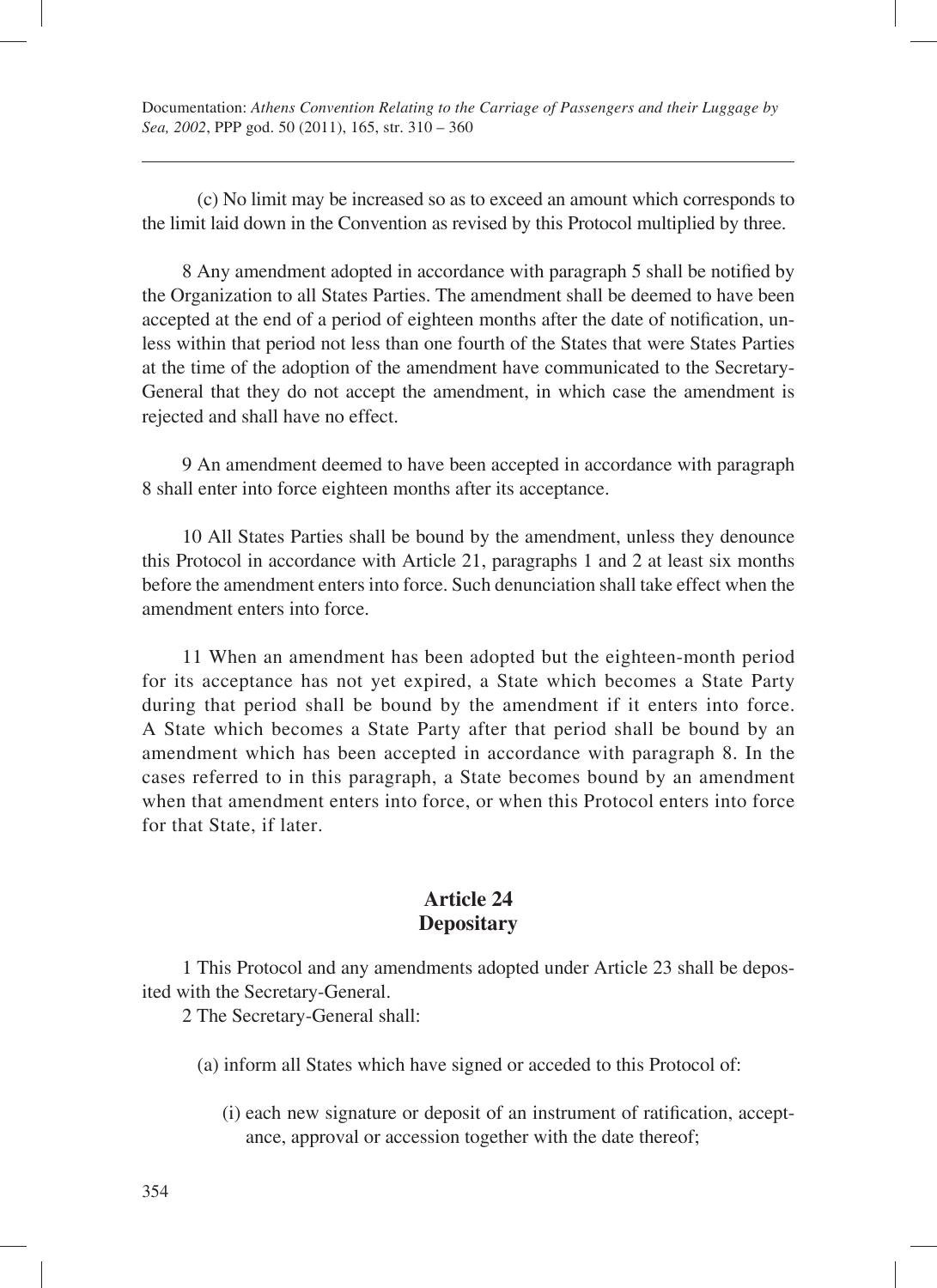(c) Nijedan iznos ograničenja odgovornosti ne može se povećati tako da prijeđe iznos koji odgovara iznosu ograničenja utvrđenom u Konvenciji kako je izmijenjena ovim Protokolom pomnoženom s tri.

8. Organizacija će notificirati sve države stranke o svakoj izmjeni usvojenoj u skladu sa stavkom 5. Smatra se da je izmjena prihvaćena pošto protekne rok od osamnaest mjeseci nakon datuma notifikacije, osim ako u tom roku najmanje jedna četvrtina država koje su bile države stranke u vrijeme usvajanja izmjene priopće glavnom tajniku da ne prihvaćaju izmjenu, u kojem slučaju je izmjena odbijena i bez učinka.

9. Izmjena za koju se smatra da je prihvaćena u skladu sa stavkom 8. stupa na snagu osamnaest mjeseci nakon njezina prihvaćanja.

10. Izmjena obvezuje sve države stranke, osim ako otkažu ovaj Protokol u skladu sa stavcima 1. i 2. članka 21. najmanje šest mjeseci prije stupanja te izmjene na snagu. Takvo otkazivanje proizvodi učinak u trenutku stupanja izmjene na snagu.

11. Kada je izmjena usvojena, ali rok od osamnaest mjeseci za njezino prihvaćanje još nije protekao, država koja postane država stranka za vrijeme tog razdoblja bit će obvezana tom izmjenom ako ona stupi na snagu. Država koja postane država stranka nakon proteka toga razdoblja bit će obvezana izmjenom koja je prihvaćena u skladu sa stavkom 8. U slučajevima navedenim u ovome stavku, država postaje obvezana izmjenom kada ta izmjena stupi na snagu ili kada ovaj Protokol stupi na snagu u pogledu te države, ako je to kasnije.

## **Članak 24. Depozitar**

1. Ovaj Protokol, kao i svaka izmjena usvojena na osnovi članka 23., bit će pohranjeni kod glavnog tajnika.

2. Glavni tajnik:

(a) obavještava sve države koje su potpisale ovaj Protokol ili mu pristupile:

(i) o svakom novom potpisivanju ili polaganju isprava o potpisivanju, prihvaćanju, odobrenju ili pristupanju, kao i o datumu izvršenja tih radnji;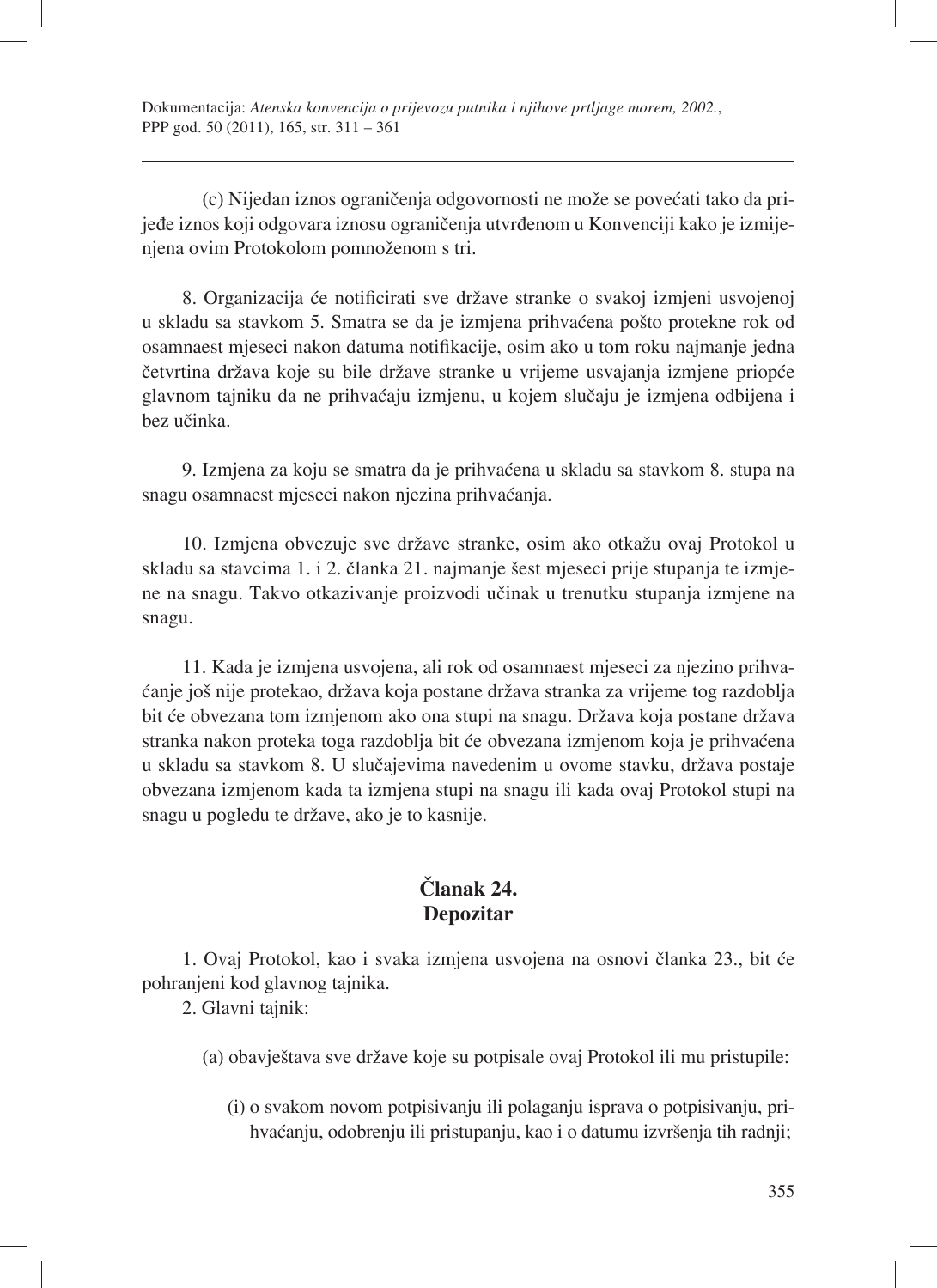- (ii) each declaration and communication under Article 9, paragraphs 2 and 3, Article 18, paragraph 1 and Article 19, paragraph 4 of the Convention as revised by this Protocol;
- (iii) the date of entry into force of this Protocol;
- (iv) any proposal to amend the limits which has been made in accordance with Article 23, paragraph 2 of this Protocol;
- (v) any amendment which has been adopted in accordance with Article 23, paragraph 5 of this Protocol;
- (vi) any amendment deemed to have been accepted under Article 23, paragraph 8 of this Protocol, together with the date on which that amendment shall enter into force in accordance with paragraphs 9 and 10 of that Article;
- (vii) the deposit of any instrument of denunciation of this Protocol together with the date of the deposit and the date on which it takes effect;

(viii) any communication called for by any Article of this Protocol;

(b) transmit certified true copies of this Protocol to all States which have signed or acceded to this Protocol.

3 As soon as this Protocol comes into force, the text shall be transmitted by the Secretary-General to the Secretariat of the United Nations for registration and publication in accordance with Article 102 of the Charter of the United Nations.

## **Article 25 Languages**

This Protocol is established in a single original in the Arabic, Chinese, English, French, Russian and Spanish languages, each text being equally authentic.

DONE AT LONDON this first day of November 2002.

IN WITNESS WHEREOF the undersigned, being duly authorised by their respective Governments for that purpose, have signed this Protocol.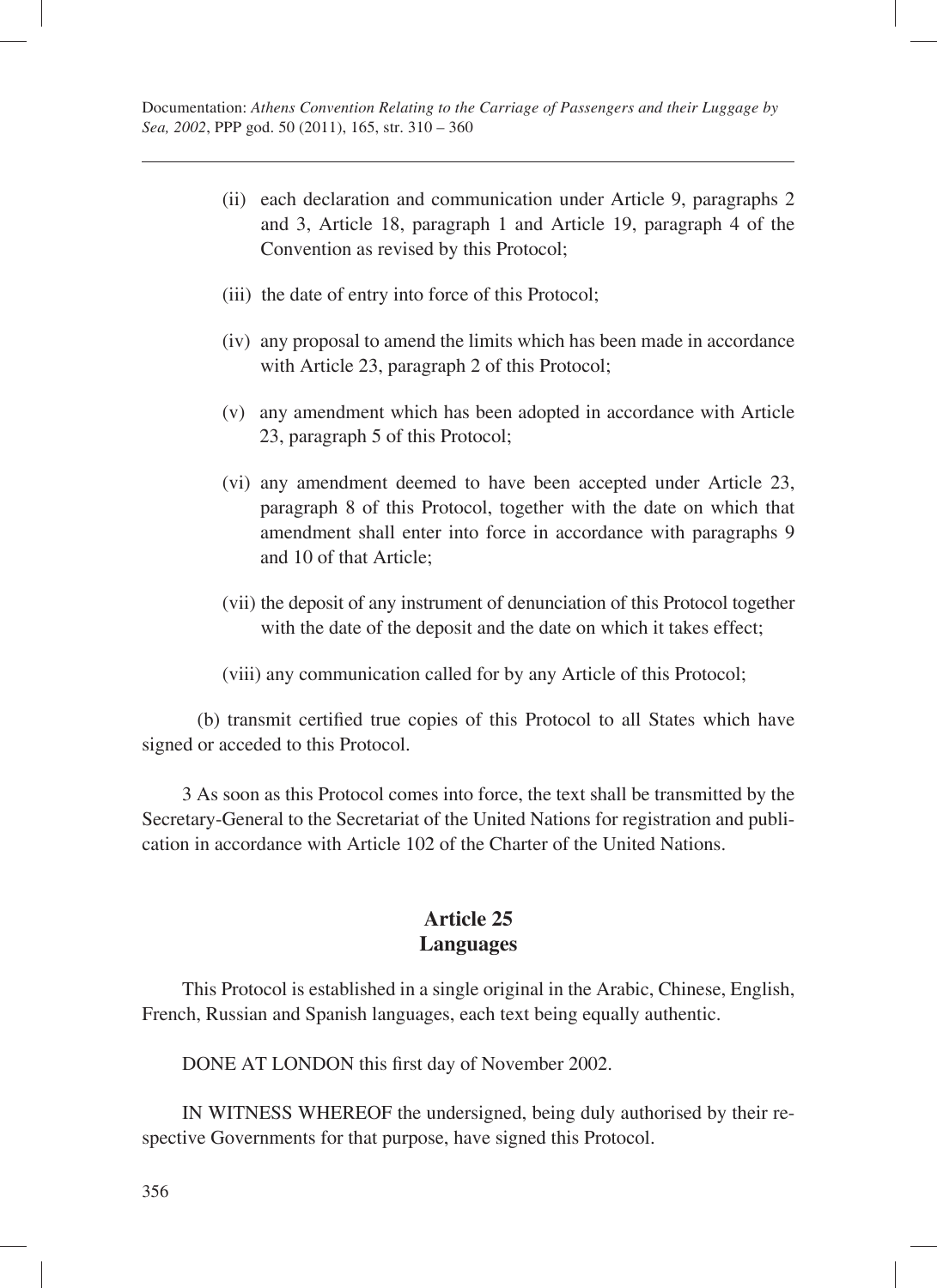- (ii) o svakoj izjavi ili priopćenju učinjenima na osnovi stavaka 2. i 3. članka 9., stavka 1. članka 18. i stavka 4. članka 19. Konvencije kako je izmijenjena ovim Protokolom;
- (iii) o datumu stupanja na snagu ovoga Protokola;
- (iv) o svakom prijedlogu za izmjenu iznosa ograničenja odgovornosti koji je podnesen u skladu sa stavkom 2. članka 23. ovoga Protokola;
- (v) o svakoj izmjeni koja je usvojena u skladu sa stavkom 5. članka 23. ovoga Protokola;
- (vi) o svakoj izmjeni koja se smatra prihvaćenom na osnovi stavka 8. članka 23. ovoga Protokola, kao i o datumu kada ta izmjena stupa na snagu u skladu sa stavcima 9. i 10. navedenog članka;
- (vii) o polaganju svake isprave o otkazivanju ovoga Protokola kao i o datumu kada je ta isprava položena te o datumu kada otkazivanje stupa na snagu;
- (viii) o svakom priopćenju koje se traži na osnovi bilo kojeg članka ovoga Protokola;

(b) dostavlja ovjerene prijepise ovoga Protokola svim državama koje su ga potpisale ili mu pristupile.

3. Čim ovaj Protokol stupi na snagu, glavni tajnik će njegov tekst dostaviti tajništvu Ujedinjenih naroda radi registracije i objavljivanja u skladu s člankom 102. Povelje Ujedinjenih naroda.

## **Članak 25. Jezici**

Ovaj Protokol je sačinjen u jednom izvorniku na arapskom, kineskom, engleskom, francuskom, ruskom i španjolskom jeziku, od kojih je svaki tekst jednako vjerodostojan.

SAČINJENO U LONDONU prvog studenog dvijetisućeidruge.

U OVJERU GORNJEGA su niže potpisani, koji su za tu svrhu bili valjano ovlašteni od svojih vlada, potpisali ovaj Protokol.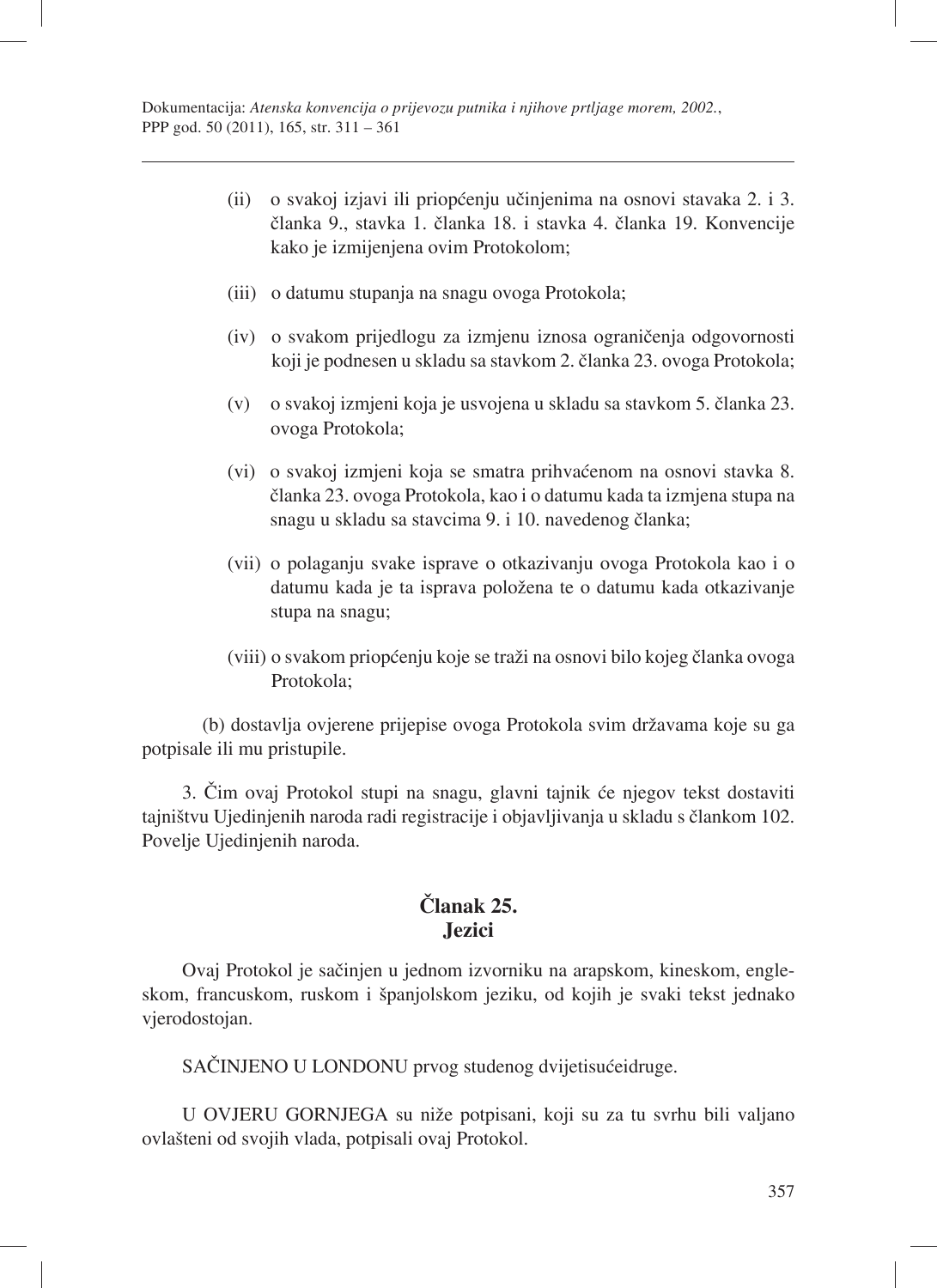Documentation: *Athens Convention Relating to the Carriage of Passengers and their Luggage by Sea, 2002*, PPP god. 50 (2011), 165, str. 310 – 360

#### **ANNEX**

#### **CERTIFICATE OF INSURANCE OR OTHER FINANCIAL SECURITY IN RESPECT OF LIABILITY FOR THE DEATH OF AND PERSONAL INJURY TO PASSENGERS**

Issued in accordance with the provisions of Article 4 *bis* of the Athens Convention relating to the Carriage of Passengers and their Luggage by Sea, 2002

| Name<br>of Ship | Distinctive<br>Number or<br>letters | <b>IMO Ship</b><br>Identification<br>Number | Port of<br>Registry | Name and full address<br>of the principal place of<br>business of the carrier<br>who actually performs the<br>carriage. |
|-----------------|-------------------------------------|---------------------------------------------|---------------------|-------------------------------------------------------------------------------------------------------------------------|
|                 |                                     |                                             |                     |                                                                                                                         |

This is to certify that there is in force in respect of the above-named ship a policy of insurance or other financial security satisfying the requirements of Article 4 *bis* of the Athens Convention relating to the Carriage of Passengers and their Luggage by Sea, 2002.

| Name and address of the insurer(s) and/or guarantor(s) |
|--------------------------------------------------------|
|                                                        |
|                                                        |
|                                                        |
| (Full designation of the State)                        |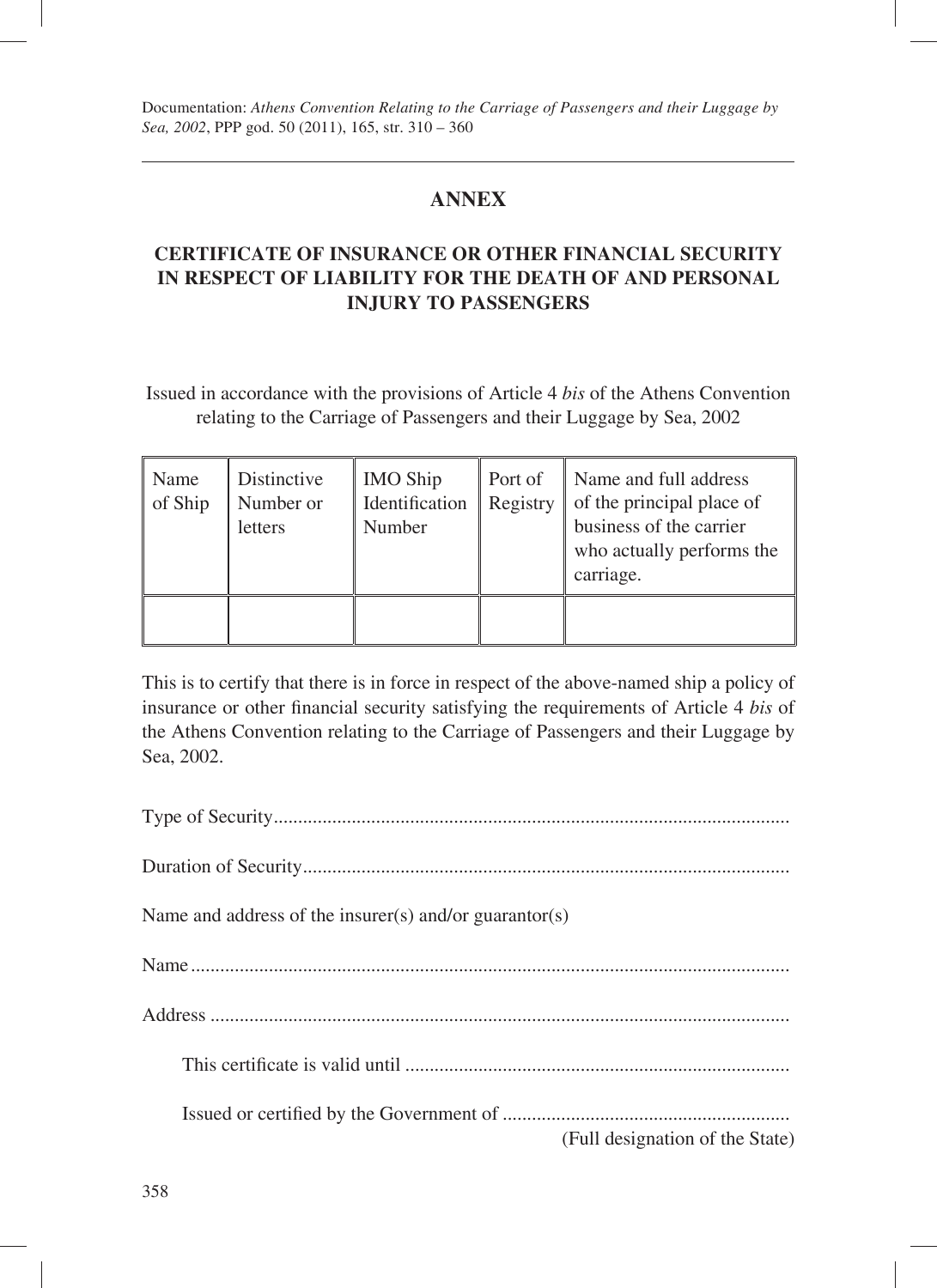### **PRILOG ATENSKOJ KONVENCIJI O PRIJEVOZU PUTNIKA I NJIHOVE PRTLJAGE MOREM, 2002.**

### **SVJEDODŽBA O OSIGURANJU ILI DRUGOM FINANCIJSKOM JAMSTVU U POGLEDU ODGOVORNOSTI ZA ŠTETU ZBOG SMRTI I TJELESNE OZLJEDE PUTNIKA**

Izdano u skladu s odredbama članka 4 *bis.* Atenske konvencije o prijevozu putnika i njihove prtljage morem, 2002.

| Ime<br>broda | Broj ili<br>slova za<br>raspoznavanje | IMO broj za<br>identifikaciju<br>broda | Luka<br>upisa | Naziv i puna adresa<br>glavnog poslovnog<br>sjedišta prijevoznika<br>koji stvarno obavlja<br>prijevoz |
|--------------|---------------------------------------|----------------------------------------|---------------|-------------------------------------------------------------------------------------------------------|
|              |                                       |                                        |               |                                                                                                       |

Ovime se potvrđuje da je u pogledu gore imenovanoga broda na snazi polica osiguranja ili drugo financijsko jamstvo koje udovoljava zahtjevima članka 4 *bis*. Atenske konvencije o prijevozu putnika i njihove prtljage morem, 2002.

Vrsta jamstva .............................................................................................................. Trajanje jamstva .......................................................................................................... Naziv i adresa osiguratelja (ili više njih) i/ili jamca (jamaca) Naziv ........................................................................................................................... Adresa ......................................................................................................................... Ova svjedodžba vrijedi do .................................................................................. Izdana ili ovjerena od Vlade ............................................................................... (puno ime države)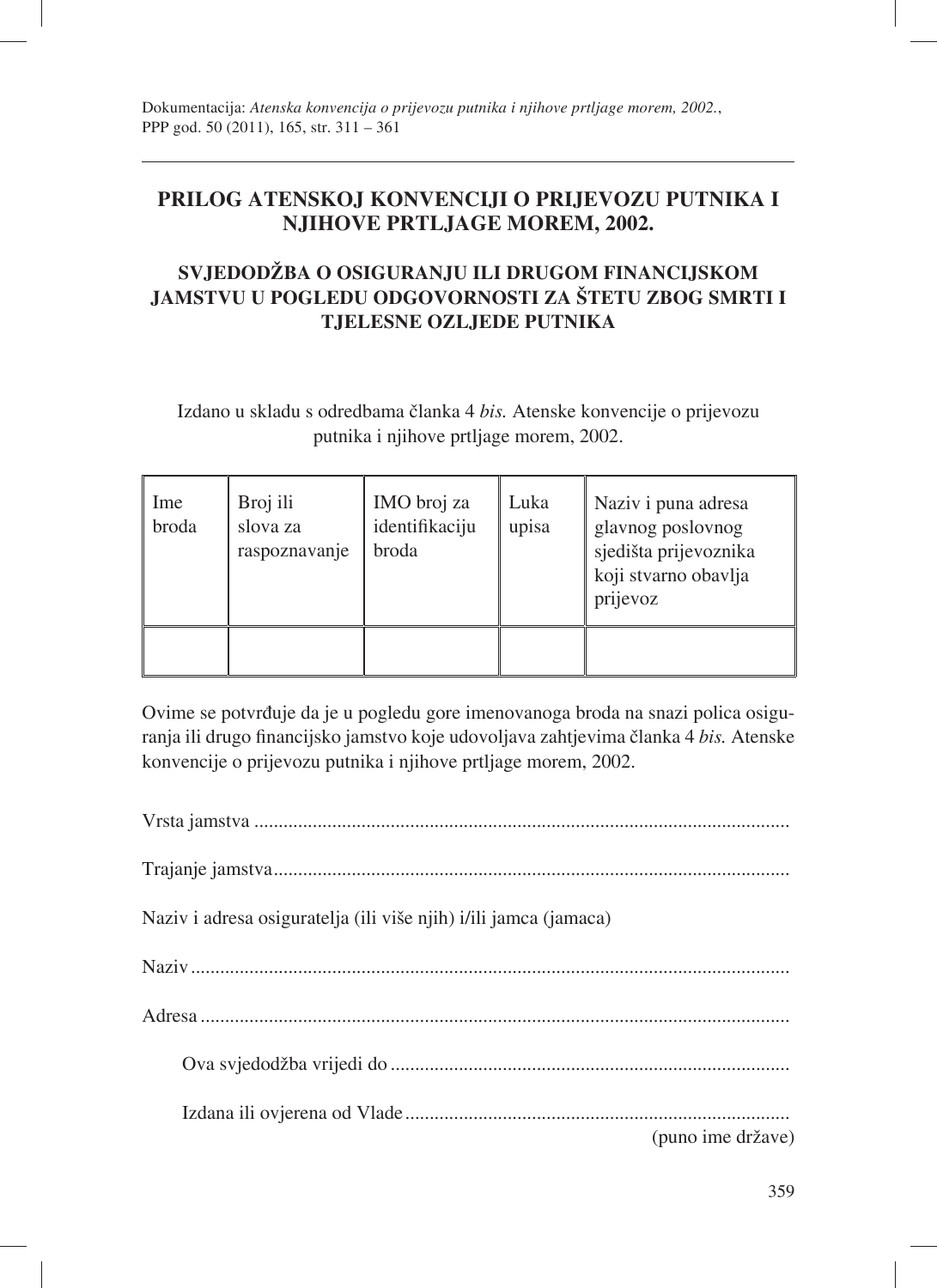Documentation: *Athens Convention Relating to the Carriage of Passengers and their Luggage by Sea, 2002*, PPP god. 50 (2011), 165, str. 310 – 360

#### OR

The following text should be used when a State Party avails itself of Article 4 *bis*, paragraph 3:

The present certifi cate is issued under the authority of the Government of ................. ....................... (full designation of the State) by .......................................... (name of institution or organization)

At .................................... On .................................... (Place) (Date)

> .............................................................................................. (Signature and Title of issuing or certifying official)

#### **Explanatory Notes:**

- 1 If desired, the designation of the State may include a reference to the competent public authority of the country where the Certificate is issued.
- 2 If the total amount of security has been furnished by more than one source, the amount of each of them should be indicated.
- 3 If security is furnished in several forms, these should be enumerated.
- 4 The entry "Duration of Security" must stipulate the date on which such security takes effect.
- 5 The entry "Address" of the insurer(s) and/or guarantor(s) must indicate the principal place of business of the insurer(s) and/or guarantor(s). If appropriate, the place of business where the insurance or other security is established shall be indicated.